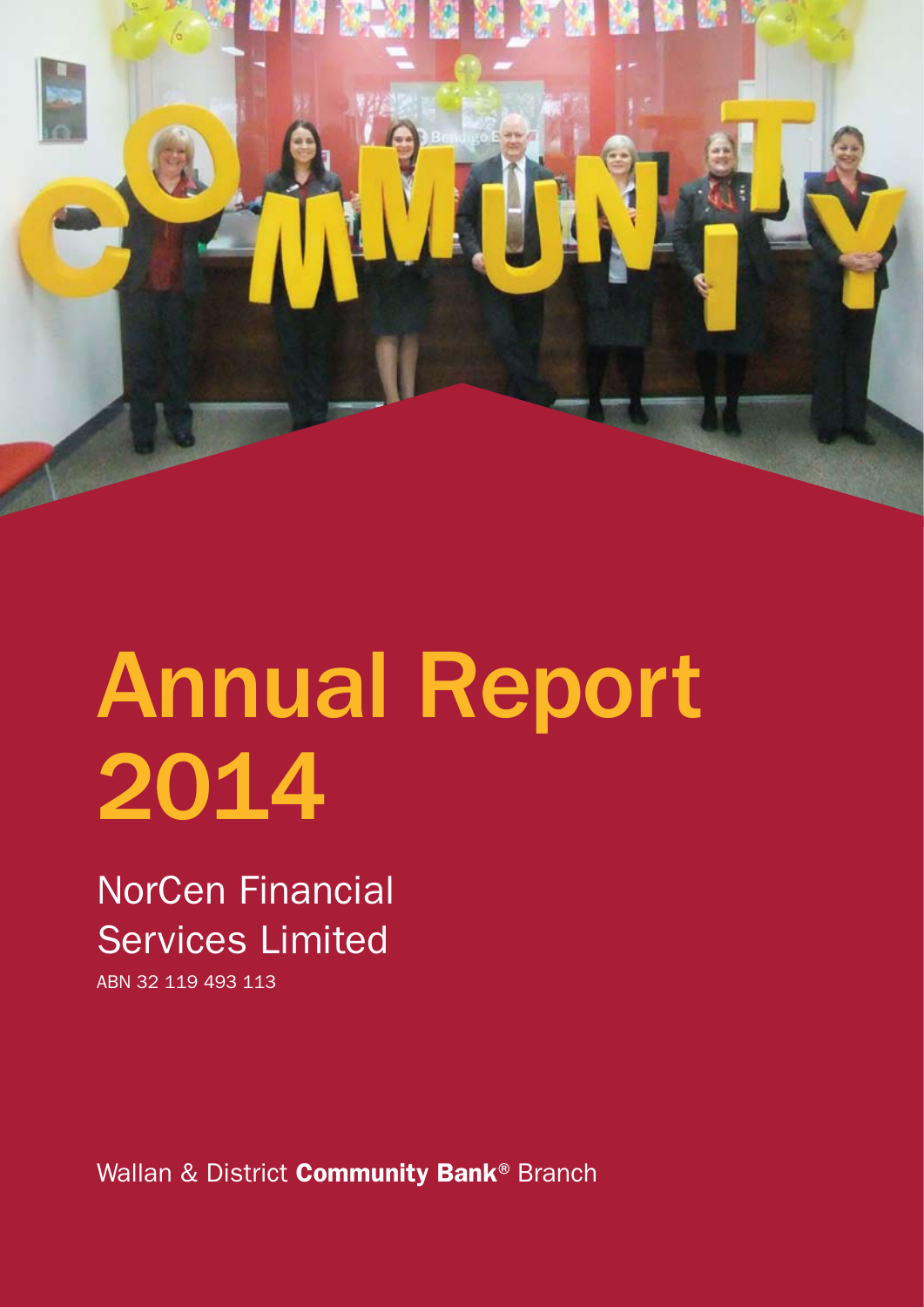## **Contents**

| <b>Chairman's report</b>           | 2  |
|------------------------------------|----|
| <b>Manager's report</b>            | 3  |
| Directors' report                  | 4  |
| Auditor's independence declaration | 10 |
| <b>Financial statements</b>        | 11 |
| Notes to the financial statements  | 15 |
| Directors' declaration             | 38 |
| Independent audit report           | 39 |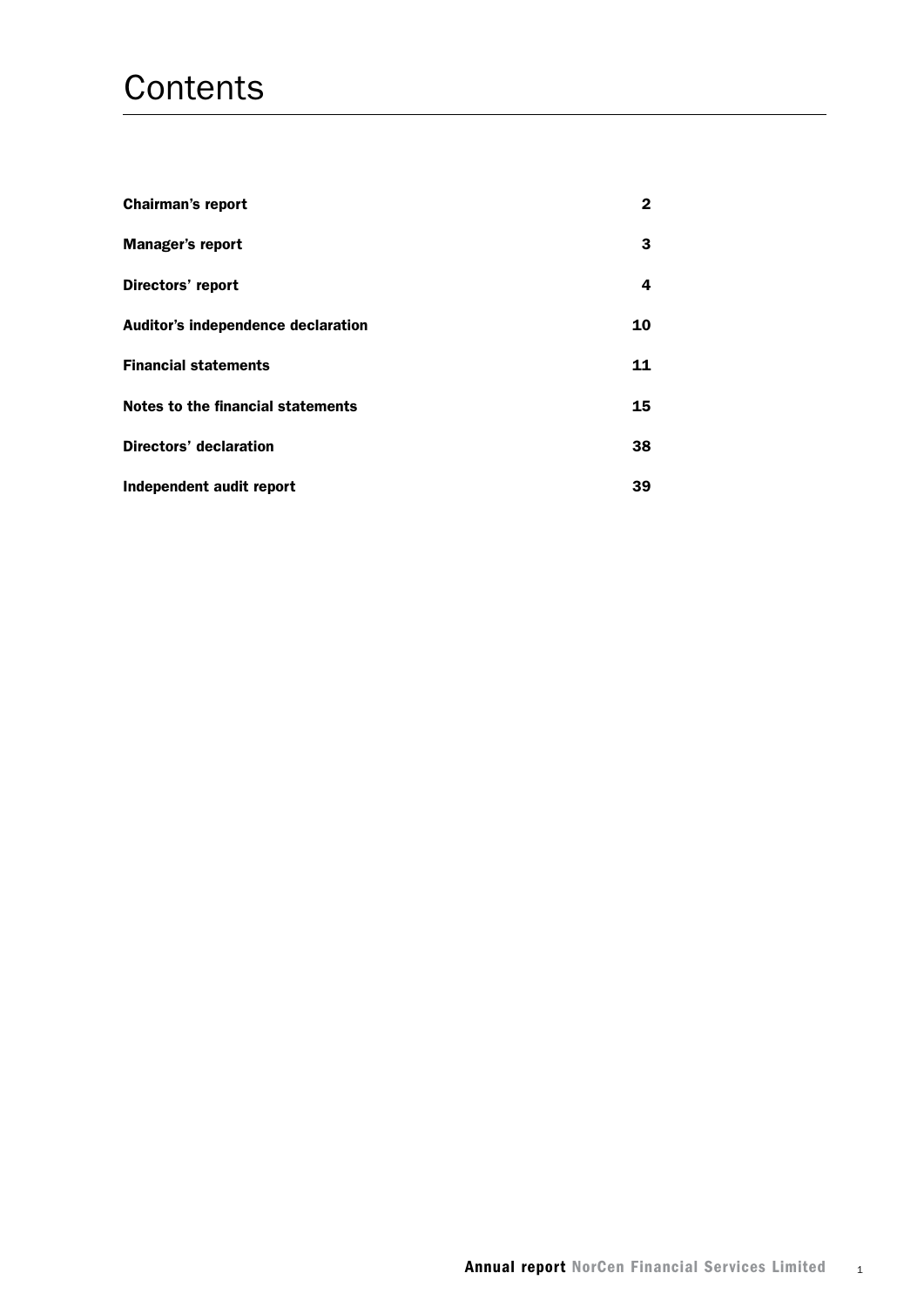## Chairman's report

## For year ending 30 June 2014

It is with great pleasure I bring you the Chairman's report for 2013/14. This has been another year of strong growth and activity for Wallan & District Community Bank® Branch, in a financial climate that has been challenging for most institutions. Wallan, for the fourth consecutive year, exceeded all expectations having growth in excess of \$30 million. This is a phenomenal statistic and there is no other **Community Bank®** branch that can lay claim to being in this league. This is all due to the remarkable management of Kevin Hannam and his dedicated staff.

Because of this very profitable financial year, we donated over \$437,000 to 71 organisations. The total donations to the Mitchell Shire community since opening in 2007, is over \$1.2 million, which makes us incredibly proud, as the company has been operating just seven years. This money has made a huge difference to so many clubs, schools and community groups. With our profit we were able to again pay our shareholders another dividend, thanking them for their confidence in supporting us those seven years ago.

We welcomed another new Director to the Board this year, Kit Holland, who joined us after completing a probationary period, in March 2014. I am thrilled to have another female member on the Board, which helps improve our gender balance in representing the whole community.

We proudly employ 10 local staff, boosting the economy and employment within the Mitchell Shire. More importantly, we have continued training, so all staff can perform many varied roles within the business. This will be timely as our Kilmore & District Community Bank® Branch is due to open later this year. We will be employing a number of new staff to service both branches as some existing Wallan staff may move to the new Kilmore & District Community Bank® Branch, located at 75a Sydney Street, Kilmore.

It has been a challenging year with the logistics of opening a new branch being quite daunting but with the expertise of our Directors, we have ploughed on and are very excited with the opening of Kilmore & District **Community Bank**® Branch, in the near future. This new branch will be a boon to the town of Kilmore and its surrounds and we hope to assist many more organisations in the Southern Mitchell area with profits from this branch joining the profits from Wallan & District Community Bank® Branch.

I wish to thank my fellow Directors for the time commitment they give to NorCen Financial Services Limited as volunteers, especially this year opening a new branch. We are the envy of **Community Bank®** branches throughout Australia with our ever-growing success. We look forward to many exciting new happenings in 2015, with our expansion to Kilmore being imminent.

I also wish to thank our Company Secretary, Georgie Davie for her outstanding ability to make us all look good and keep us on the straight and narrow. Her work and assistance has been a great benefit to the Board, shareholders and especially me. We also continue to have strong partnerships with key Bendigo Bank regional staff that assist us in many ways.

All this could not be possible without our Branch Manager, Kevin Hannam, who holds the entire enterprise together. We sincerely thank Kevin, who goes above and beyond for the Directors, his staff and his customers. We are extremely appreciative to have his knowledge and expertise running our very successful branch. Our thanks also goes to our wonderful staff who meet our customers' needs so well, and also are a great asset in their promotion of the branch and helping with the community work we do. They always go "above and beyond" their roles as Community Bank® branch staff.

We look forward to 2015.

Mastaelle

Sue Marstaeller Chairman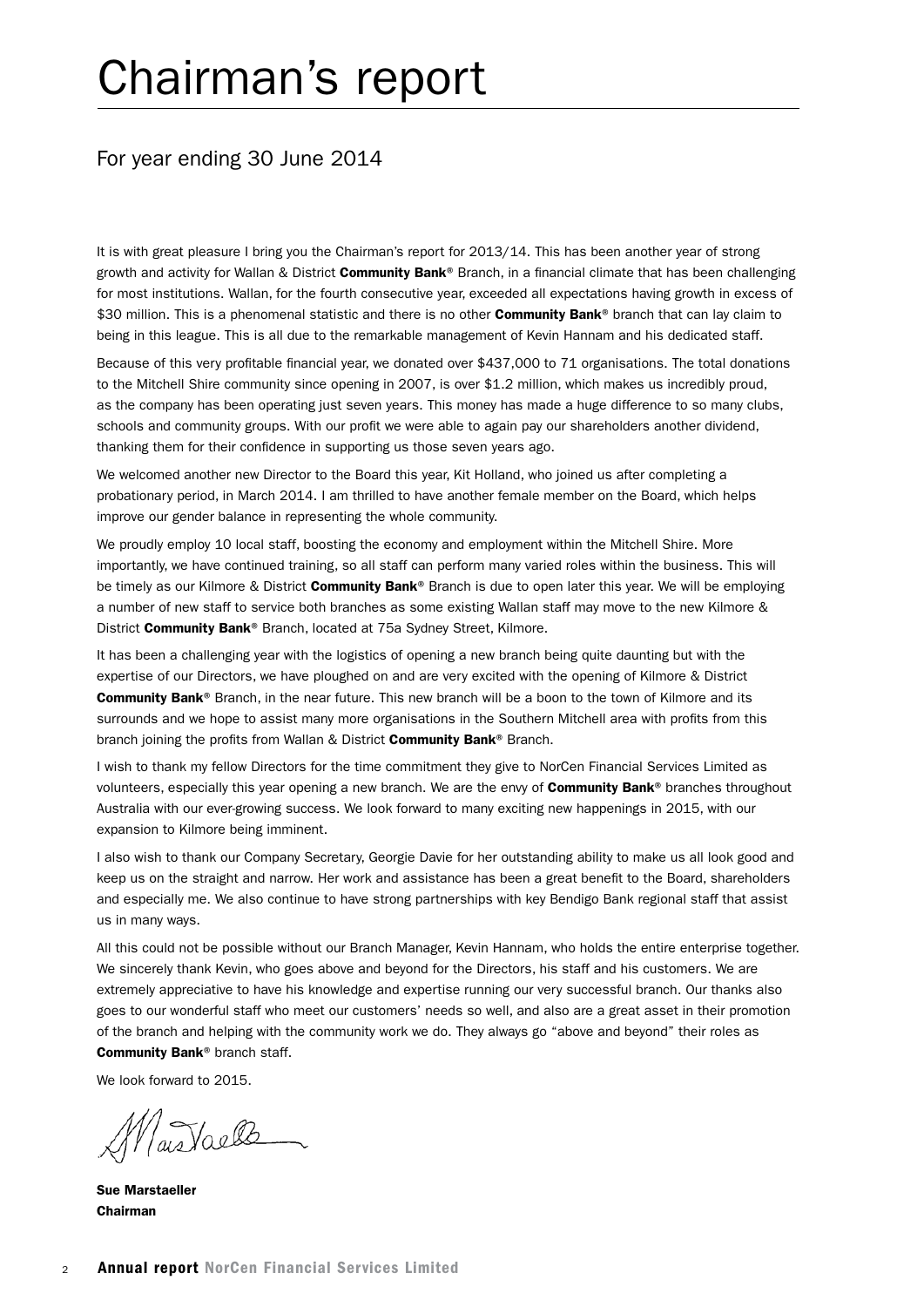## Manager's report

## For year ending 30 June 2014

It is with great pleasure I again report on the outstanding performance of our local Wallan & District Community Bank<sup>®</sup> Branch. Wallan again exceeded all expectations this financial year, recording in excess of \$30 million growth in business for the fourth consecutive year. No other **Community Bank®** branch can lay claim to this achievement and I am, as is the Board, extremely proud of this. Far more importantly though, is our ever increasing contribution to the local community. Sponsorships and grants exceeded \$437,000 this year, taking our total to more than \$1.2 million since we opened only seven years ago. This is why we are here. But it's Bigger than that. We increase community prosperity by employing 10 local staff, we shop locally and use local trades, whenever possible.

The highlights of the 2013/14 financial year were:

- Business on the books increased to \$192.3 million, an 18.9% increase on last year;
- Income up  $11.2%$  to  $$1.928$  million:
- 7,000 accounts now held;
- • Loans growth of 17.4% to \$130 million; and
- Deposit growth of 22.5% to \$62 million.

To achieve these results after four years of strong growth is a testament to the dedication and abilities of our Wallan & District Community Bank® Branch staff. Everyone who has dealt with this branch would be aware of the professionalism and friendliness of our people. Tracey, Kirsty, Kate, Laura, Leanne, Michelle, Stacey, Shelley and Erin, provide a quality service that far exceeds every other bank in our area. Continually "Telling the Story", and our local community buying into our *Community Bank®* branch, has enabled us to create an ongoing philanthropic organisation that will be here for many years to come, and one that in all probability, will not be duplicated.

Success comes with hard work. This is evident by the hours committed to our company by a dedicated Board, led by Sue Marstaeller as Chair. Also a big thank-you to our Company Secretary, Georgie Davie, who has assisted the branch and the Board achieve what we have set out to do. We also have the full support of our Bendigo Bank Partners, especially our Regional Manager, Jodie McLeod and her team.

Looking back at our achievements gives me a great deal of satisfaction, but looking ahead to what we can achieve excites me even more. After a prolonged period of frustration, our Kilmore & District Community Bank® Branch is now very close to opening. Our success at Wallan will be duplicated in Kilmore allowing us to share in the prosperity across the local schools, sporting clubs, hospital, and many, many more not-for-profit organisations. It will be an exciting time and I invite everyone to join us and enjoy the ride.

Kevin Hannam Branch Manager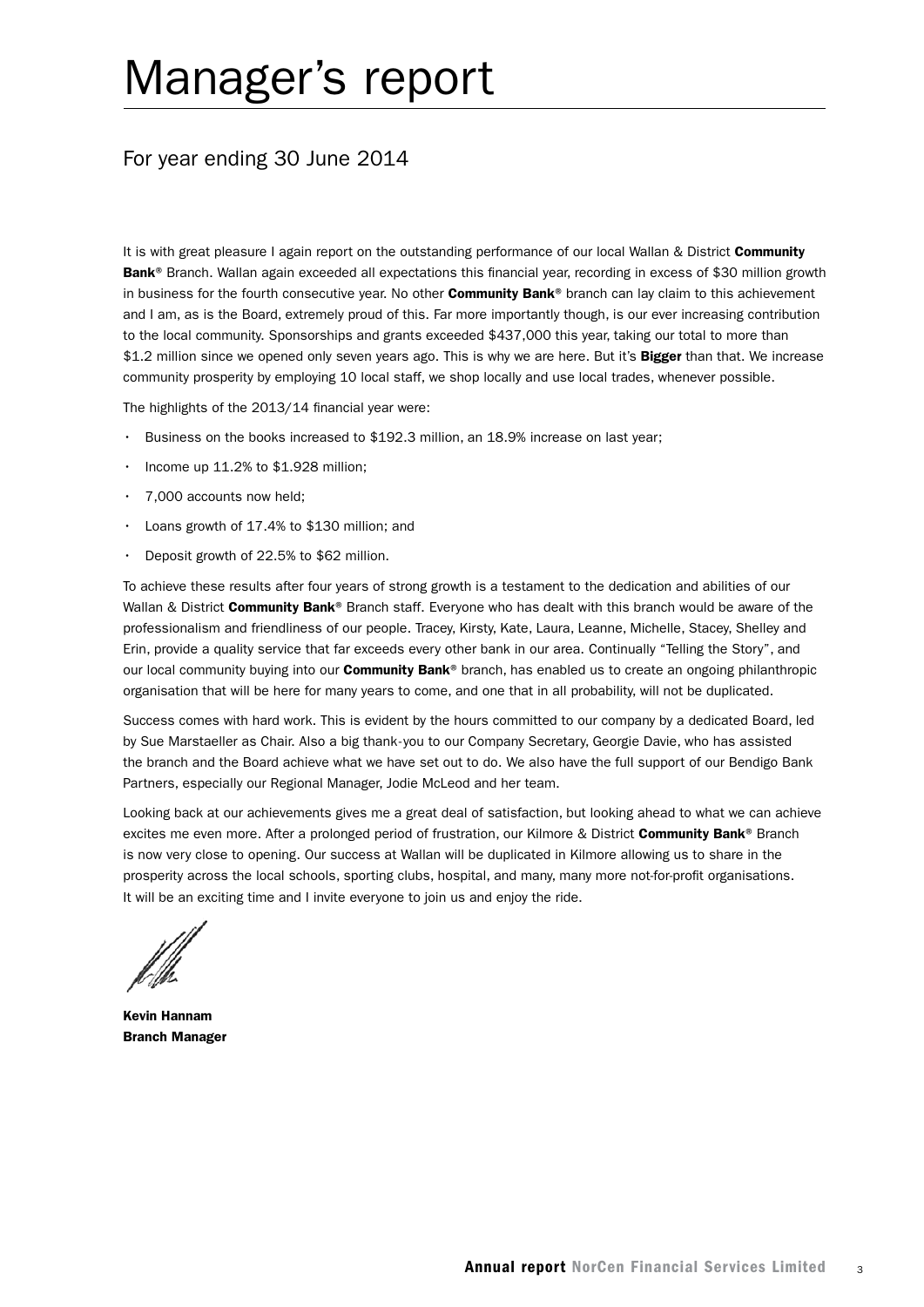## For the financial year ended 30 June 2014

Your Directors present their report of the company for the financial year ended 30 June 2014. The information in the preceding operating and financial review forms part of this Directors' report for the financial year ended 30 June 2014 and is to be read in conjunction with the following information:

#### **Directors**

The following persons were Directors of Norcen Financial Services Limited during or since the end of the financial year up to the date of this report:

| Name and position held                                                                                                                               | <b>Qualifications</b>              | <b>Experience and other Directorships</b>                                                                                                                                                                                    |
|------------------------------------------------------------------------------------------------------------------------------------------------------|------------------------------------|------------------------------------------------------------------------------------------------------------------------------------------------------------------------------------------------------------------------------|
| <b>Walter Mott</b><br>Director<br>Businessman<br>Board member since May 2006                                                                         |                                    | Chairman and Director of several companies<br>including property development, media,<br>publications and farming.<br>Strong local community involvement.                                                                     |
| <b>Susan Marstaeller</b><br>Chairperson<br>Councillor<br>Board member since May 2006                                                                 |                                    | Councillor for Mitchell Shire Council.<br>Twice Mayor of Mitchell Shire Council.<br>Finance, Audit and Governance experience.<br>Justice of the Peace Victoria.                                                              |
| <b>Bruce Nicholls</b><br>Deputy Chairperson<br><b>Businessman</b><br>Board Member since November 2012<br><b>Greg Marshall</b><br>Director<br>Retired | B. Com<br>(Economics)<br>Dip. Bus. | Foundation Fellow of the Australian Institute of<br>Company Directors.<br>Former Trade Commissioner.<br>Former RACA Chairman.<br>Over 20 years' Company Director experience.<br>45 years' experience in Commercial Building. |
| Board member since February 2010<br>Andrzej Skora<br><b>Director</b><br>Accountant<br>Board member since May 2006                                    | B. Bus (Acc)                       | Local Accountant.<br>Registered Tax Agent.                                                                                                                                                                                   |
| <b>Peter Roylance</b><br>Director<br><b>Electrical Supervisor</b><br>Board member since May 2006                                                     |                                    | Over 40 years' experience as a qualified<br><b>Electrical Fitter.</b><br>Over 43 years' experience as a volunteer fire<br>fighter including 23 as CFA Captain.<br>Former Company Chairman.                                   |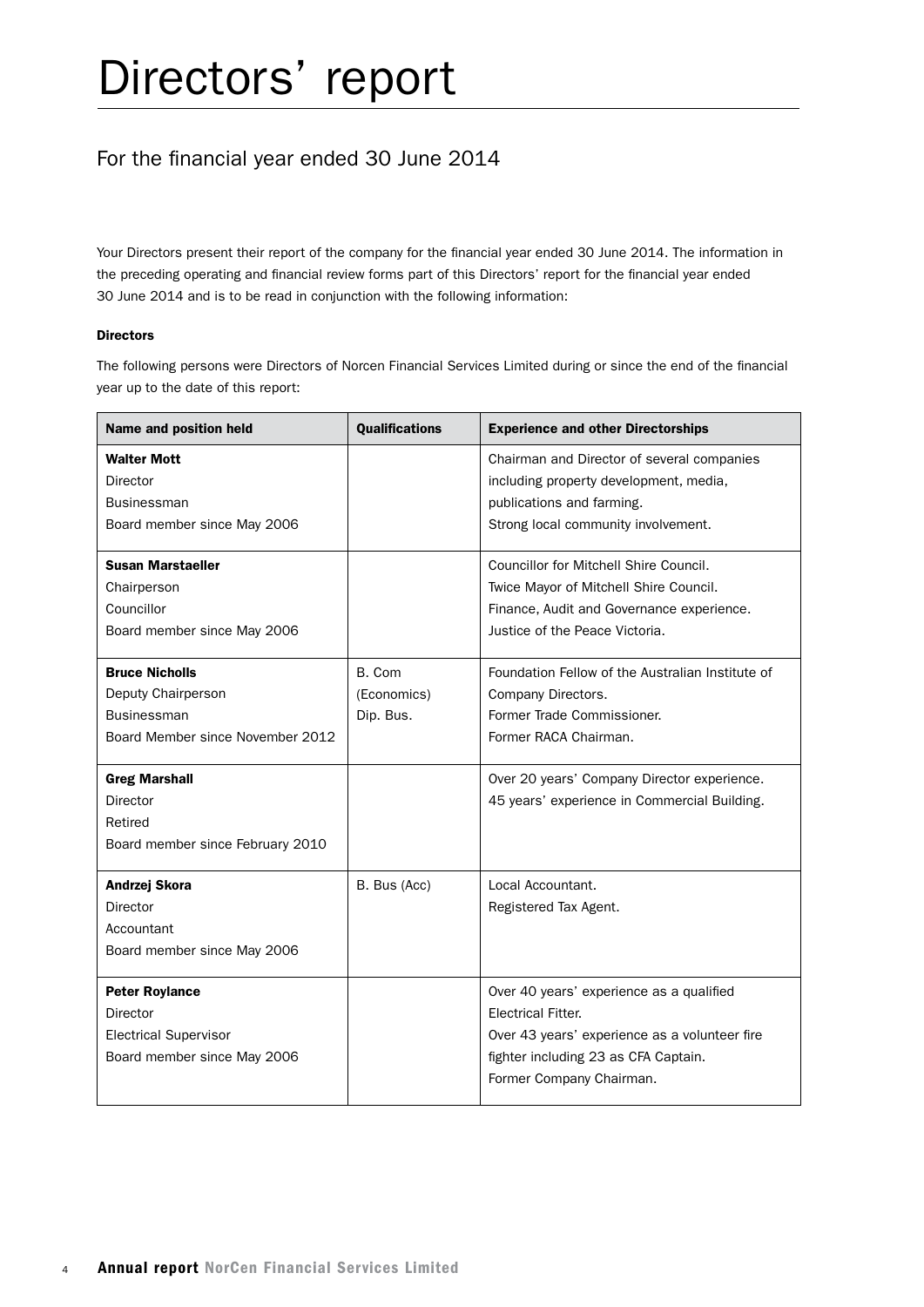#### Directors (continued)

| Name and position held           | <b>Qualifications</b> | <b>Experience and other Directorships</b>       |
|----------------------------------|-----------------------|-------------------------------------------------|
| <b>David Ford</b>                |                       | Senior OH&S Advisor for the past 6 years,       |
| Director                         |                       | 15 years in the industry.                       |
| Senior OH&S Advisor              |                       | Local School Council President.                 |
| Board Member since February 2013 |                       |                                                 |
| <b>David Pettman</b>             |                       | Over 10 years' Quarry Management experience.    |
| Director                         |                       | Strong local community and Council involvement. |
| <b>Administration Manager</b>    |                       |                                                 |
| Board member since June 2011     |                       |                                                 |
| <b>Kathleen Holland</b>          | B. Sc                 | Medical Administrator with over 10 years'       |
| Director                         |                       | experience managing a private clinic.           |
| <b>Medical Administrator</b>     |                       |                                                 |
| Board member since March 2014    |                       |                                                 |
|                                  |                       |                                                 |
| <b>David Wheeler</b>             |                       | Current small business operator and Kilmore     |
| Director                         |                       | Steering Committee.                             |
| <b>Businessman</b>               |                       | Diverse background in Real Estate, Finance and  |
|                                  |                       | Retail Sectors.                                 |
|                                  |                       | Over 15 years' Company Director experience.     |
|                                  |                       |                                                 |

Directors were in office for this entire year unless otherwise stated.

No Directors have material interests in contracts or proposed contracts with the company.

#### Principal activities

The principal activities of the company during the course of the financial year were in providing Community Bank® services under management rights to operate a franchised branch of Bendigo and Adelaide Bank Limited.

There have been no significant changes in the nature of these activities during the year.

#### Review of operations

The profit of the company for the financial year after provision for income tax was \$327,000 (2013 profit: \$374,943), which is a 7% decrease as compared with the previous year.

The net assets of the company have increased to \$1,381,758 (2013: \$1,136,459). The increase is largely due to operating profit.

#### Dividends

|                                              | Year ended 30 June 2014   |        |
|----------------------------------------------|---------------------------|--------|
|                                              | <b>Cents per</b><br>share |        |
| Dividends paid in the year - final dividend: | 5                         | 81,701 |

#### Significant changes in the state of affairs

No significant changes in the company's state of affairs occurred during the financial year.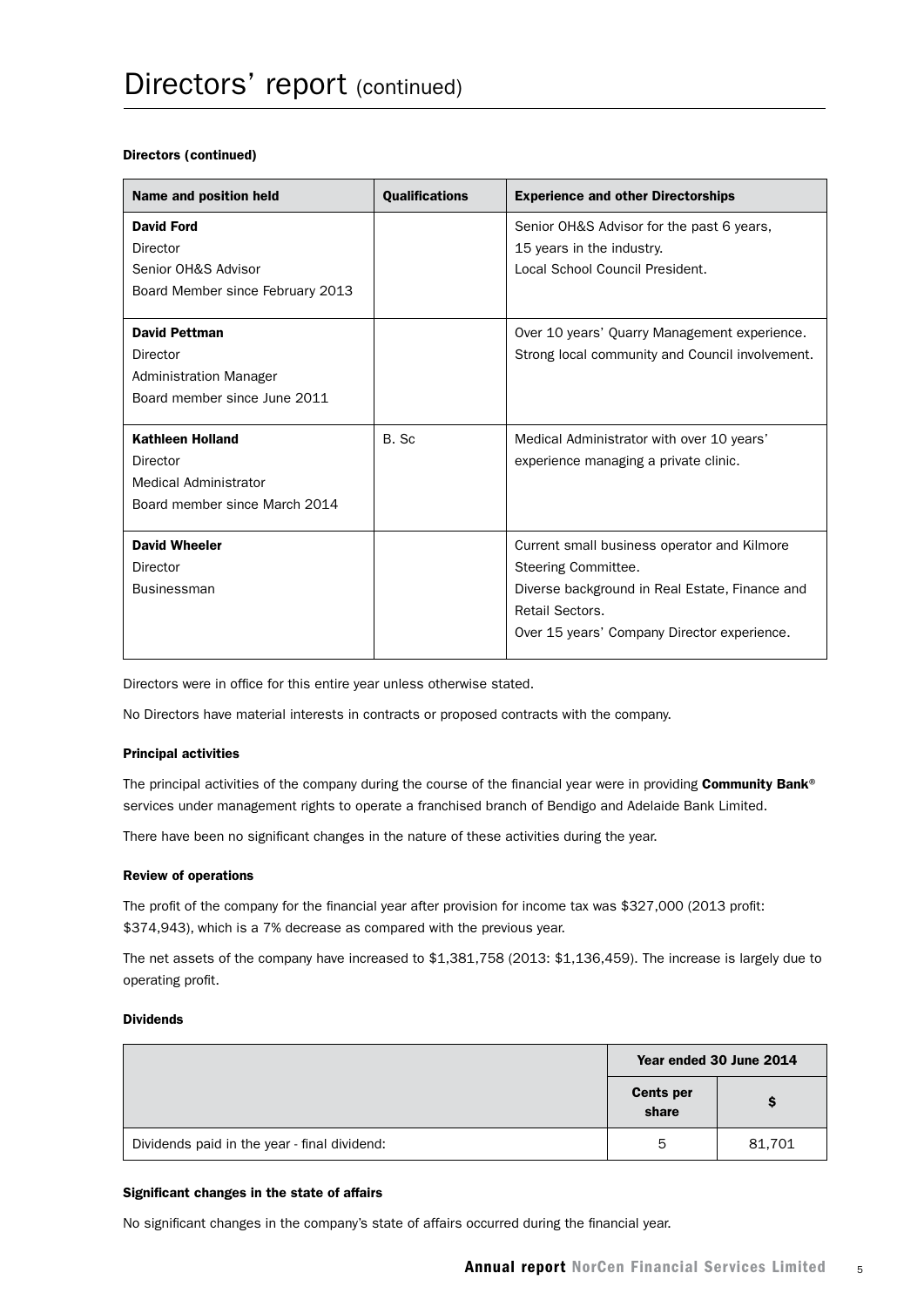#### Events subsequent to reporting date

No matters or circumstances have arisen since the end of the financial year that significantly affect or may significantly affect the operations of the company, the results of those operations or the state of affairs of the company, in future financial years.

#### Remuneration report

#### Remuneration policy

The Board of NorCen Financial Services Ltd will reimburse Directors' expenses per financial year to cover Directors out of pocket costs they incur in the course of their role as a Director of NorCen. This includes minor travel, phone calls etc. Other claims for Conventions and/or Board approved functions are also claimable separately.

Each Director will be paid for one position no matter how many positions they hold.

The higher amount will be paid for multiple positions.

NorCen Financial Services Limited Directors will only be paid once the Board has issued a dividend to shareholders.

The Director will only be paid if a volunteer holds the position not an employee or contractor.

The fees are to be reviewed each August by the Board to recommend as a resolutions to the Annual General Meeting in November for approval by shareholders.

The amounts are to be paid for the financial year June - July in March of the year after approval of the Board and the shareholder at an Annual General Meeting. Chairs of each committee are to ensure that the KPI's for each committee are kept up to date and that all Directors on their committee are equally contributing.

- i. Chairman of the company receives \$5,000, and
- ii. Deputy Chairman of the company receives \$1,500, and
- iii. Secretary of the company receives \$3,000, and
- iv. Treasurer of the company receives \$4,000, and
- v. Sub Committee Chairs of the company receives \$1,500, and
- vi. Ordinary Directors of the company receives \$500.

These amounts are subject to superannuation guarantee payments. If a Director leaves or commences service on the Board during the financial year a pro rata fee will be paid for time served during that year.

#### Remuneration benefits and payments

Norcen Financial Services Limited has accepted the Bendigo and Adelaide Bank Limited's Community Bank<sup>®</sup> Directors Privileges package. The package is available to all Directors who can elect to avail themselves of the benefits based on their personal banking with the branch. There is no requirement to own Bendigo and Adelaide Bank Limited shares and there is no qualification period to qualify to utilise the benefits. The package mirrors the benefits currently available to Bendigo and Adelaide Bank Limited shareholders. The Directors have estimated the total benefits received from the Directors Privilege Package to be nil for the year ended 30 June 2014.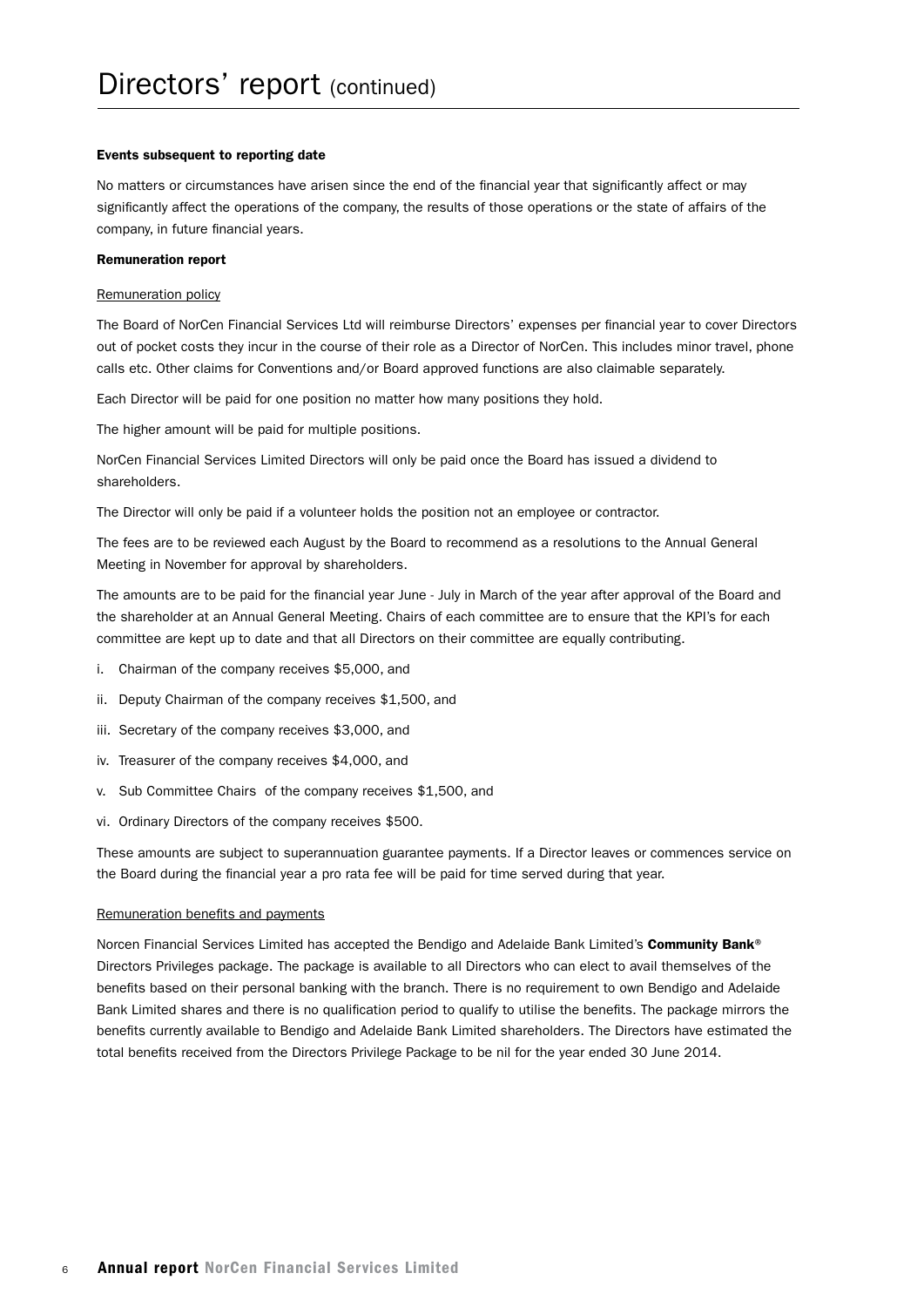#### Remuneration report (continued)

Remuneration benefits and payments (continued)

|                       | 2014<br>\$ |
|-----------------------|------------|
| Kathleen Holland      | 500        |
| <b>Walter Mott</b>    | 1,500      |
| Susan Marstaeller     | 5,000      |
| <b>Bruce Nicholls</b> | 1,500      |
| <b>Greg Marshall</b>  | 1,500      |
| Andrzej Skora         | 1,500      |
| Peter Roylance        | 1,500      |
| David Ford            | 1,500      |
| David Pettman         | 1,500      |
| David Wheeler         | 3,000      |
|                       | 19,000     |

#### Remuneration benefits and payments

Other than detailed below, no Director has received or become entitled to receive, during or since the financial year, a benefit because of a contract made by the company, controlled entity or related body corporate with a Director, a firm which a Director is a member or an entity in which a Director has a substantial financial interest. This statement excludes a benefit included in the aggregate amount of emoluments received or due and receivable by Directors shown in the company's accounts, or the fixed salary of a full-time employee of the company, controlled entity or related body corporate.

Newspaper House Pty Ltd and James Yeates Printing Pty Ltd, of which Walter H Mott is a Director and shareholder, received a fee of \$15,760 (2013: \$16,263) for advertising and printing services supplied during the year ended 30 June 2014.

#### Indemnifying Officers or Auditor

The company has agreed to indemnify each Officer (Director, Secretary or employee) out of assets of the company to the relevant extent against any liability incurred by that person arising out of the discharge of their duties, except where the liability arises out of conduct involving dishonesty, negligence, breach of duty or the lack of good faith. The company also has Officers Insurance for the benefit of Officers of the company against any liability occurred by the Officer, which includes the Officer's liability for legal costs, in or arising out of the conduct of the business of the company or in or arising out of the discharge of the Officer's duties.

Disclosure of the nature of the liability and the amount of the premium is prohibited by the confidentiality clause of the contract of insurance. The company has not provided any insurance for an Auditor of the company.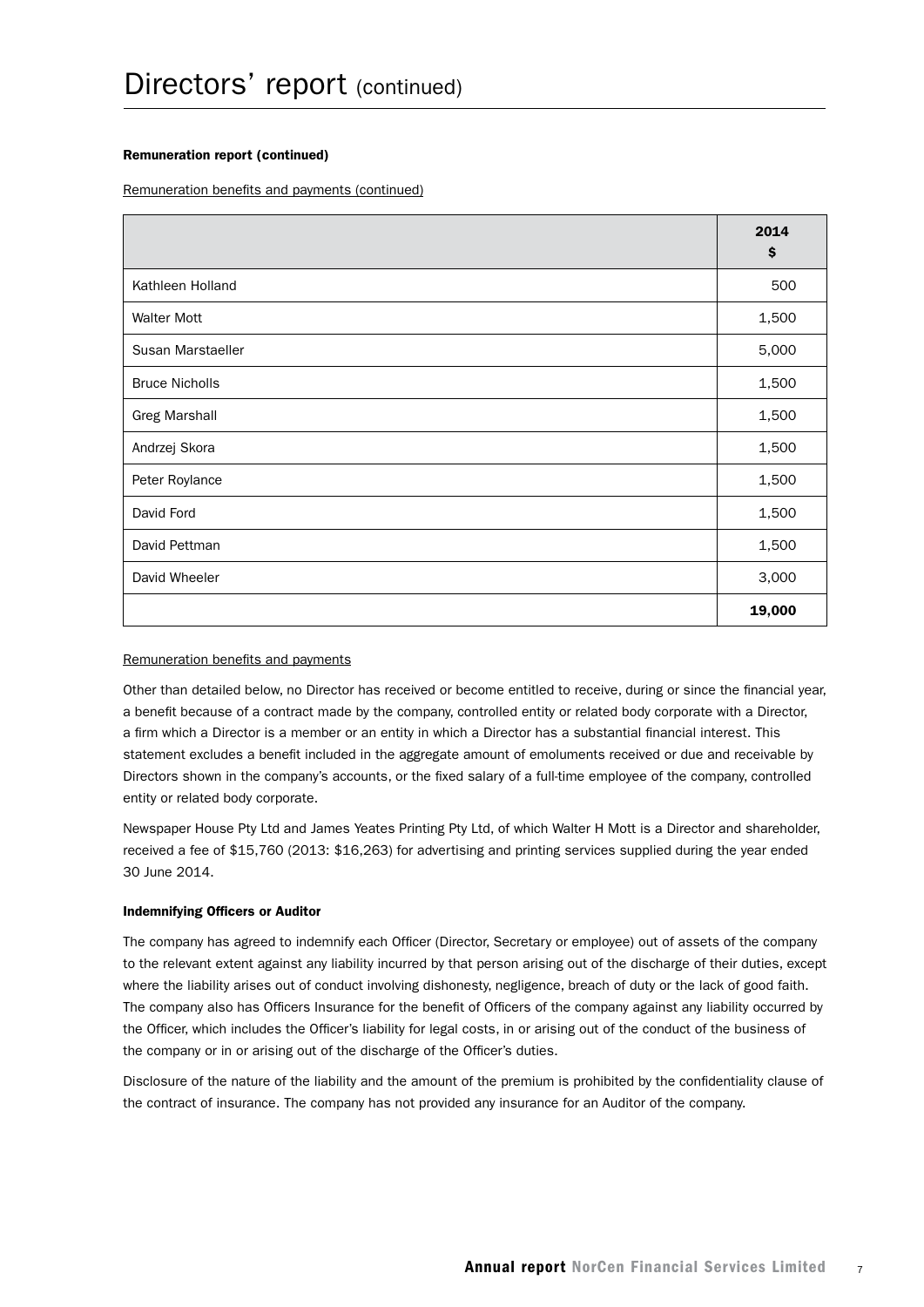#### Directors' meetings

The number of Directors' meetings held during the year were 13. Attendances by each Director during the year were as follows:

| <b>Director</b>       | <b>Board</b><br>meetings # | <b>Audit</b><br><b>Committee</b><br>meetings # |
|-----------------------|----------------------------|------------------------------------------------|
| Kathleen Holland      | 4(4)                       | N/A                                            |
| <b>Walter Mott</b>    | 10(13)                     | 1(2)                                           |
| Susan Marstaeller     | 11(13)                     | 2(2)                                           |
| <b>Bruce Nicholls</b> | 11(13)                     | N/A                                            |
| <b>Greg Marshall</b>  | 10(13)                     | N/A                                            |
| Andrzej Skora         | 9(13)                      | N/A                                            |
| Peter Roylance        | 4(13)                      | N/A                                            |
| David Ford            | 13(13)                     | N/A                                            |
| David Pettman         | 11(13)                     | N/A                                            |
| David Wheeler         | 12(13)                     | 2(2)                                           |

# The first number is the meetings attended while in brackets is the number of meetings eligible to attend. N/A - not a member of that committee.

#### Likely developments

The company will continue its policy of providing banking services to the community.

#### Environmental regulations

The company is not subject to any significant environmental regulation. However, the Board believes that the company has adequate systems in place for the management of its environment requirements and is not aware of any breach of these environmental requirements as they apply to the company.

#### Proceedings on behalf of company

No person has applied for leave of court to bring proceedings on behalf of the company or intervene in any proceedings to which the company is a party for the purpose of taking responsibility on behalf of the company for all or any part of those proceedings. The company was not a party to any such proceedings during the year.

#### Company Secretary

Georgina Davie was appointed as a non voting Company Secretary on 5 February 2013 and is remunerated at commercial rates. Her experience includes various Human Resources and Administrator roles. Georgina has completed several Bendigo Bank training courses - Company Secretary, conducting Annual General Meeting, Annual Report compilation and Low Volume Market operation Accreditation.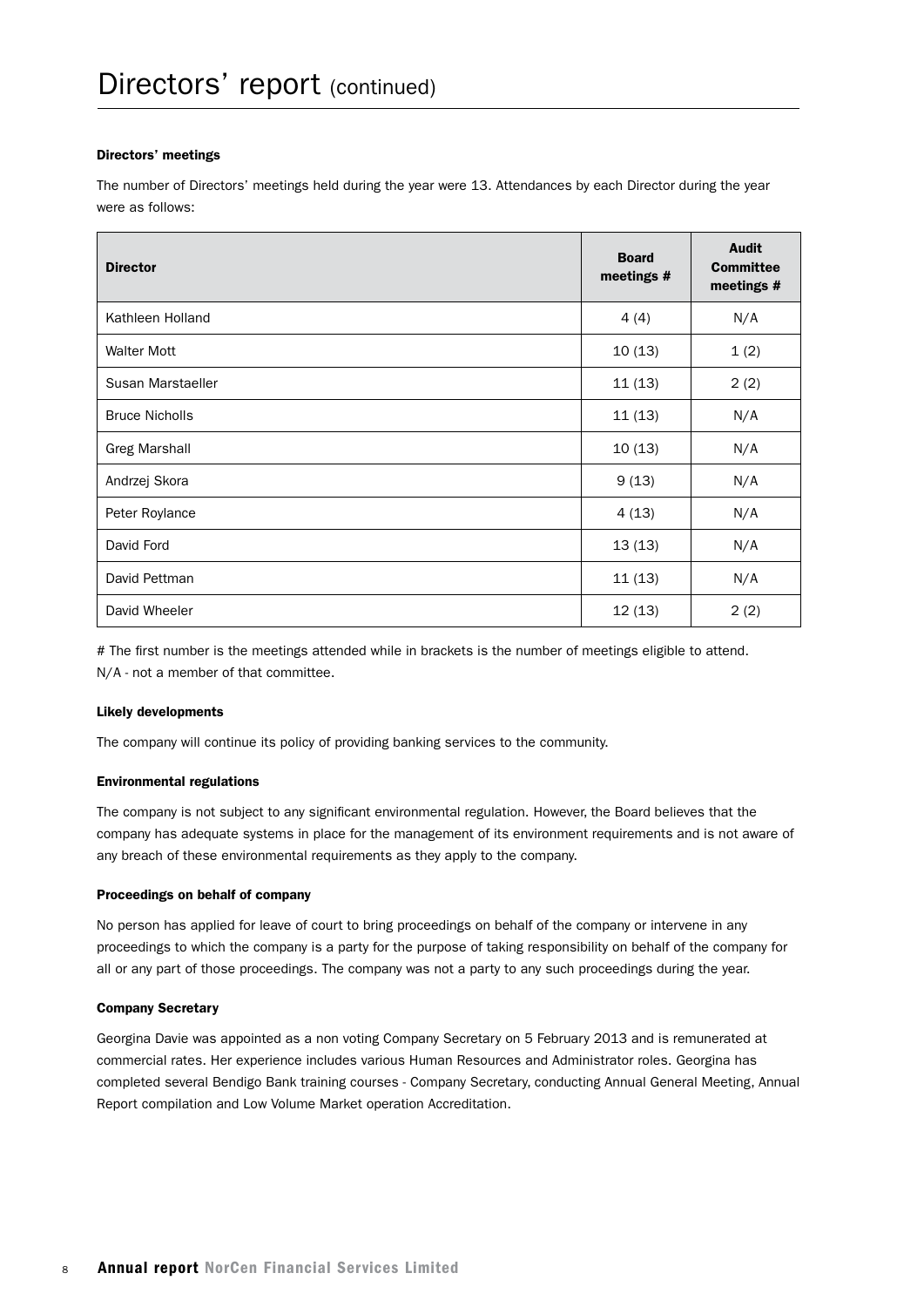#### Non audit services

The Board of Directors, in accordance with advice from the audit committee, are satisfied that the provision of non audit services during the year is compatible with the general standard of independence for Auditors imposed by the Corporations Act 2001. The Directors are satisfied that the services disclosed in Note 5 did not compromise the external Auditor's independence for the following reasons:

- • all non audit services are reviewed and approved by the Audit Committee prior to commencement to ensure they do not adversely affect the integrity and objectivity of the Auditor; and
- • the nature of the services provided does not compromise the general principles relating to Auditor independence in accordance with APES 110 "Code of Ethics for Professional Accountants" set by the Accounting Professional and Ethical Standards Board.

#### Auditor independence declaration

A copy of the Auditor's independence declaration as required under section 307C of the Corporations Act 2001 is set at page 10 of this financial report. No Officer of the company is or has been a partner of the Auditor of the company.

Signed in accordance with a resolution of the Board of Directors at Wallan on 17 September 2014.

Mastaelle

Sue Marstaeller Director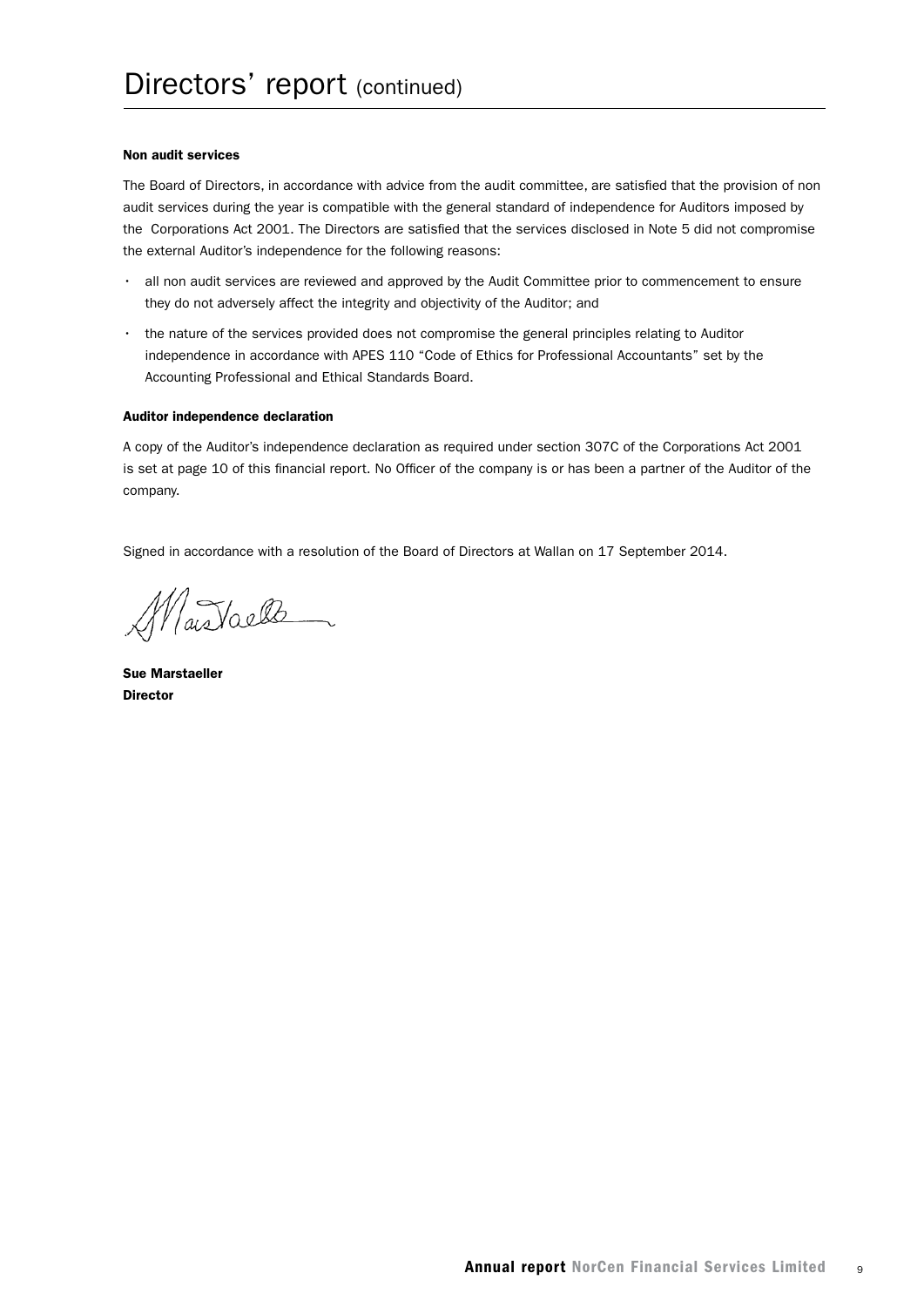## Auditor's independence declaration



Chartered Accountants Level 2, 10-16 Forest Street Bendigo, VICTORIA<br>PO Box 30, Bendigo VICTORIA 3552

> Ph: (03) 5445 4200<br>Fax: (03) 5444 4344<br>rsd@rsdadvisors.com.au www.rsdadvisors.com.au

17 September 2014

The Directors NorCen Financial Services Ltd 1/51 High Street WALLAN VIC 3756

Dear Directors,

To the Directors of NorCen Financial Services Ltd

#### **Auditor's Independence Declaration under section 307C of the Corporations Act 2001**

I declare that to the best of my knowledge and belief, during the year ended 30 June 2014 there has been:

- (i) No contraventions of the auditor independence requirements as set out in the Corporations Act 2001 in relation to the audit; and
- (ii) No contraventions of any applicable code of professional conduct in relation to the audit.

1. P. Debot

**P. P. Delahunty Partner Richmond Sinnott & Delahunty**

Richmond Sinnott Delahunty Pty Ltd. ABN 60 616 244 309 Liability limited by a scheme approved under Professional Standards Legislation Philip Delahunty **Brett Andrews**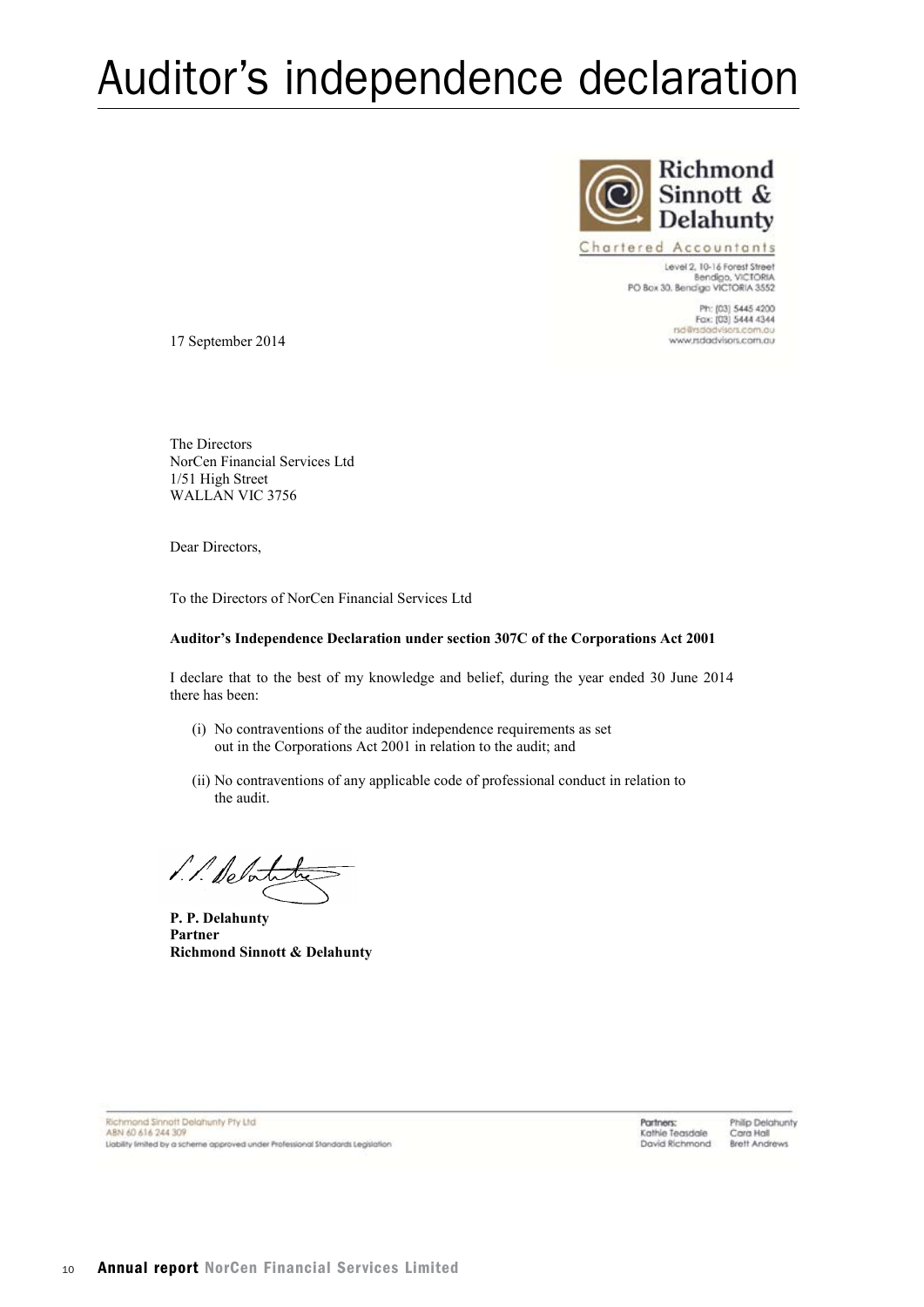## Statement of profit or loss and Other Comprehensive Income for the year ended 30 June 2014

|                                                             | <b>Note</b>    | 2014<br>\$ | 2013<br>\$ |
|-------------------------------------------------------------|----------------|------------|------------|
| Revenue                                                     | $\overline{2}$ | 1,929,604  | 1,733,823  |
| Employee benefits expense                                   | 3              | (672, 833) | (541, 958) |
| Depreciation and amortisation expense                       | 3              | (17, 239)  | (16,989)   |
| Bad and doubtful debts expense                              | 3              | (1, 187)   | (733)      |
| Rental expense                                              |                | (69, 638)  | (50,000)   |
| Other expenses                                              |                | (255, 542) | (251, 700) |
| Operating profit before charitable donations & sponsorships |                | 913,165    | 872,443    |
| Charitable donations and sponsorships                       |                | (437, 388) | (335, 454) |
| Profit before income tax expense                            |                | 475,777    | 536,989    |
| Tax expense                                                 | 4              | 148,777    | 162,046    |
| <b>Profit for the year</b>                                  |                | 327,000    | 374,943    |
| Other comprehensive income                                  |                |            |            |
| <b>Total comprehensive income</b>                           |                | 327,000    | 374,943    |
| Profit attributable to members of the company               |                | 327,000    | 374,943    |
| Total comprehensive income attributable to members          |                |            |            |
| of the company                                              |                | 327,000    | 374,943    |
| Earnings per share (cents per share)                        |                |            |            |
| - basic for profit for the year                             | 20             | 20.01      | 22.95      |
| - diluted for profit for the year                           | 20             | 20.01      | 22.95      |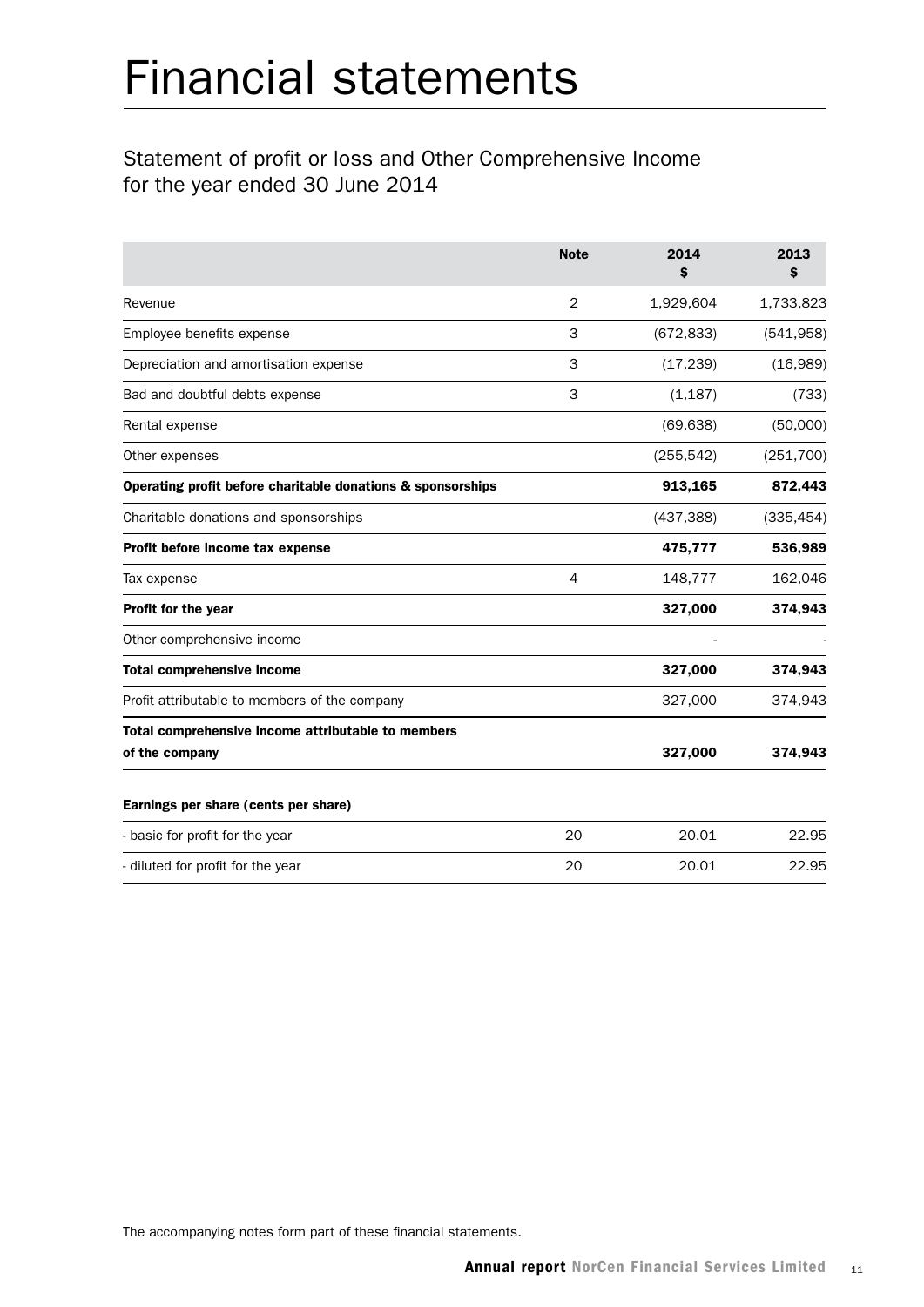## Statement of financial position as at 30 June 2014

|                                  | <b>Note</b>    | 2014<br>\$ | 2013<br>\$ |
|----------------------------------|----------------|------------|------------|
| <b>Assets</b>                    |                |            |            |
| <b>Current assets</b>            |                |            |            |
| Cash and cash equivalents        | 6              | 1,118,854  | 886,966    |
| Trade and other receivables      | $\overline{7}$ | 180,526    | 166,421    |
| <b>Total current assets</b>      |                | 1,299,380  | 1,053,387  |
| <b>Non-current assets</b>        |                |            |            |
| Property, plant and equipment    | 8              | 244,059    | 258,987    |
| Intangible assets                | 9              | 6,739      | 9,050      |
| <b>Total non-current assets</b>  |                | 250,798    | 268,037    |
| <b>Total assets</b>              |                | 1,550,178  | 1,321,424  |
| <b>Liabilities</b>               |                |            |            |
| <b>Current liabilities</b>       |                |            |            |
| Trade and other payables         | 10             | 107,340    | 74,254     |
| Income tax payable               | 4              | 23,599     | 97,593     |
| Provisions                       | 11             | 37,481     | 13,118     |
| <b>Total current liabilities</b> |                | 168,420    | 184,965    |
| <b>Total liabilities</b>         |                | 168,420    | 184,965    |
| <b>Net assets</b>                |                | 1,381,758  | 1,136,459  |
| <b>Equity</b>                    |                |            |            |
| Issued capital                   | 12             | 799,019    | 799,019    |
| Retained earnings                | 13             | 582,739    | 337,440    |
| <b>Total equity</b>              |                | 1,381,758  | 1,136,459  |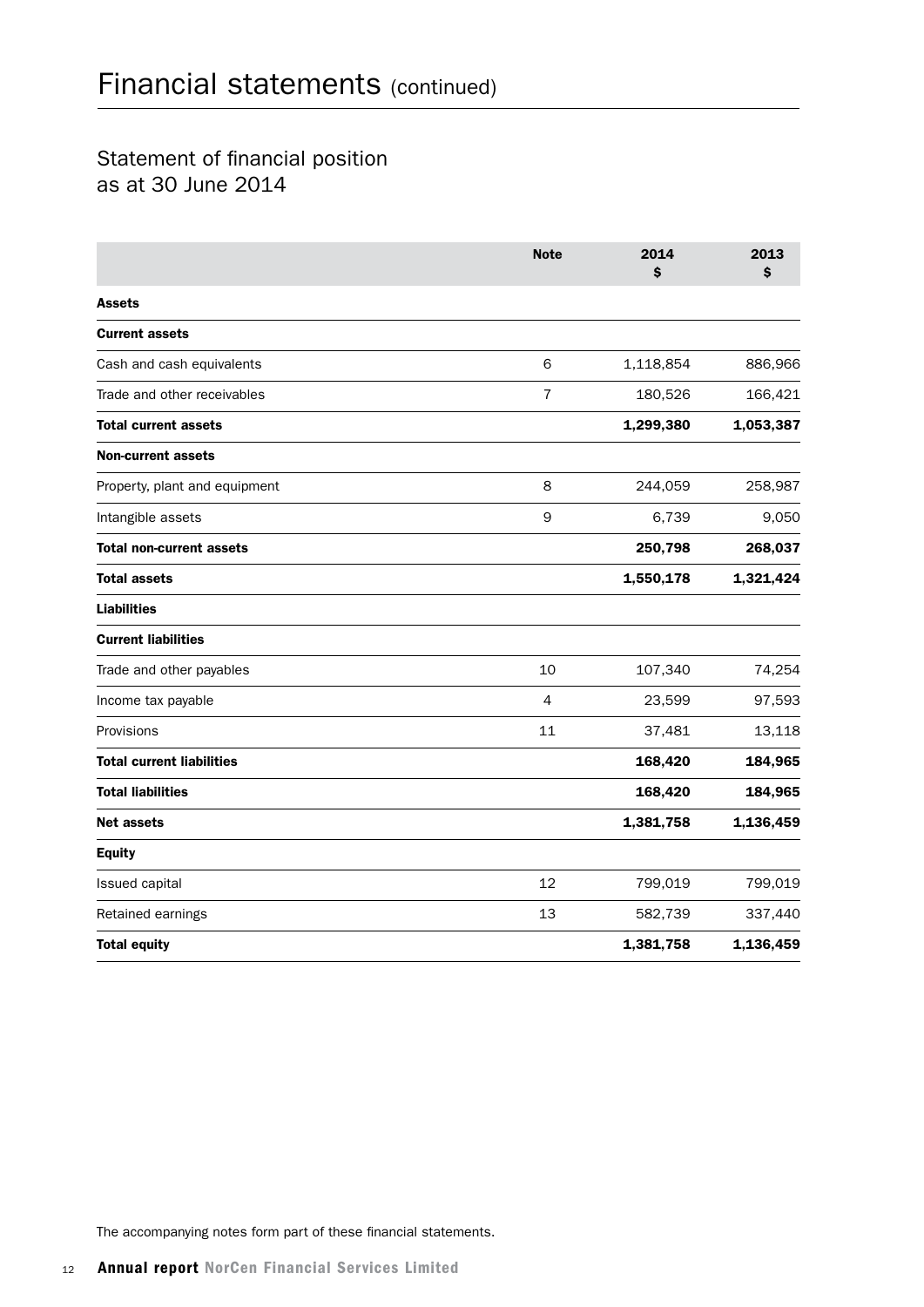## Statement of changes in equity for the year ended 30 June 2014

|                                                          | <b>Note</b> | <b>Issued</b><br>capital<br>\$ | <b>Retained</b><br>earnings<br>\$ | <b>Total</b><br>equity<br>\$. |
|----------------------------------------------------------|-------------|--------------------------------|-----------------------------------|-------------------------------|
| Balance at 1 July 2012                                   |             | 799,019                        | 36,028                            | 835,047                       |
| Total comprehensive income for the year                  |             |                                | 374,943                           | 374,943                       |
| Transactions with owners, in their<br>capacity as owners |             |                                |                                   |                               |
| Shares issued during the year                            |             |                                |                                   |                               |
| Dividends paid or provided                               | 21          |                                | (73,530)                          | (73, 530)                     |
| Balance at 30 June 2013                                  |             | 799,019                        | 337,440                           | 1,136,459                     |
| Balance at 1 July 2013                                   |             | 799,019                        | 337,440                           | 1,136,459                     |
| Total comprehensive income for the year                  |             |                                | 327,000                           | 327,000                       |
| Transactions with owners, in their<br>capacity as owners |             |                                |                                   |                               |
| Shares issued during the year                            |             |                                |                                   |                               |
| Dividends paid or provided                               | 21          |                                | (81, 701)                         | (81, 701)                     |
| Balance at 30 June 2014                                  |             | 799,019                        | 582,739                           | 1,381,758                     |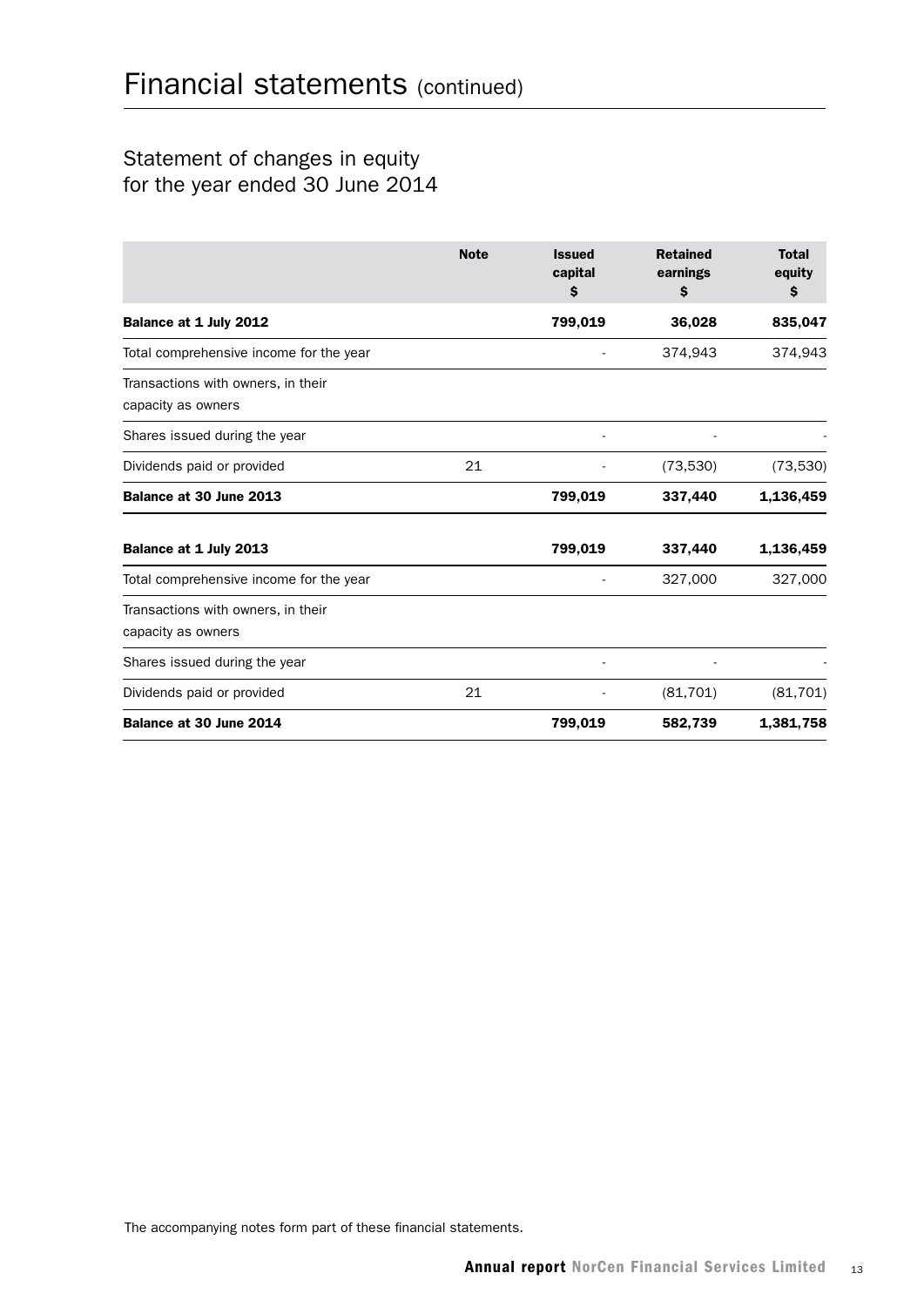## Statement of cash flows for the year ended 30 June 2014

|                                                          | <b>Note</b> | 2014<br>S   | 2013<br>\$  |
|----------------------------------------------------------|-------------|-------------|-------------|
| Cash flows from operating activities                     |             |             |             |
| Receipts from customers                                  |             | 2,065,310   | 1,817,969   |
| Payments to suppliers and employees                      |             | (1,526,256) | (1,317,947) |
| Interest received                                        |             | 39,032      | 25,308      |
| Income tax paid                                          |             | (264, 497)  | (63,014)    |
| Net cash provided by operating activities                | 14          | 313,589     | 462,316     |
| <b>Cash flows from investing activities</b>              |             |             |             |
| Purchase of property, plant & equipment                  |             |             | (9,405)     |
| Net cash flows used in investing activities              |             |             | (9, 405)    |
| <b>Cash flows from financing activities</b>              |             |             |             |
| Dividends paid                                           |             | (81, 701)   | (73,530)    |
| Net cash used in financing activities                    |             | (81, 701)   | (73,530)    |
| Net increase in cash held                                |             | 231,888     | 379,381     |
| Cash and cash equivalents at beginning of financial year |             | 886,966     | 507,585     |
| Cash and cash equivalents at end of financial year       | 6           | 1,118,854   | 886,966     |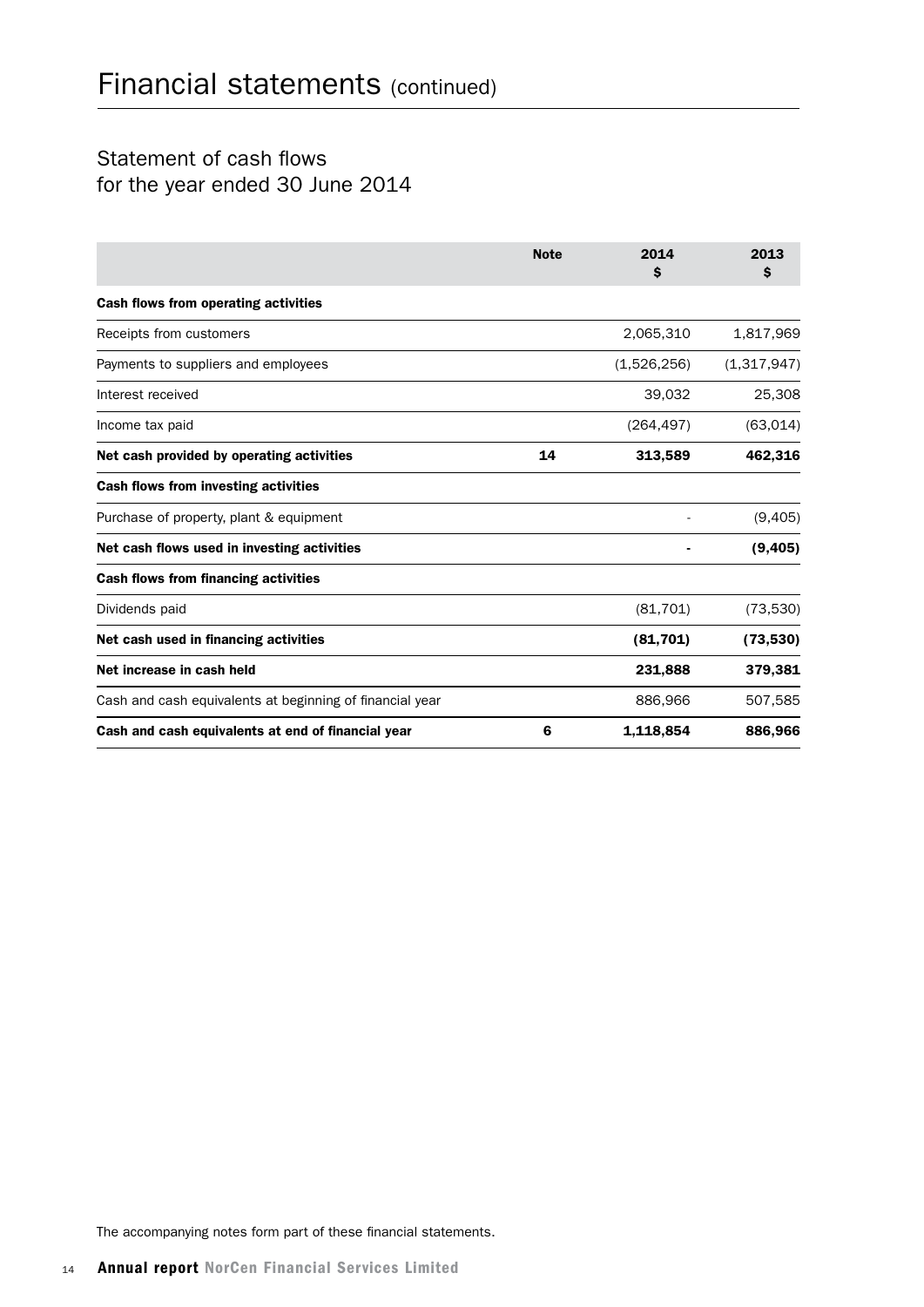## Notes to the financial statements

## For year ended 30 June 2014

These financial statements and notes represent those of Norcen Financial Services Limited.

Norcen Financial Services Limited ('the company') is a company limited by shares, incorporated and domiciled in Australia.

The financial statements were authorised for issue by the Directors on 17 September 2014.

## Note 1. Summary of significant accounting policies

#### (a) Basis of preparation

These general purpose financial statements have been prepared in accordance with the Corporations Act 2001, Australian Accounting Standards and Interpretations of the Australian Accounting Standards Board and International Financial Reporting Standards as issued by the International Accounting Standards Board. The company is a for profit entity for financial reporting purposes under Australian Accounting Standards. Material accounting policies adopted in the preparation of these financial statements are presented below and have been consistently applied unless stated otherwise.

The financial statements, except for cash flow information, have been prepared on an accruals basis and are based on historical costs, modified, were applicable, by the measurement at fair value of selected non current assets, financial assets and financial liabilities.

#### Economic dependency

The company has entered into a franchise agreement with Bendigo and Adelaide Bank Limited that governs the management of the **Community Bank®** branch.

The branches operate as a franchise of Bendigo and Adelaide Bank Limited, using the name "Bendigo Bank" and the logo and system of operations of Bendigo and Adelaide Bank Limited. The company manages the Community Bank<sup>®</sup> branches on behalf of Bendigo and Adelaide Bank Limited, however all transactions with customers conducted through the **Community Bank®** branches are effectively conducted between the customers and Bendigo and Adelaide Bank Limited.

All deposits are made with Bendigo and Adelaide Bank Limited, and all personal and investment products are products of Bendigo and Adelaide Bank Limited, with the company facilitating the provision of those products. All loans, leases or hire purchase transactions, issues of new credit or debit cards, temporary or bridging finance and any other transaction that involves creating a new debt, or increasing or changing the terms of an existing debt owed to Bendigo and Adelaide Bank Limited, must be approved by Bendigo and Adelaide Bank Limited. All credit transactions are made with Bendigo and Adelaide Bank Limited, and all credit products are products of Bendigo and Adelaide Bank Limited.

Bendigo and Adelaide Bank Limited provides significant assistance in establishing and maintaining the Community Bank<sup>®</sup> branch franchise operations. It also continues to provide ongoing management and operational support, and other assistance and guidance in relation to all aspects of the franchise operation, including advice in relation to:

- Advice and assistance in relation to the design, layout and fit out of the **Community Bank**<sup>®</sup> branch;
- Training for the Branch Managers and employees in banking, systems and interface protocol;
- Methods and procedures for the sale of products and provision of services;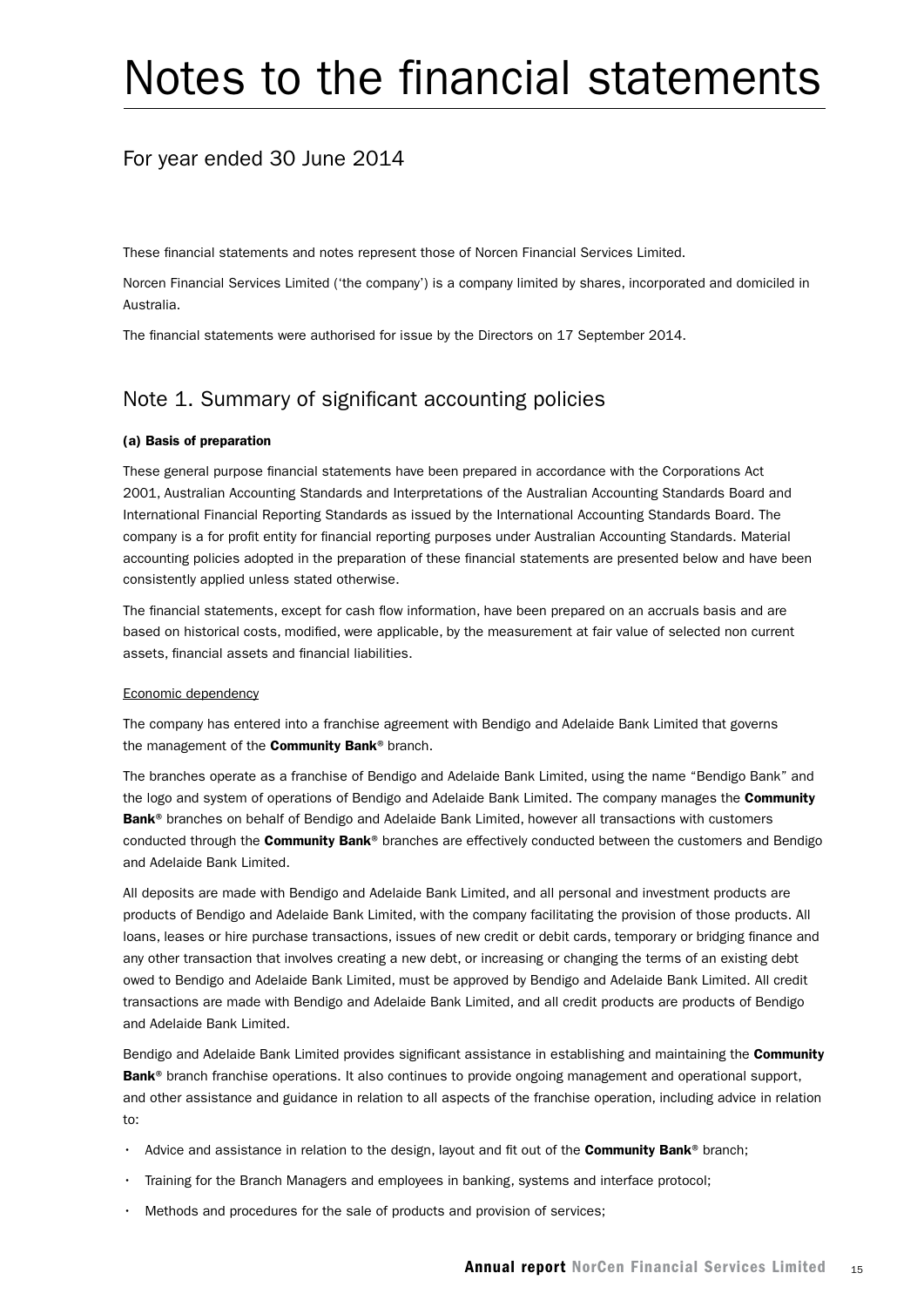#### a) Basis of preparation (continued)

Economic dependency (continued)

- Security and cash logistic controls;
- Calculation of company revenue and payment of many operating and administrative expenses;
- • The formulation and implementation of advertising and promotional programs; and
- Sale techniques and proper customer relations.

#### (b) Income tax

The income tax expense for the year comprises current income tax expense and deferred tax expense.

Current income tax expense charged to profit or loss is the tax payable on taxable income. Current tax assets are measured at the amounts expected to be recovered from the relevant taxation authority.

Deferred income tax expense reflects movements in deferred tax asset and deferred tax liability balances during the year as well as unused tax losses.

Current and deferred income tax expense is charged or credited outside profit or loss when the tax relates to items that are recognised outside profit or loss.

Deferred tax assets relating to temporary differences and unused tax losses are recognised only to the extent that it is probable that future taxable profit will be available against which the benefits of the deferred tax asset can be utilised.

Deferred income tax assets and liabilities are measured at the tax rates that are expected to apply to the year when the asset is realised or the liability is settled.

#### (c) Fair value of assets and liabilities

The company measures some of its assets and liabilities at fair value on either a recurring or non-recurring basis, depending on the requirements of the applicable Accounting Standard.

Fair value is the price the company would receive to sell an assets or would have to pay to transfer a liability in an orderly (ie enforced) transaction between independent, knowledgeable and willing market participants at the measurement date.

As fair value is a market-based measure, the closes equivalent observable market pricing information is used to determine fair value. Adjustments to market values may be made having regard to the characteristics of the specific asset or liability. The fair value of assets and liabilities that are not traded in an active market are determined using one or more valuation techniques. These valuation techniques maximise, to the extent possible, the use of observable market data.

To the extent possible, market information is extracted from either the principal market for the asset or liability (ie the market with the greatest volume and level of activity for the asset or liability) or, in the absence of such a market, the most advantageous market available to the entity at the end of the reporting period (ie the market that maximises the receipts from the sale of the asset or minimises the payments made to transfer the liability, after taking into account transaction costs and transport costs).

For non-financial assets, the fair value measurement also takes into account a market participant's ability to use the asset in its highest and best use or to sell it to another market participant that would use the asset in its highest and best use.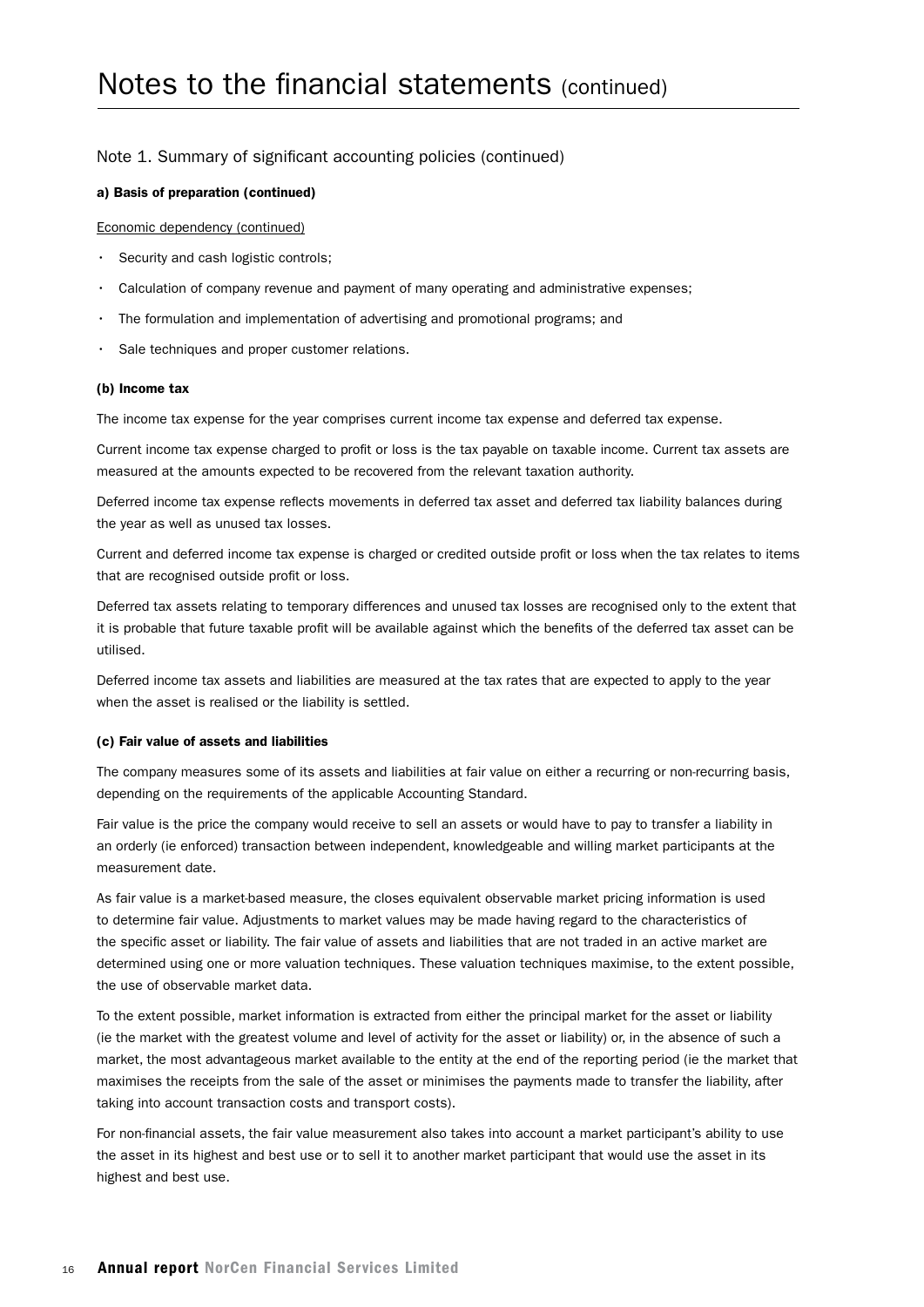#### (c) Fair value of assets and liabilities (continued)

The fair value of the liabilities and the entity's own equity instruments may be valued, where there is no observable market price in relation to the transfer of such financial instrument, by reference to observable market information where such instruments are held as assets. Where this information is not available, other valuation techniques are adopted, and where significant, are detailed in the respective note to the financial statements.

#### (d) Property, plant and equipment

Each class of property, plant and equipment is carried at cost or fair value as indicated, less, where applicable, any accumulated depreciation and impairment losses.

#### Property

Freehold land and buildings are measured at cost and therefore are carried at cost less accumulated depreciation and any accumulated impairment. In the even the carrying amount of land and buildings is greater than the estimated recoverable amount, the carrying amount is written down immediately to the estimated recoverable amount and impairment losses are recognised in profit or loss. A formal assessment of recoverable amount is made when impairment indicators are present.

The carrying amount of land and buildings is reviewed annually by Directors to ensure it is not in excess of the recoverable amount from these assets. The recoverable amount is assessed on the basis of the expected net cash flows that will be received from the asset's employment and subsequent disposal.

#### Plant and equipment

Plant and equipment are measured on the cost basis and therefore carried at cost less accumulated depreciation and any accumulated impairment. In the event the carrying amount of plant and equipment is greater than the estimated recoverable amount, the carrying amount is written down immediately to the estimated recoverable amount and impairment losses are recognised either in profit or loss or as a revaluation decrease if the impairment losses related to a revalued asset. A formal assessment of recoverable amount is made when impairment indicators are present.

The carrying amount of plant and equipment is reviewed annually by Directors to ensure it is not in excess of the recoverable amount of these assets. The recoverable amount is assessed on the basis of the expected net cash flows that will be received from the asset's employment and subsequent disposal. The expected net cash flows have been discounted to their present values in determining recoverable amounts.

#### Depreciation

The depreciable amount of all fixed assets including buildings and capitalised leased assets, is depreciated on a straight-line basis over the asset's useful life to the company commencing from the time the asset is held ready for use. Leasehold improvements are depreciated over the shorter of either the unexpired period of the lease or the estimated useful lives of the improvements.

The depreciation rates used for each class of depreciable asset are:

| <b>Class of asset</b> | <b>Depreciation</b><br>rate |
|-----------------------|-----------------------------|
| <b>Buildings</b>      | 4%                          |
| Plant & equipment     | 10 - 40%                    |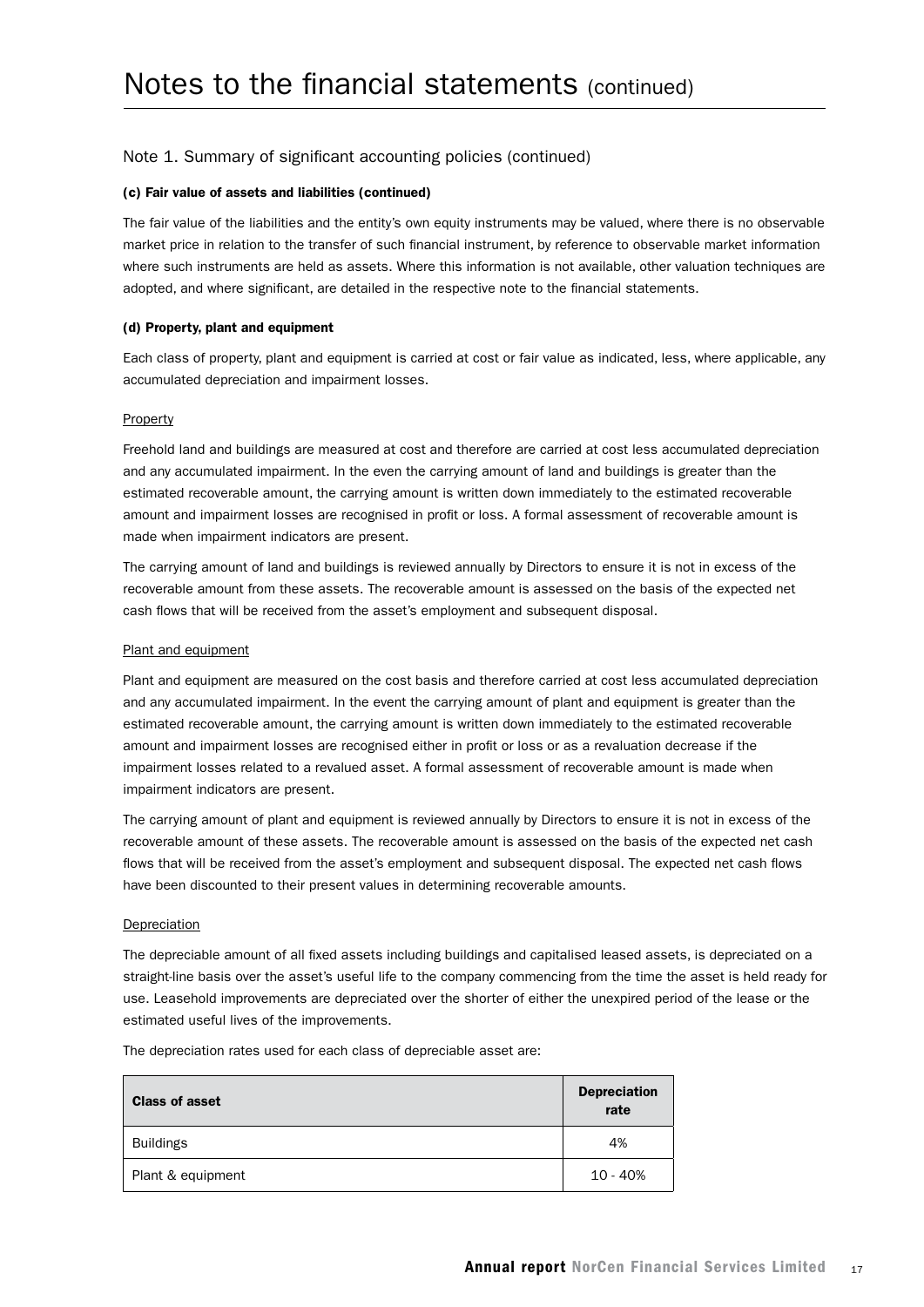#### (d) Property, plant and equipment (continued)

#### Depreciation (continued)

The assets' residual values and useful lives are reviewed, and adjusted if appropriate, at the end of each reporting period.

An assets' carrying amount is written down immediately to its recoverable amount if the assets' carrying amount is greater than its estimated recoverable amount.

Gains and losses on disposals are determined by comparing proceeds with the carrying amount. These gains and losses are recognised in profit or loss in the period in which they arise. When revalued assets are sold, amounts included in the revaluation surplus relating to that asset are transferred to retained earnings.

#### (e) Leases

Leases of fixed assets, where substantially all the risks and benefits incidental to the ownership of the asset - but not the legal ownership - are transferred to entities in the company, are classified as finance leases.

Finance leases are capitalised by recognising an asset and a liability at the lower of the amounts equal to the fair value of the leased property or the present value of the minimum lease payments, including any guaranteed residual values. Lease payments are allocated between the reduction of the lease liability and the lease interest expense for the period.

Leased assets are depreciated on a straight-line basis over the shorter of their estimated useful lives or the lease term.

Lease payments for operating leases, where substantially all the risks and benefits remain with the lessor, are recognised as expenses in the periods in which they are incurred.

#### (f) Impairment of assets

At each reporting period, the company assesses whether there is any indication that an asset may be impaired. If such an indication exists, an impairment test is carried out on the asset by comparing the recoverable amount of the asset, being the higher of the asset's fair value less cost to sell and value in use, to the asset's carrying amount. Any excess of the asset's carrying amount over its recoverable amount is recognised immediately in profit or loss, unless the asset is carried at a revalued amount in accordance with another Standard. Any impairment loss of a revalued asset is treated as a revaluation decrease in accordance with that other Standard.

#### (g) Goods and services tax (GST)

Revenues, expenses and assets are recognised net of the amount of GST, except where the amount of GST incurred is not recoverable from the Australian Taxation Office (ATO).

Receivables and payables are stated inclusive of the amount of GST receivable or payable. The net amount of GST recoverable from, or payable to, the ATO is included with other receivables or payables in the statement of financial position.

Cash flows are presented on a gross basis. The GST components of cash flows arising from investing or financing activities which are recoverable from, or payable to, the ATO are presented as operating cash flows included in receipts from customers or payments to suppliers.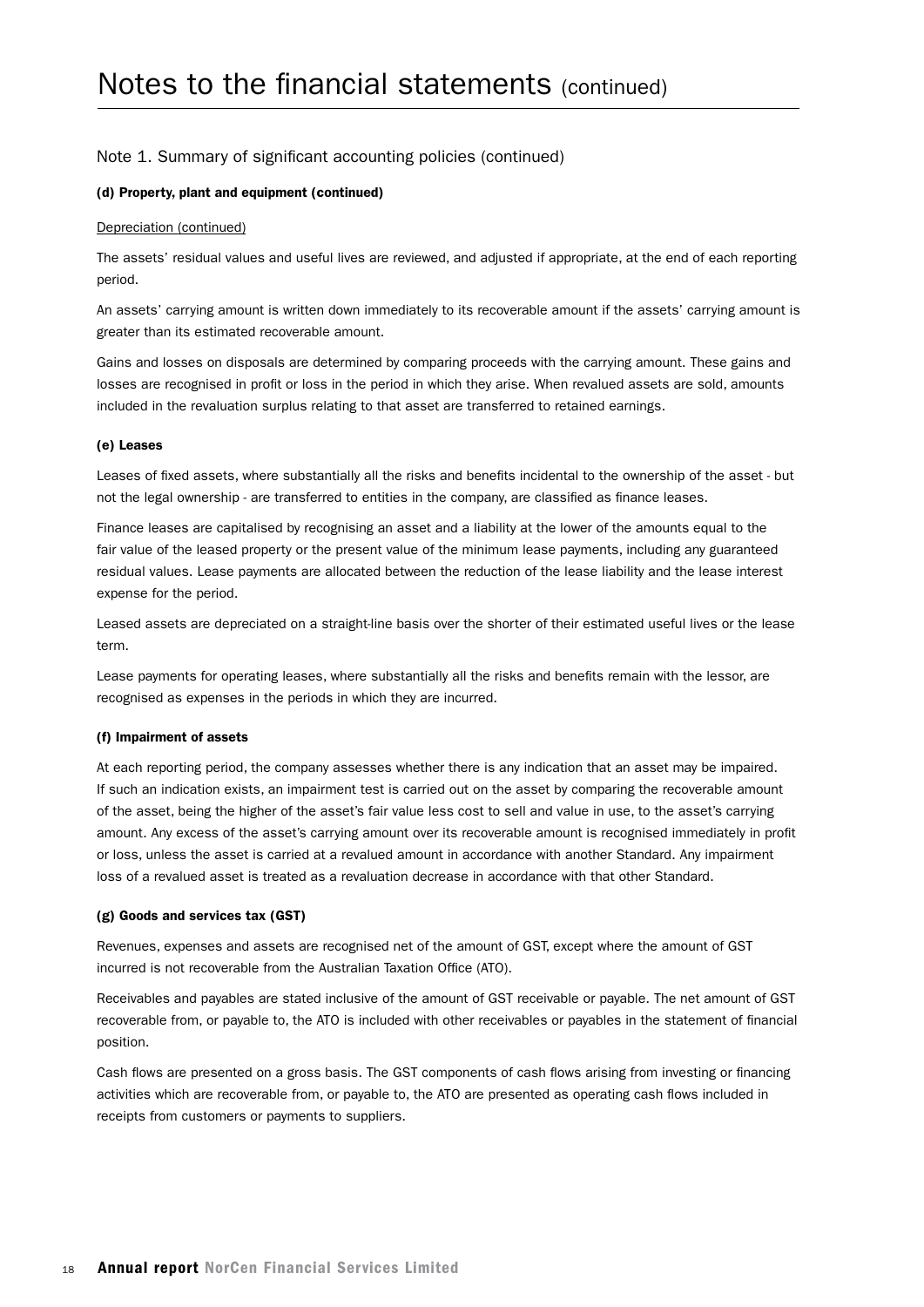#### (h) Employee benefits

#### Short-term employee benefits

Provision is made for the company's obligation for short-term employee benefits. Short-term employee benefits are benefits (other than termination benefits) that are expected to be settled wholly before 12 months after the end of the annual reporting period in which the employees render the related service, including wages, salaries and sick leave. Short-term employee benefits are measured at the (undiscounted) amounts expected to be paid when the obligation is settled.

#### Other long-term employee benefits

Provision is made for employees' long service leave and annual leave entitlements not expected to be settled wholly within 12 months after the end of the annual reporting period in which the employees render the related service. Other long-term employee benefits are measured at the present value of the expected future payments to be made to employees. Expected future payments incorporate anticipated future wage and salary levels, durations of service and employee departures and are discounted at rates determined by reference to market yields at the end of the reporting period on government bonds that have maturity dates that approximate the terms of the obligations.

The company's obligation for long-term employee benefits are presented as non-current provisions in its statement of financial position, except where the company does not have an unconditional right to defer settlement for at least 12 months after the end of the reporting period, in which case the obligations are presented as current provisions.

#### (i) Intangibles

Establishment costs have been initially recorded at cost and amortised on a straight line basis at a rate of 20% per annum. The current amortisation charges for intangible assets are included under depreciation and amortisation expense per the Statement of Profit or Loss and Other Comprehensive Income.

#### (j) Cash and cash equivalents

Cash and cash equivalents include cash on hand, deposits available on demand with banks, other short-term highly liquid investments with original maturities of three months or less, and bank overdrafts. Bank overdrafts are reported within short-term borrowings in current liabilities in the statement of financial position.

For the purposes of the statement of cash flows, cash includes cash on hand and in banks and investments in money market instruments, net of outstanding bank overdrafts.

#### (k) Revenue

Revenue is measured at the fair value of the consideration received or receivable after taking into account any trade discounts and volume rebates allowed. Revenue comprises service commissions and other income received by the company.

Interest, dividend and fee revenue is recognised when earned.

All revenue is stated net of the amount of goods and services tax (GST).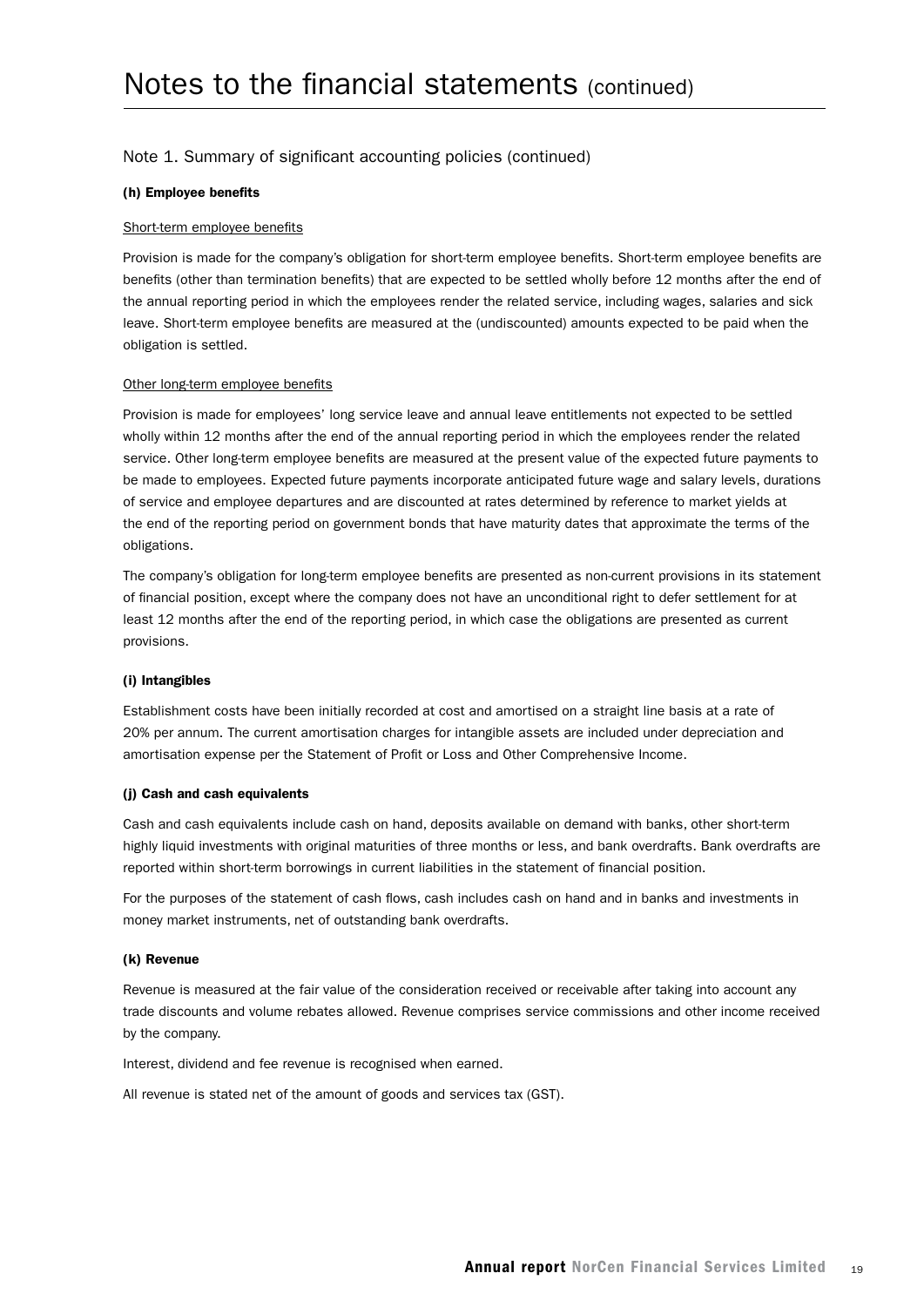#### (l) Trade and other receivables

Trade and other receivables include amounts due from customers for goods sold and services performed in the ordinary course of business. Receivables expected to be collected within 12 months of the end of the reporting period are classified as current assets. All other receivables are classified as non-current assets.

Trade and other receivables are initially recognised at fair value and subsequently measured at amortised cost using the effective interest method, less any provision for impairment.

Trade and other payables represent the liabilities for goods and services received by the entity that remain unpaid at the end of the reporting period. The balance is recognised as a current liability with the amounts normally paid within 30 days of recognition of the liability.

#### (m) Borrowing costs

Borrowing costs are recognised in profit or loss in the period in which they are incurred.

#### (n) New and amended accounting policies adopted by the company

#### Employee benefits

The company adopted AASB 119: Employee Benefits (September 2011) and AASB 2011-10: Amendments to Australian Accounting Standards arising from AASB 119 (September 2011) from the mandatory application date of 1 January 2013. The company has applied these Standards retrospectively in accordance with AASB 108: Accounting Policies, Changes in Accounting Estimates and Errors and the transitional provisions of AASB 119 (September 2011).

For the purpose of measurement, AASB 119 (September 2011) defines obligations for short-term employee benefits as obligations expected to be settled wholly before 12 months after the end of the annual reporting period in which the employees render the related services. In accordance with AASB 119 (September 2011), provisions for short-term employee benefits are measured at the (undiscounted) amounts expected to be paid to employees when the obligation is settled, whereas provisions that do not meet the criteria for classification as short-term (other long-term employee benefits) are measured at the present value of the expected future payments to be made to employees.

As the company expects that all of its employees would use all of their annual leave entitlements earned during a reporting period before 12 months after the end of the reporting period, adoption of AASB 119 (September 2011) did not have a material impact on the amounts recognised in respect of the company's employee provisions. Note also that adoption of AASB 119 (September 2011) did not impact the classification of leave entitlements between current and non-current liabilities in the company's financial statements.

AASB 119 (September 2011) also introduced changes to the recognition and measurement requirements applicable to termination benefits and defined benefit plans. As the company did not have any of these types of obligations in the current or previous reporting periods, these changes did not impact the company's financial statements.

#### Fair value measurement

The company has applied AASB 13: Fair Value Measurement and the relevant consequential amendments arising from the related Amending Standards prospectively from the mandatory application date of 1 January 2013 and in accordance with AASB 108 and the specific transitional requirements in AASB 13.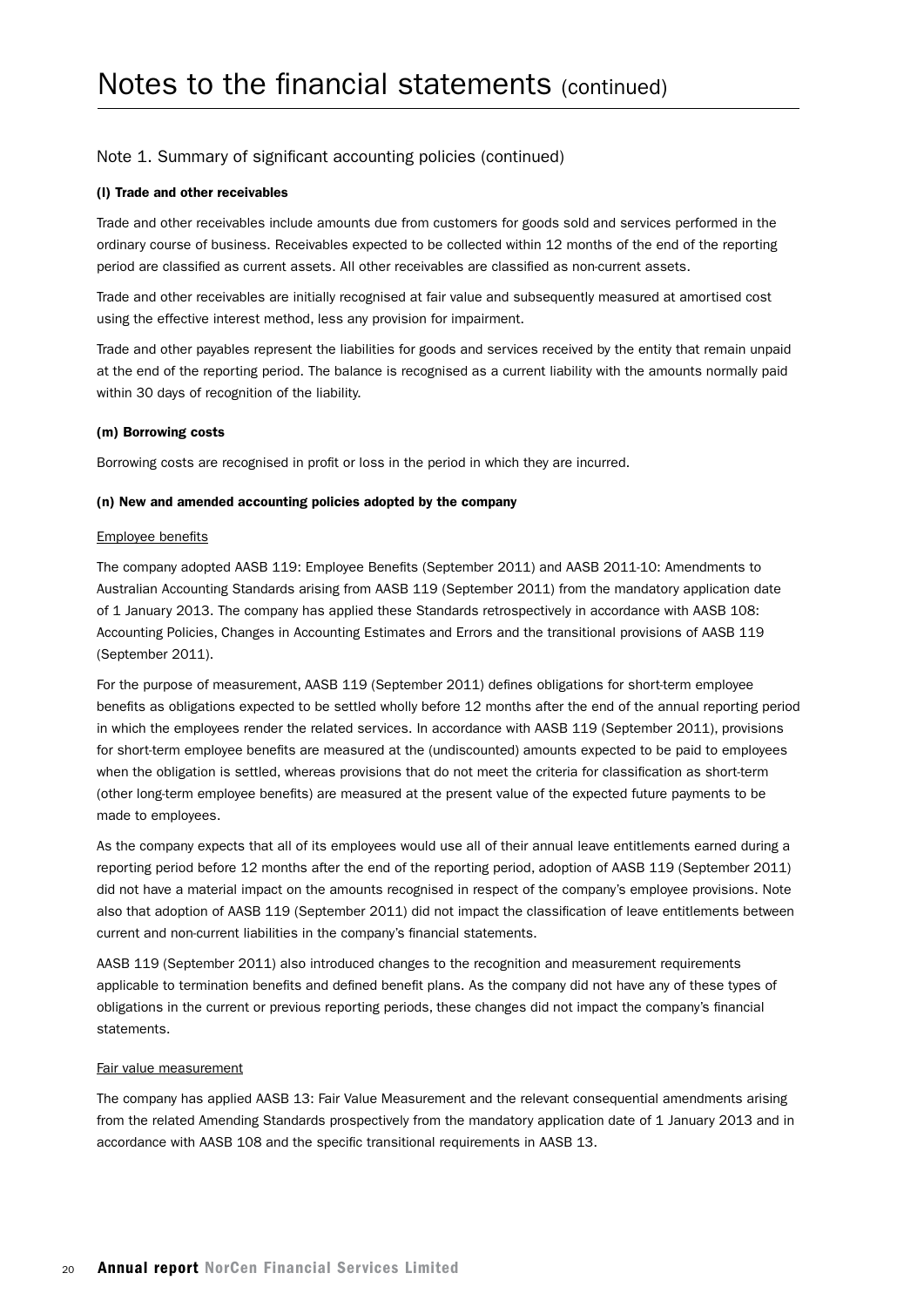#### (n) New and amended accounting policies adopted by the company (continued)

AASB 13 defines fair value, sets out in a single Standard a framework for measuring fair value, and requires disclosures about fair value measurement.

No material adjustments to the carrying amounts of any of the company's assets or liabilities were required as a consequence of applying AASB 13. Nevertheless, AASB 13 requires enhanced disclosures regarding assets and liabilities that are measured at fair value and fair values disclosed in the company's financial statements.

The disclosure requirements in AASB 13 need not be applied by the company in the comparative information provided for periods before initial application of AASB 13 (that is, periods beginning before 1 January 2013). However, as some of the disclosures now required under AASB 13 were previously required under other Australian Accounting Standards, such as AASB 7: Financial Instruments: Disclosures, the company has provided this previously provided information as comparatives in the current reporting period.

#### (o) New accounting standards for application in future periods

The AASB has issued a number of new and amended Accounting Standards and Interpretations that have mandatory application dates for future reporting periods, some of which are relevant to the company.

The company has decided not to early adopt any of the new and amended pronouncements. The company's assessment of the new and amended pronouncements that are relevant to the company but applicable in the future reporting periods is set below:

#### (i) AASB 9 Financial Instruments and associated Amending Standards (applicable for annual reporting periods commencing on or after 1 January 2017).

This Standard will be applicable retrospectively and includes revised requirements for the classification and measurement of financial instruments, revised recognition and derecognition requirements for financial instruments and simplified requirements for hedge accounting.

 Although the Directors anticipate that the adoption of AASB 9 may have an impact on the company's financial instruments, it is impractical at this stage to provide a reasonable estimate of such impact.

#### (ii) AASB 2012-3: Amendments to Australian Accounting Standards - Offsetting Financial Assets and Financial Liabilities (applicable for annual reporting periods commencing on or after 1 January 2014).

This Standard provides clarifying guidance relating to the offsetting of financial instruments, which is not expected to impact the company's financial statements.

#### (iii)AASB 2013-3: Amendments to AASB 136 - Recoverable Amount Disclosures for Non-Financial Assets (applicable for annual reporting periods commencing on or after 1 January 2014).

 This Standard amends the disclosure requirements in AASB 136: Impairment of Assets pertaining to the use of fair value in impairment assessment and is not expected to significantly impact the company's financial statements.

#### (p) Loans and borrowings

All loans are measured at the principal amount. Interest is recognised as an expense as it accrues.

#### (q) Provisions

Provisions are recognised when the company has a legal or constructive obligation, as a result of past events, for which is probable that the outflow of economic benefits will result and the outflow can be reliably measured.

Provisions are measured using the best estimate of the amounts required to settle the obligation at the end of the reporting period.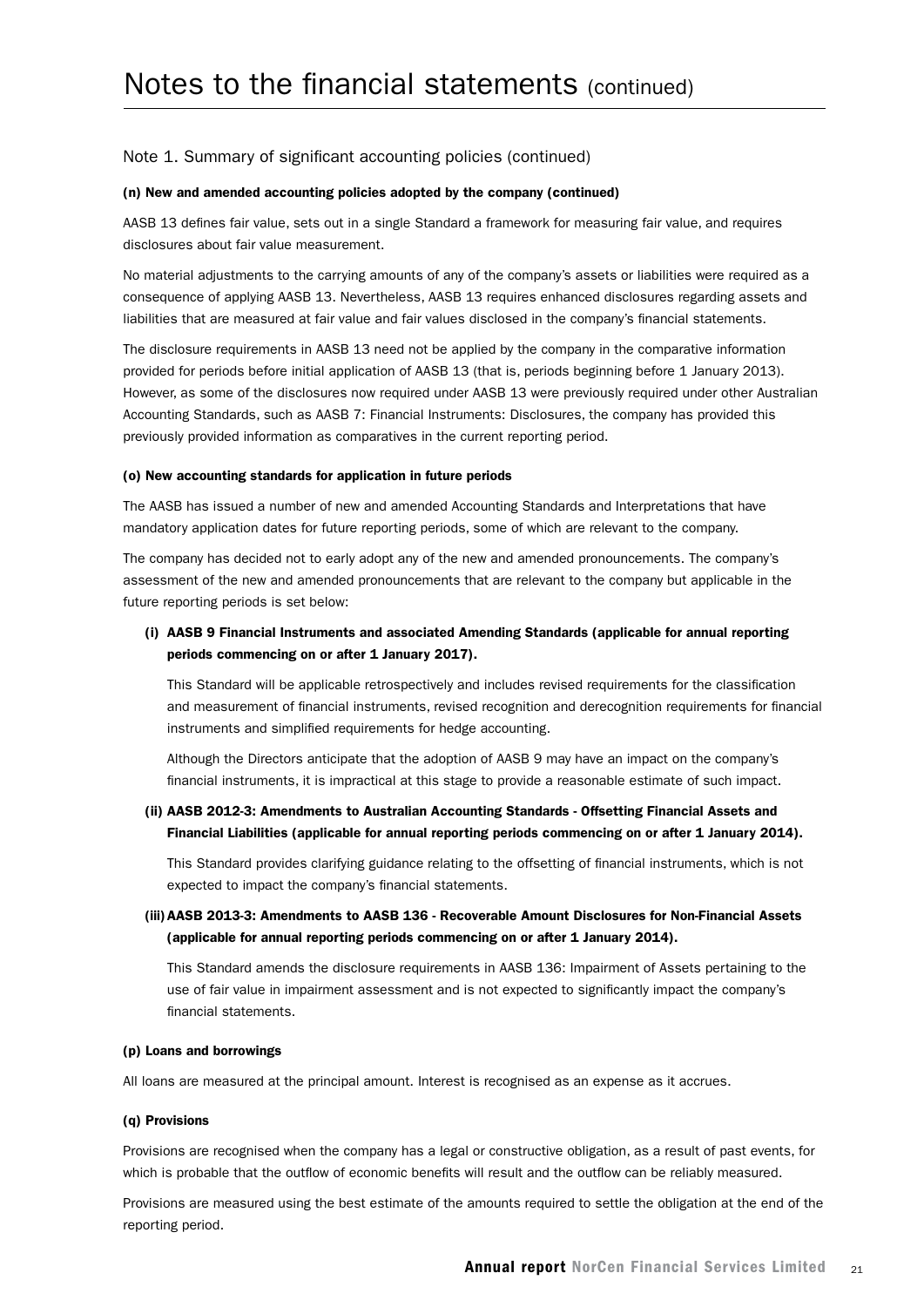#### (q) Provisions (continued)

A provision for dividends is not recognised as a liability unless the dividends are declared, determined or publicly recommended on or before the reporting date.

#### (r) Share capital

Issued and paid up capital is recognised at the fair value of the consideration received by the company. Any transaction costs arising on the issue of ordinary shares are recognised directly in equity as a reduction of the share proceeds received.

#### (s) Comparative figures

When required by Accounting Standards comparative figures have been adjusted to conform to changes in presentation for the current financial year.

#### (t) Critical accounting estimates and judgements

The Directors evaluate estimates and judgements incorporated into the financial statements based on historical knowledge and best available current information. Estimates assume a reasonable expectation of future events and are based on current trends and economic data, obtained both externally and within the company. Estimates and judgements are reviewed on an ongoing basis. Revision to accounting estimates are recognised in the period in which the estimates are revised and in any future periods affected. The estimates and judgements that have a significant risk of causing material adjustments to the carrying values of assets and liabilities are as follows:

#### Estimation of useful lives of assets

The company determines the estimated useful lives and related depreciation and amortisation changes for its property, plant and equipment and intangible assets. The depreciation and amortisation charge will increase where useful lives are less than previously estimated lives.

#### Employee benefits provision

Assumptions required for wage growth and CPI movements. The likelihood of employees reaching unconditional service is estimated. Treatment of leave under updated AASB 119 standard.

#### Income tax

The company is subject to income tax. Significant judgement is required in determining the deferred tax asset or the provision for income tax liability. Deferred tax assets are recognised only when it is considered sufficient future profits will be generated. The assumptions made regarding future profits is based on the company's assessment of future cash flows.

#### **Impairment**

The company assesses impairment at the end of each reporting period by evaluating conditions and events specific to the company that may be indicative of impairment triggers. Recoverable amounts of relevant assets are reassessed using value in use calculations which incorporate various key assumptions.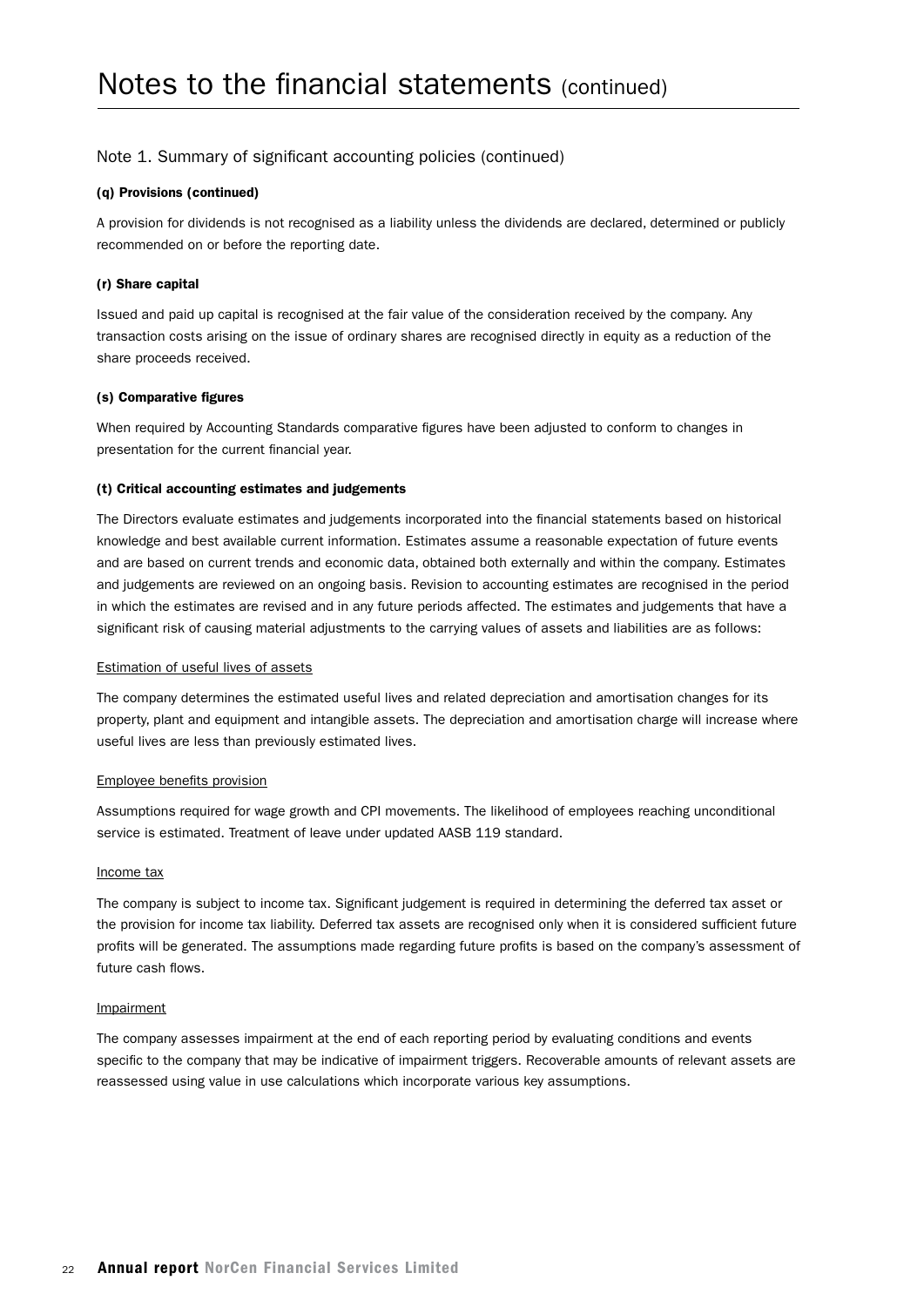#### (u) Financial instruments

#### Initial recognition and measurement

Financial assets and financial liabilities are recognised when the entity becomes a party to the contractual provisions to the instrument. For financial assets, this is equivalent to the date that the company commits itself to either purchase or sell the asset (ie trade date accounting is adopted). Financial instruments are initially measured at fair value plus transaction costs, except where the instrument is classified 'at fair value through profit or loss', in which case transaction costs are expensed to the profit or loss immediately.

#### Classification and subsequent measurement

Financial instruments are subsequently measured at fair value, amortised cost using the effective interest method or cost.

Amortised cost is calculated as the amount at which the financial asset or financial liability is measured at initial recognition less principal repayments and any reduction for impairment, and adjusted for any cumulative amortisation of the difference between that initial amount and the maturity amount calculated using the effective interest method.

The effective interest method is used to allocate interest income or interest expense over the relevant period and is equivalent to the rate that discount estimated future cash payments or receipts over the expected life (or where this cannot be reliably predicted, the contractual term) of the financial instrument to the net carrying amount of the financial asset or financial liability.

(i) Loans and receivables

Loans and receivables are non derivative financial assets with fixed or determinable payments that are not quoted in an active market and are subsequently measured at amortised cost. Gains or losses are recognised in profit or loss through the amortisation process and when the financial asset is derecognised.

(ii) Financial liabilities

Non derivative financial liabilities are subsequently measured at amortised cost. Gains or losses are recognised in profit or loss through the amortisation process and when the financial liability is derecognised.

#### Impairment

A financial asset (or group of financial assets) is deemed to be impaired if, and only if, there is objective evidence of impairment as a result of one or more events (a "loss event") having occurred, which has an impact on the estimated future cash flows of the financial asset(s).

In the case of financial assets carried at amortised cost loss events may include: indications that the debtors or a group of debtors are experiencing significant financial difficulty, default or delinquency on interest or principal payments; indications that they will enter bankruptcy or other financial reorganisation; and changes in arrears or economic conditions that correlate with defaults.

For financial assets carried at amortised cost (including loans and receivables), a separate allowance account is used to reduce the carrying amount of financial assets impaired by credit losses. After having taken all possible measures of recovery, if management establishes that the carrying amount cannot be recovered by any means, at that point the written-off amounts are charged to the allowance account or the carrying amount of impaired financial asset is reduced directly if no impairment amount was previously recognised in the allowance account.

When the terms of financial assets that would otherwise have been past due or impaired have been renegotiated, the company recognises the impairment for such financial assets by taking into account the original terms as if the terms have not been renegotiated so that the loss events that have occurred are duly considered.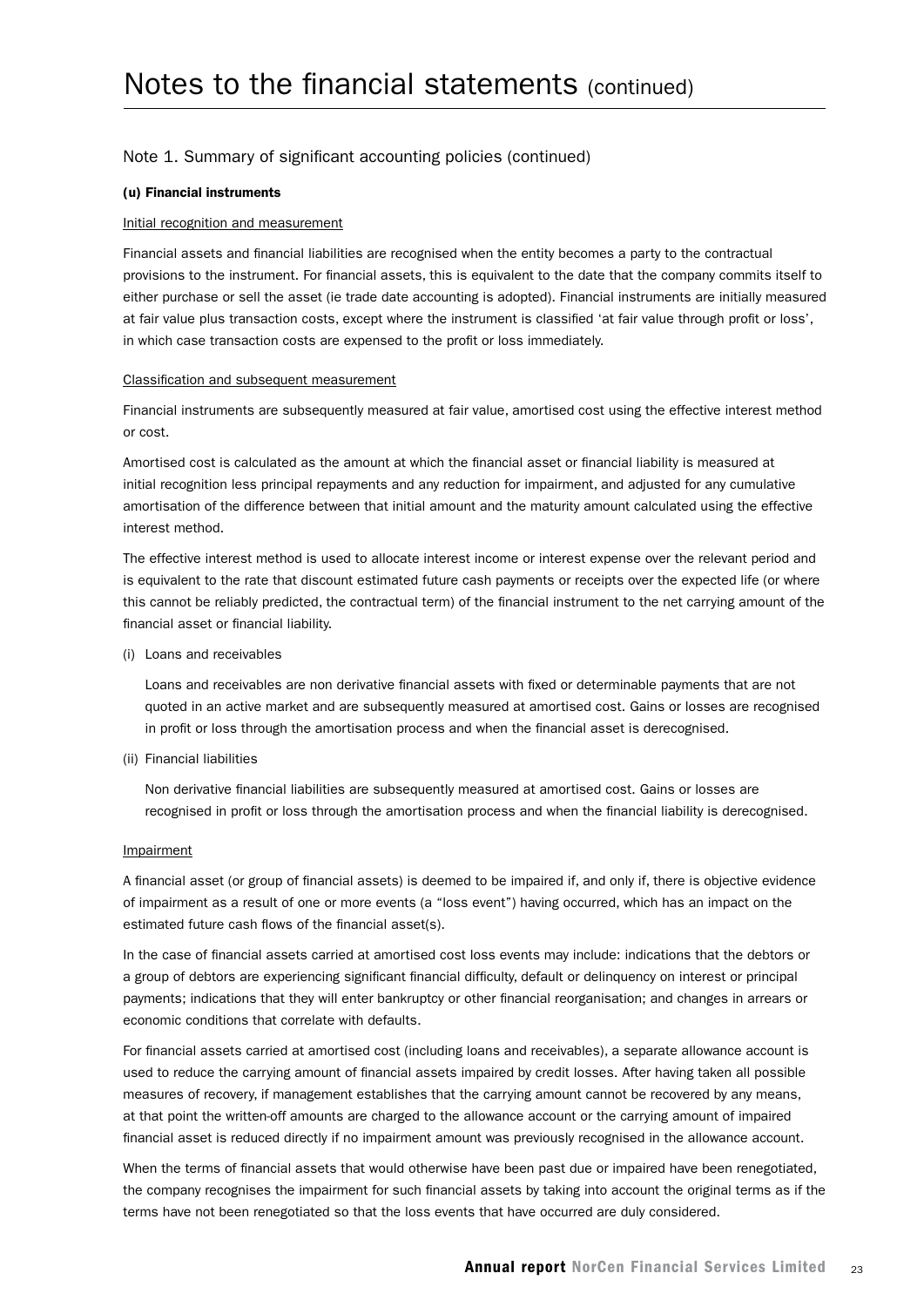#### (u) Financial instruments (continued)

#### Derecognition of financial instruments

Financial assets are derecognised when the contractual rights to receipt of cash flows expire or the asset is transferred to another party whereby the entity no longer has any significant continuing involvement in the risks and benefits associated with the asset. Financial liabilities are derecognised when the related obligations are discharged, cancelled or have expired. The difference between the carrying amount of the financial liability extinguished or transferred to another party and the fair value of consideration paid, including the transfer of noncash assets or liabilities assumed, is recognised in profit or loss.

| 2014 | 2013 |
|------|------|
|      |      |
|      |      |

### Note 2. Revenue and other income

Revenue

| <b>Total revenue</b>   | 1,929,604 | 1,733,823 |
|------------------------|-----------|-----------|
|                        | 51,611    | 25,308    |
| - other revenue        | 11,198    |           |
| - interest received    | 40,413    | 25,308    |
| Other revenue          |           |           |
|                        | 1,877,993 | 1,708,515 |
| - services commissions | 1,877,993 | 1,708,515 |
|                        |           |           |

## Note 3. Expenses

Employee benefits expense

| - wages and salaries                | 540,112 | 417,278 |
|-------------------------------------|---------|---------|
| - superannuation costs              | 49,149  | 40,579  |
| - other costs                       | 83,572  | 84,101  |
|                                     | 672,833 | 541,958 |
| Depreciation of non-current assets: |         |         |
| - plant and equipment               | 14,928  | 14,678  |
| Amortisation of non-current assets: |         |         |
| - intangible assets                 | 2,311   | 2,311   |
|                                     | 17,239  | 16,989  |
| <b>Bad debts</b>                    | 1,187   | 733     |
|                                     |         |         |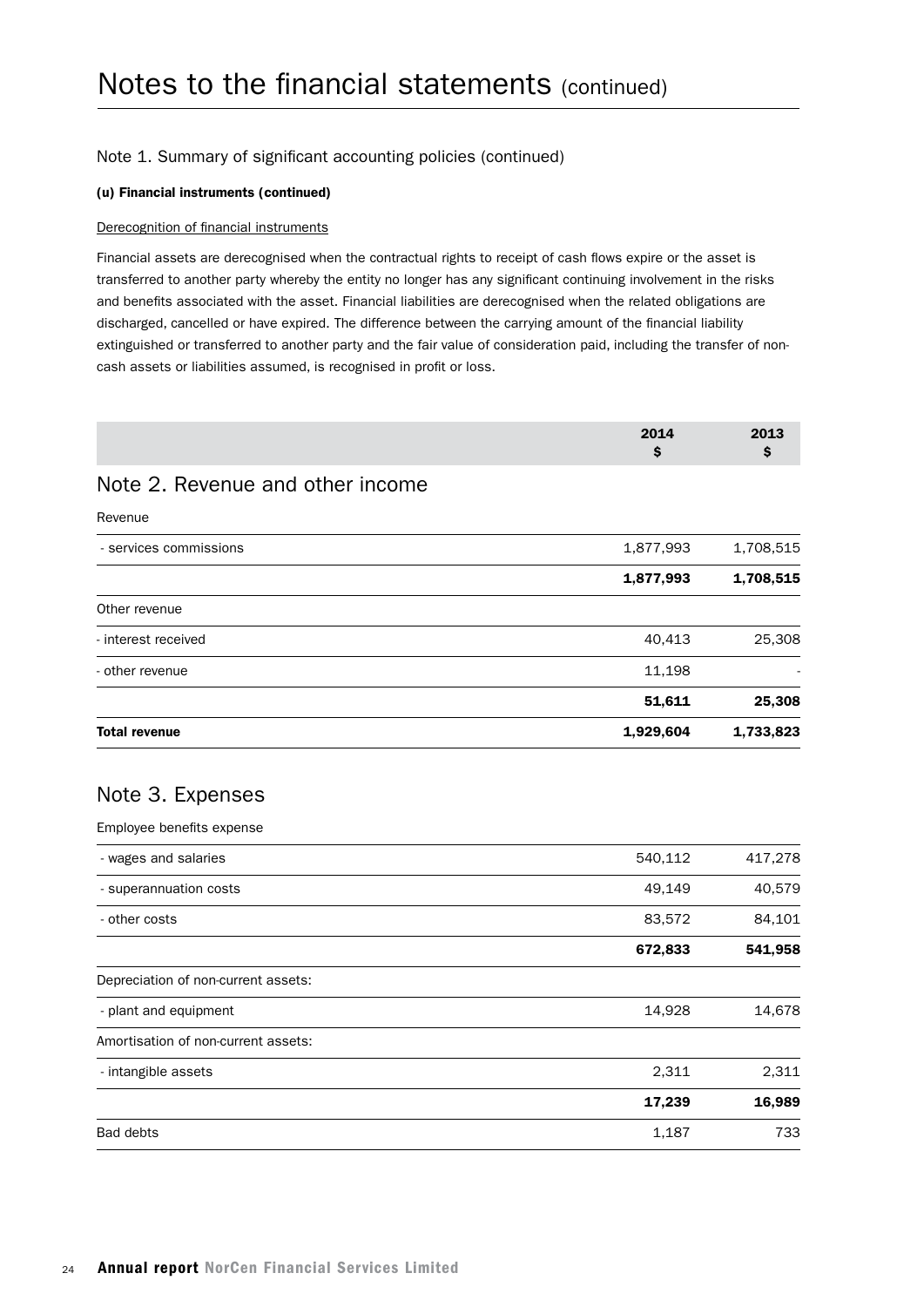## Notes to the financial statements (continued)

|                                                                                                                                        | 2014      | 2013    |
|----------------------------------------------------------------------------------------------------------------------------------------|-----------|---------|
|                                                                                                                                        | s         | s       |
| Note 4. Tax expense                                                                                                                    |           |         |
| The prima facie tax on profit/(loss) from ordinary activities before income tax<br>is reconciled to the income tax expense as follows: |           |         |
| Prima facie tax on profit/(loss) before income tax at 30% (2013: 30%)                                                                  | 142,733   | 161,097 |
| Add tax effect of:                                                                                                                     |           |         |
| - Adjustments in respect of current income tax of previous year                                                                        |           |         |
| - Utilisation of previously unrecognised carried forward tax losses                                                                    |           |         |
| - Non-deductible expenses                                                                                                              | 6,044     | 949     |
| <b>Current income tax expense</b>                                                                                                      | 148,777   | 162,046 |
| Income tax attributable to the entity                                                                                                  | 148,777   | 162,046 |
| The applicable weighted average effective tax rate is                                                                                  | 31.27%    | 30.18%  |
| Income tax liability                                                                                                                   |           |         |
| Income tax payable                                                                                                                     | 23,599    | 97,593  |
| Note 5. Auditors' remuneration<br>Remuneration of the Auditor for:                                                                     |           |         |
| - Audit or review of the financial report                                                                                              | 4,582     | 3,868   |
| - Taxation services                                                                                                                    |           |         |
| - Share registry services                                                                                                              |           |         |
|                                                                                                                                        | 4,582     | 3,868   |
| Note 6. Cash and cash equivalents                                                                                                      |           |         |
| Cash at bank and on hand                                                                                                               | 1,118,854 | 886,966 |
|                                                                                                                                        |           |         |
| Note 7. Trade and other receivables                                                                                                    |           |         |
| <b>Current</b>                                                                                                                         |           |         |
| Trade debtors                                                                                                                          | 172,955   | 166,421 |
| Other assets                                                                                                                           | 7,571     |         |
|                                                                                                                                        | 180,526   | 166,421 |

#### Credit risk

The company has no significant concentration of credit risk with respect to any single counterparty or group of counterparties other than those receivables specifically provided for and mentioned within Note 7. The main sources of credit risk to the company are considered to relate to the classes of assets described as trade and other receivables.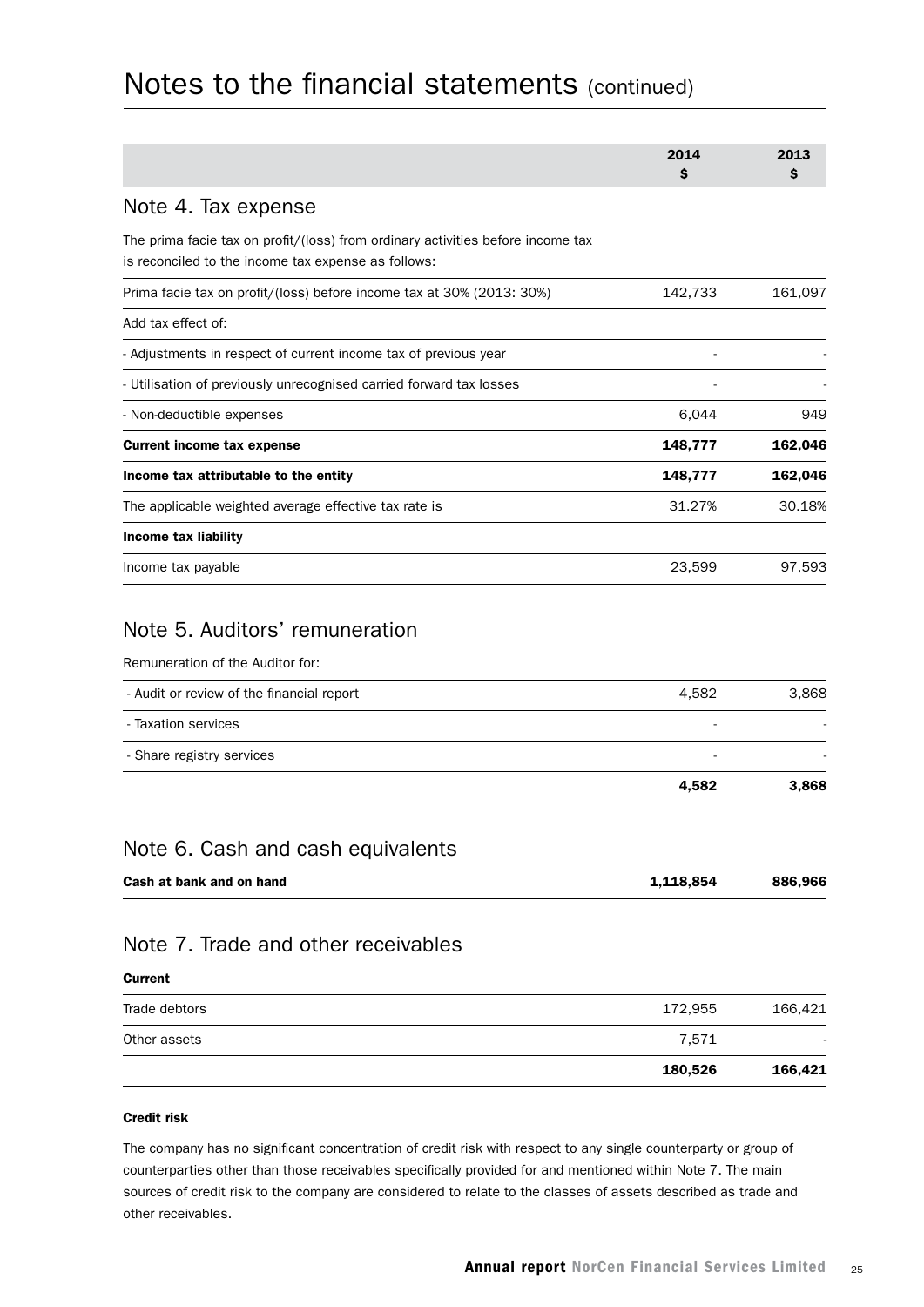#### Note 7. Trade and other receivables (continued)

#### Credit risk (continued)

The following table details the company's trade and other receivables exposed to credit risk (prior to collateral and other credit enhancements) with ageing analysis and impairment provided for thereon. Amounts are considered as "past due" when the debt has not been settled, within the terms and conditions agreed between the company and the customer or counterparty to the transaction. Receivables that are past due are assessed for impairment by ascertaining solvency of the debtors and are provided for where there are specific circumstances indicating that the debt may not be fully repaid to the company.

The balances of receivables that remain within initial trade terms (as detailed in the table below) are considered to be high credit quality.

|                   | <b>Gross</b> | Past due<br>Past due but not impaired |             |                          |             |         | Not past |
|-------------------|--------------|---------------------------------------|-------------|--------------------------|-------------|---------|----------|
|                   | amount       | and<br>impaired                       | $<$ 30 days | 31-60 days               | $> 60$ days | due     |          |
| 2014              |              |                                       |             |                          |             |         |          |
| Trade receivables | 172,955      | ٠                                     | ٠           | ٠                        | ٠           | 172,955 |          |
| <b>Total</b>      | 172,955      | ٠                                     |             | ٠                        |             | 172,955 |          |
| 2013              |              |                                       |             |                          |             |         |          |
| Trade receivables | 166,421      | ٠                                     | ٠           | $\overline{\phantom{a}}$ | $\sim$      | 166,421 |          |
| <b>Total</b>      | 166,421      | -                                     | ۰           | ٠                        |             | 166,421 |          |

| 301 A<br>ZVJ<br>. . | m<br>49 I.C |
|---------------------|-------------|
|                     |             |

### Note 8. Property, plant and equipment

#### Buildings

| <b>Total written down amount</b> | 244,059   | 258,987   |
|----------------------------------|-----------|-----------|
|                                  |           | 113       |
| Less accumulated depreciation    | (17, 301) | (17, 188) |
| At cost                          | 17,301    | 17,301    |
| <b>Computer Software</b>         |           |           |
|                                  | 10,580    | 13,900    |
| Less accumulated depreciation    | (7,596)   | (4, 276)  |
| At cost                          | 18,176    | 18,176    |
| <b>Plant and equipment</b>       |           |           |
|                                  | 233,479   | 244,974   |
| Less accumulated depreciation    | (74, 678) | (63, 183) |
| At cost                          | 308,157   | 308,157   |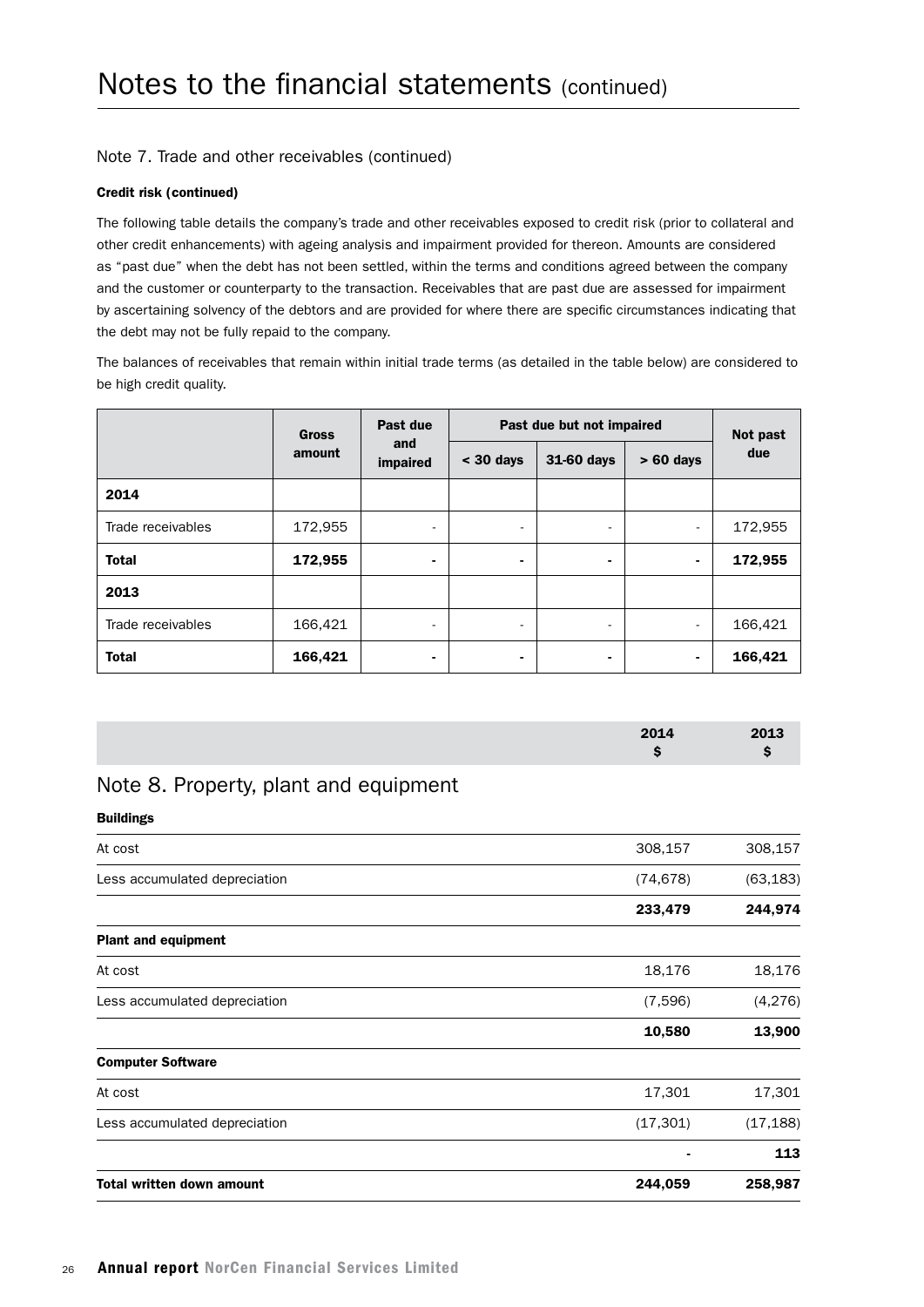## Notes to the financial statements (continued)

|                                                   | 2014<br>s | 2013<br>\$ |
|---------------------------------------------------|-----------|------------|
| Note 8. Property, plant and equipment (continued) |           |            |
| <b>Movements in carrying amounts</b>              |           |            |
| <b>Buildings</b>                                  |           |            |
| Balance at the beginning of the reporting period  | 244,974   | 256,440    |
| Additions                                         |           |            |
| Disposals                                         |           |            |
| Depreciation expense                              | (11, 495) | (11, 466)  |
| Balance at the end of the reporting period        | 233,479   | 244,974    |
| <b>Plant and equipment</b>                        |           |            |
| Balance at the beginning of the reporting period  | 13,900    | 7,162      |
| Additions                                         |           | 8,388      |
| Disposals                                         |           | $-52$      |
| Depreciation expense                              | (3,320)   | (1,598)    |
| Balance at the end of the reporting period        | 10,580    | 13,900     |
| <b>Computer Software</b>                          |           |            |
| Balance at the beginning of the reporting period  | 27        | 657        |
| Additions                                         |           |            |
| Disposals                                         |           |            |
| Depreciation expense                              | (27)      | (630)      |
| Balance at the end of the reporting period        |           | 27         |

## Note 9. Intangible assets

#### Franchise fee

| <b>Total Intangible assets</b> | 6,739     | 9,050     |
|--------------------------------|-----------|-----------|
|                                | ٠         |           |
| Less accumulated amortisation  | (100,000) | (100,000) |
| At cost                        | 100,000   | 100,000   |
| <b>Preliminary expenses</b>    |           |           |
|                                | 6,739     | 9,050     |
| Less accumulated amortisation  | (14, 815) | (12, 504) |
| At cost                        | 21,554    | 21,554    |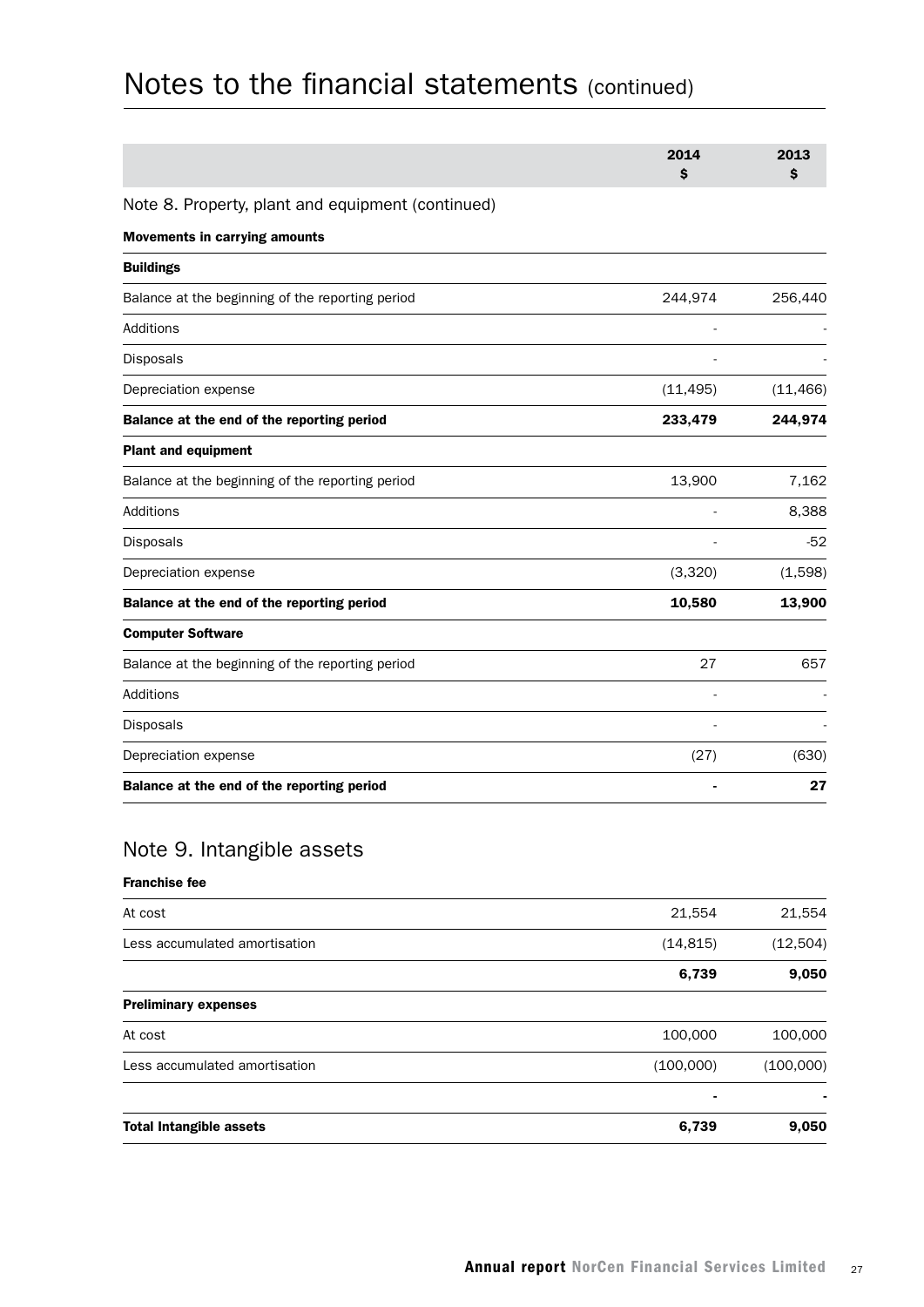## Notes to the financial statements (continued)

|                                                  | 2014<br>\$ | 2013<br>\$ |
|--------------------------------------------------|------------|------------|
| Note 9. Intangible assets (continued)            |            |            |
| <b>Movements in carrying amounts</b>             |            |            |
| <b>Franchise fee</b>                             |            |            |
| Balance at the beginning of the reporting period | 9,050      | 11,361     |
| Additions                                        |            |            |
| Disposals                                        |            |            |
| Amortisation expense                             | (2,311)    | (2,311)    |
| Balance at the end of the reporting period       | 6,739      | 9,050      |
| Note 10. Trade and other payables                |            |            |
| <b>Current</b>                                   |            |            |
| Unsecured liabilities:                           |            |            |
| Trade creditors                                  | 29,284     | 16,919     |
| Other creditors and accruals                     | 78,056     | 57,335     |
|                                                  | 107,340    | 74,254     |
| Note 11. Provisions                              |            |            |
| <b>Employee benefits</b>                         | 37,481     | 13,118     |
| Movement in employee benefits                    |            |            |
| Opening balance                                  | 13,118     | 16,294     |
| Additional provisions recognised                 | 34,958     | 30,136     |
| Amounts utilised during the year                 | (10, 595)  | (33, 312)  |
| <b>Closing balance</b>                           | 37,481     | 13,118     |
| <b>Current</b>                                   |            |            |
| Annual leave                                     | 23,788     | 13,118     |
| Long-service leave                               | 13,693     |            |
|                                                  | 37,481     | 13,118     |
| <b>Total provisions</b>                          | 37,481     | 13,118     |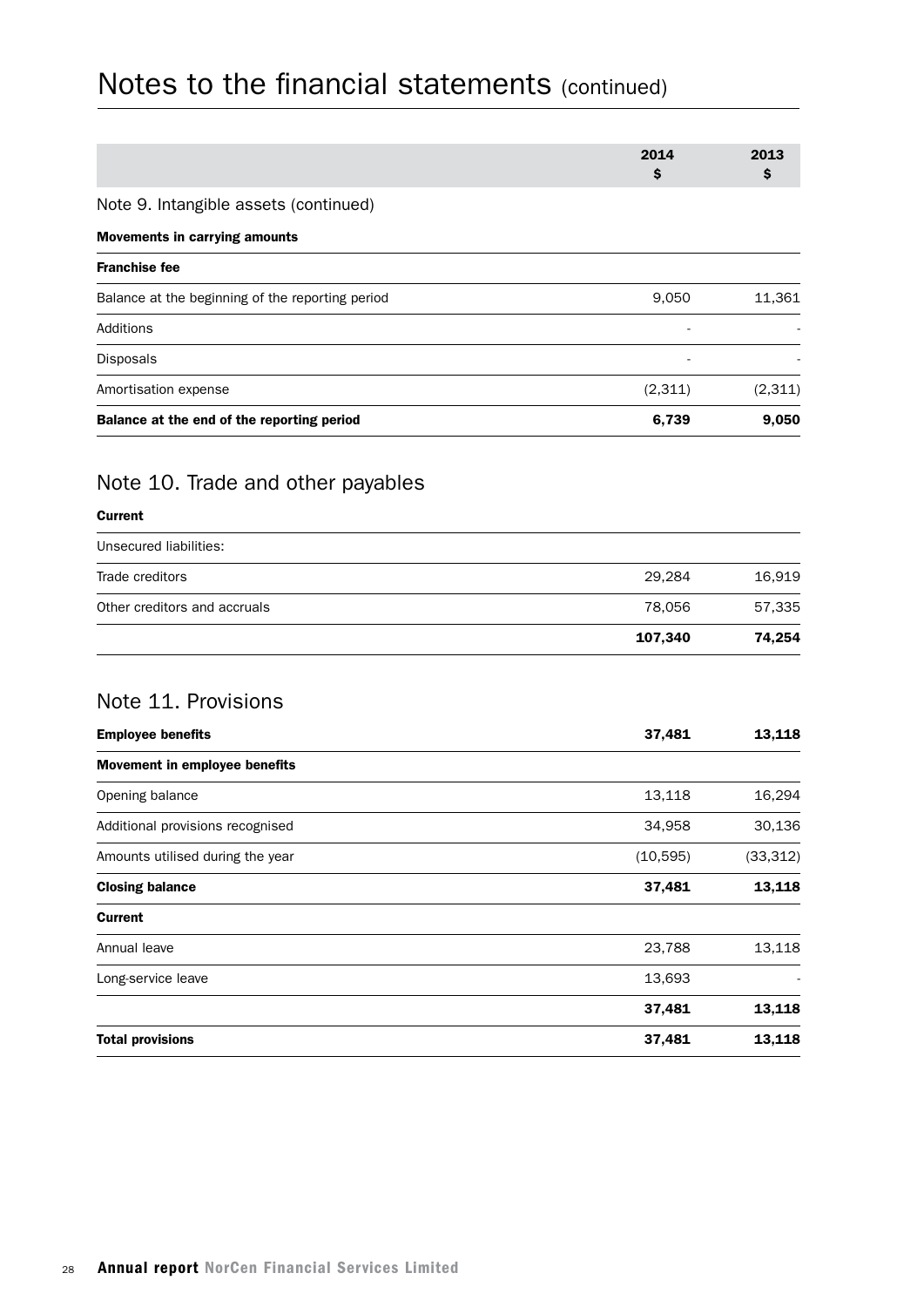#### Note 11. Provisions (continued)

#### Provision for employee benefits

Provision for employee benefits represents amounts accrued for annual leave and long service leave.

The current portion for this provision includes the total amount accrued for annual leave entitlements and the amounts accrued for long service leave entitlements that have vested due to employees having completed the required period of service. Based on past experience the company does not expect the full amount of annual leave or long service leave balances classified as current liabilities to be settled within the next 12 months. However, these amounts must be classified as current liabilities since the company does not have an unconditional right to defer the settlement of these amounts in the event employees wish to use their leave entitlement.

The non-current portion for this provision includes amounts accrued for long service leave entitlements that have not yet vested in relation to those employees who have not yet completed the required period of service.

|                                                                  | 2014<br>\$ | 2013<br>\$ |
|------------------------------------------------------------------|------------|------------|
| Note 12. Share capital                                           |            |            |
| 1,634,020 (2013: 817,010) ordinary shares fully paid to \$1 each | 817,010    | 817,010    |
| Less: Equity raising costs                                       | (17,991)   | (17,991)   |
|                                                                  | 799,019    | 799,019    |
| Movements in share capital                                       |            |            |
| Fully paid ordinary shares:                                      |            |            |
| At the beginning of the reporting period                         | 1,634,020  | 817,010    |
| Shares issued during the year                                    |            | 817,010    |
| At the end of the reporting period                               | 1,634,020  | 1,634,020  |

Ordinary shares participate in dividends and the proceeds on winding up of the company in proportion to the number of shares held. At the shareholders' meetings each shareholder is entitled to one vote when a poll is called, or on a show of hands. The company does not have authorised capital or par value in respect of its issued shares. All issued shares are fully paid. All shares rank equally with regard to the company's residual assets.

#### Capital management

The Board's policy is to maintain a strong capital base so as to sustain future development of the company. The Board of Directors monitor the return on capital and the level of dividends to shareholders. Capital is represented by total equity as recorded in the Statement of Financial Position.

In accordance with the franchise agreement, in any 12 month period, the funds distributed to shareholders shall not exceed the Distribution Limit.

- (i) the Distribution Limit is the greater of:
	- (a) 20% of the profit or funds of the Franchisee otherwise available for distribution to shareholders in that 12 month period; and
	- (b) subject to the availability of distributable profits, the Relevant Rate of Return multiplied by the average level of share capital of the Franchisee over that 12 month period; and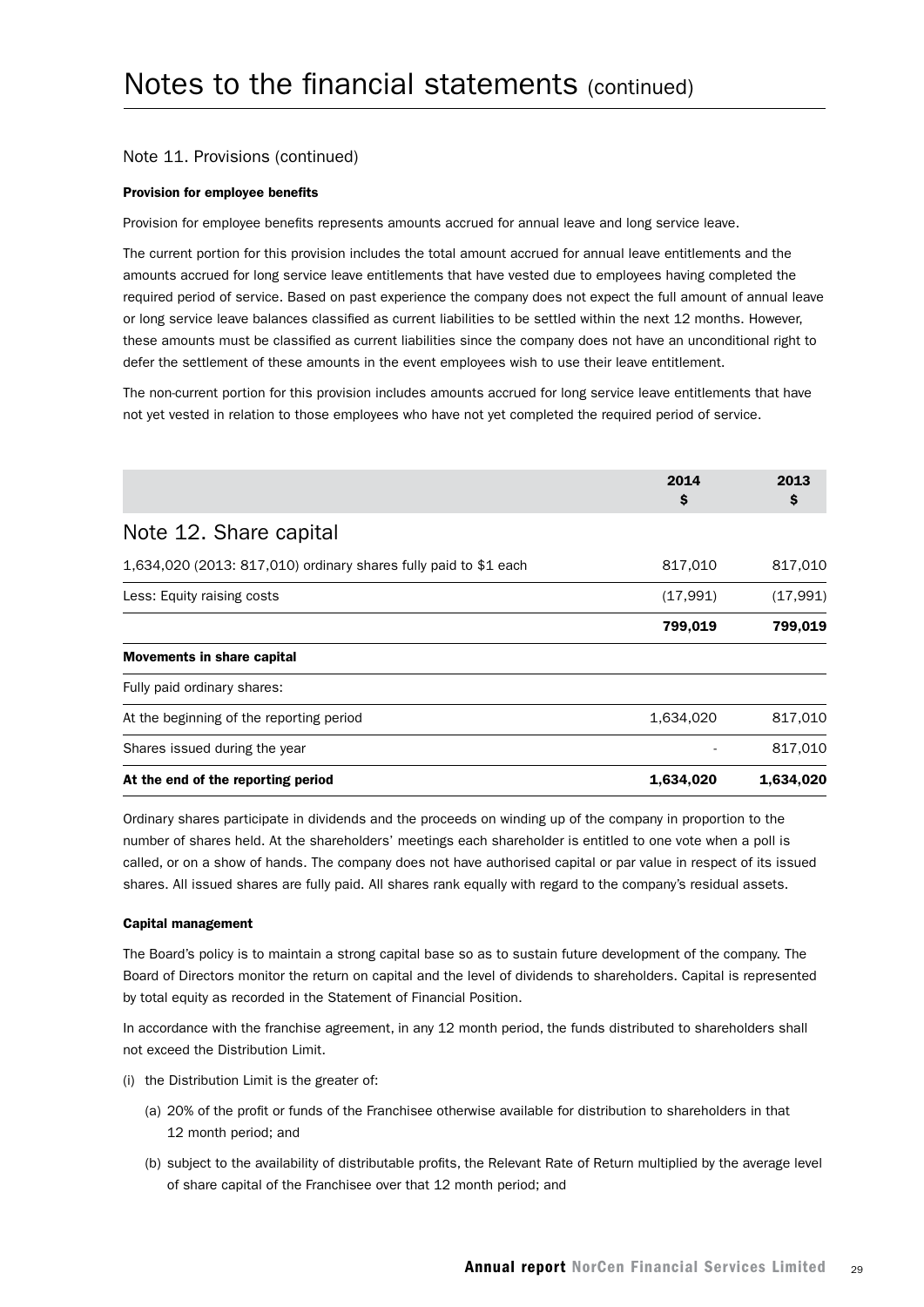#### Note 12. Share capital (continued)

#### Capital management (continued)

(ii) the Relevant Rate of Return is equal to the weighted average interest rate on 90 day bank bills over that 12 month period plus 5%.

The Board is managing the growth of the business in line with this requirement. There are no other externally imposed capital requirements, although the nature of the company is such that amounts will be paid in the form of charitable donations and sponsorship. Charitable donations and sponsorship paid for the year ended 30 June 2014 can be seen in the Statement of Profit or Loss and Comprehensive Income.

There were no changes in the company's approach to capital management during the year.

|                                                  | 2014<br>\$ | 2013<br>\$, |
|--------------------------------------------------|------------|-------------|
| Note 13. Retained earnings                       |            |             |
| Balance at the beginning of the reporting period | 337,440    | 36,028      |
| Profit/(loss) after income tax                   | 327,000    | 374.943     |
| Dividends paid during the year                   | (81, 701)  | (73,531)    |
| Balance at the end of the reporting period       | 582.739    | 337,440     |

### Note 14. Statement of cash flows

Reconciliation of profit / (loss) after tax to net cash provided from/(used in) operating activities

| Profit / (loss) after income tax                   | 327,000   | 374,943   |
|----------------------------------------------------|-----------|-----------|
|                                                    |           |           |
| Non cash items                                     |           |           |
| - Depreciation                                     | 14,928    | 14,677    |
| - Amortisation                                     | 2,311     | 2,311     |
| - Fixed assets written off                         |           | 409       |
| Changes in assets and liabilities                  |           |           |
| - (Increase) decrease in receivables               | (14, 105) | (27, 836) |
| - Increase (decrease) in payables                  | (40,908)  | 98,975    |
| - Increase (decrease) in provisions                | 24,363    | (3, 176)  |
| Net cash flows from/(used in) operating activities | 313,589   | 460,303   |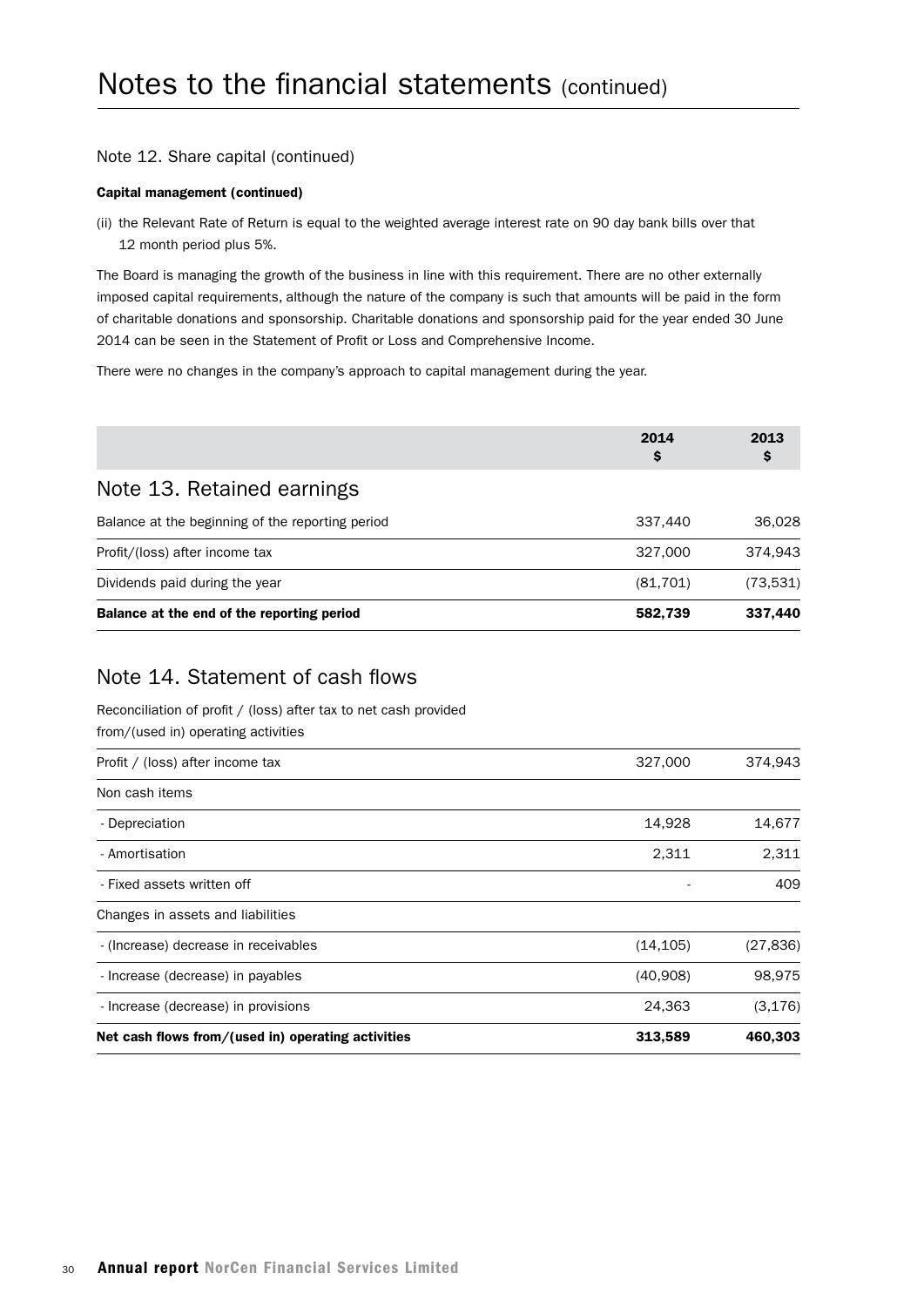## Note 15. Related party transactions

The company's main related parties are as follows:

#### (a) Key management personnel

Any person(s) having authority or responsibility for planning, directing or controlling the activities of the entity, directly or indirectly including any Director (whether executive or otherwise) of that company is considered key management personnel.

#### (b) Other related parties

Other related parties include close family members of key management personnel and entities that are controlled or jointly controlled by those key management personnel, individually or collectively with their close family members.

#### (c) Transactions with key management personnel and related parties

Other than detailed below, no key management personnel or related party has entered into any contracts with the company. No Director fees have been paid as the positions are held on a voluntary basis.

The Norcen Financial Services Limited has accepted the Bendigo and Adelaide Bank Limited's Community Bank® Directors Privileges package. The package is available to all Directors who can elect to avail themselves of the benefits based on their personal banking with the branch. There is no requirement to own Bendigo and Adelaide Bank Limited shares and there is no qualification period to qualify to utilise the benefits.

The package mirrors the benefits currently available to Bendigo and Adelaide Bank Limited shareholders. The Directors have estimated the total benefits received from the Directors Privilege Package to be nil for the year ended 30 June 2014.

|                       | 2014   |
|-----------------------|--------|
| Kathleen Holland      | 500    |
| <b>Walter Mott</b>    | 1,500  |
| Susan Marstaeller     | 5,000  |
| <b>Bruce Nicholls</b> | 1,500  |
| <b>Greg Marshall</b>  | 1,500  |
| Andrzej Skora         | 1,500  |
| Peter Roylance        | 1,500  |
| David Ford            | 1,500  |
| David Pettman         | 1,500  |
| David Wheeler         | 3,000  |
|                       | 19,000 |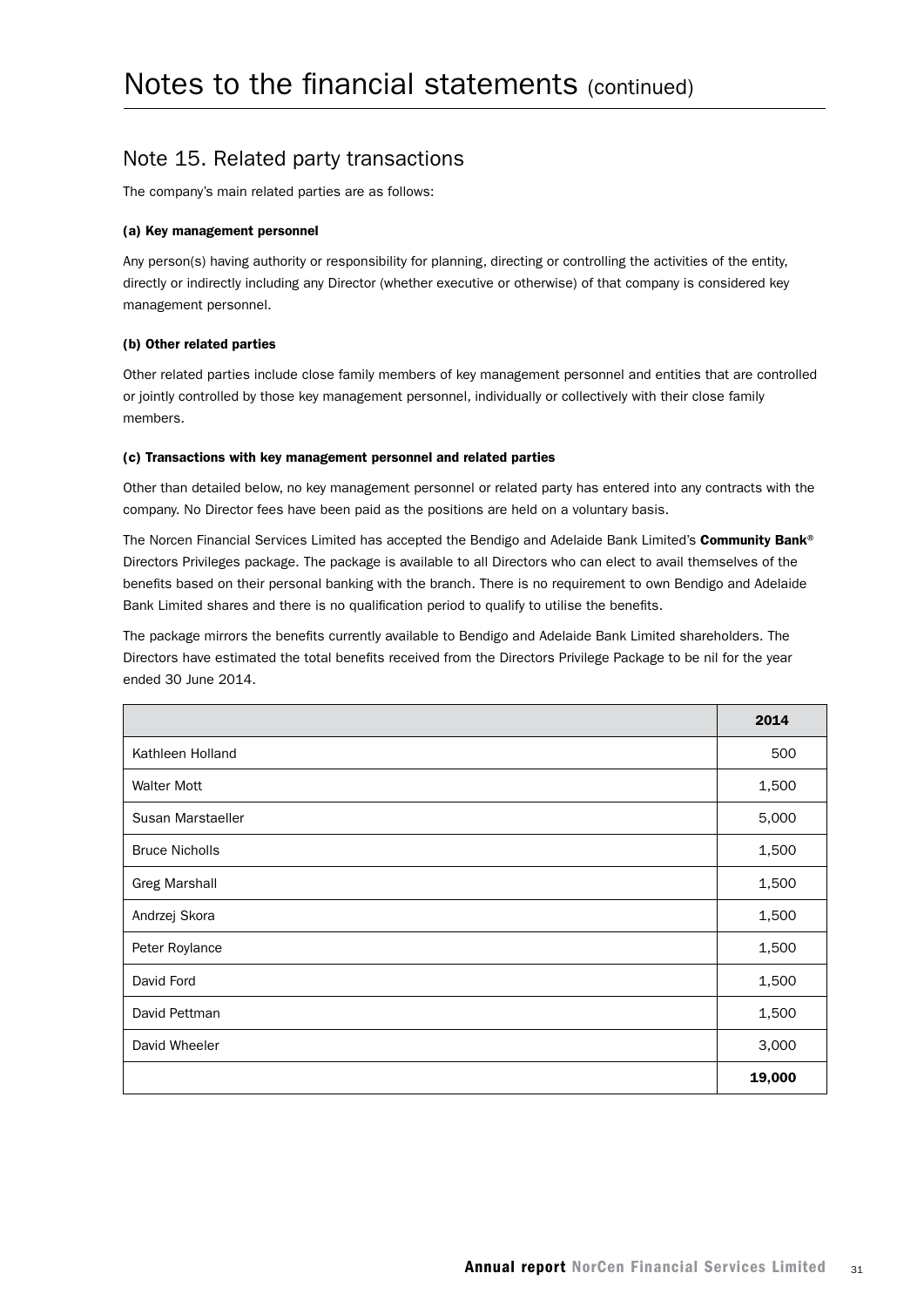#### Note 15. Related party transactions (continued)

#### Remuneration benefits and payments

Other than detailed below, no Director has received or become entitled to receive, during or since the financial year, a benefit because of a contract made by the company, controlled entity or related body corporate with a Director, a firm which a Director is a member or an entity in which a Director has a substantial financial interest. This statement excludes a benefit included in the aggregate amount of emoluments received or due and receivable by Directors shown in the company's accounts, or the fixed salary of a full-time employee of the company, controlled entity or related body corporate.

Newspaper House Pty Ltd and James Yeates Printing Pty Ltd, of which Walter H Mott is a Director and shareholder, received a fee of \$15,760 (2013: \$16,263) for advertising and printing services supplied during the year ended 30 June 2014.

#### (d) Key management personnel shareholdings

The number of ordinary shares in Norcen Financial Services Limited held by each key management personnel of the company during the financial year is as follows:

|                       | 2014    | 2013    |
|-----------------------|---------|---------|
| Kathleen Holland      | 2,000   |         |
| <b>Walter Mott</b>    | 116,736 | 111,736 |
| Susan Marstaeller     | 5,002   | 6,002   |
| <b>Bruce Nicholls</b> | 31,824  | 31,824  |
| <b>Greg Marshall</b>  | 4,000   | 4,000   |
| Andrzej Skora         | 4,002   | 4,002   |
| Peter Roylance        | 2,002   | 2,002   |
| David Ford            | 32,000  | 22,000  |
| David Pettman         | 5,000   | 5,000   |
| David Wheeler         | 11,600  | 11,600  |

Each share held has a paid up value of \$1 and is fully paid.

#### (e) Other key management transactions

There has been no other transactions involving equity instruments other than those described above.

### Note 16. Events after the reporting period

There have been no events after the end of the financial year that would materially affect the financial statements.

### Note 17. Contingent liabilities and assets

There were no contingent liabilities or assets at the date of this report to affect the financial statements.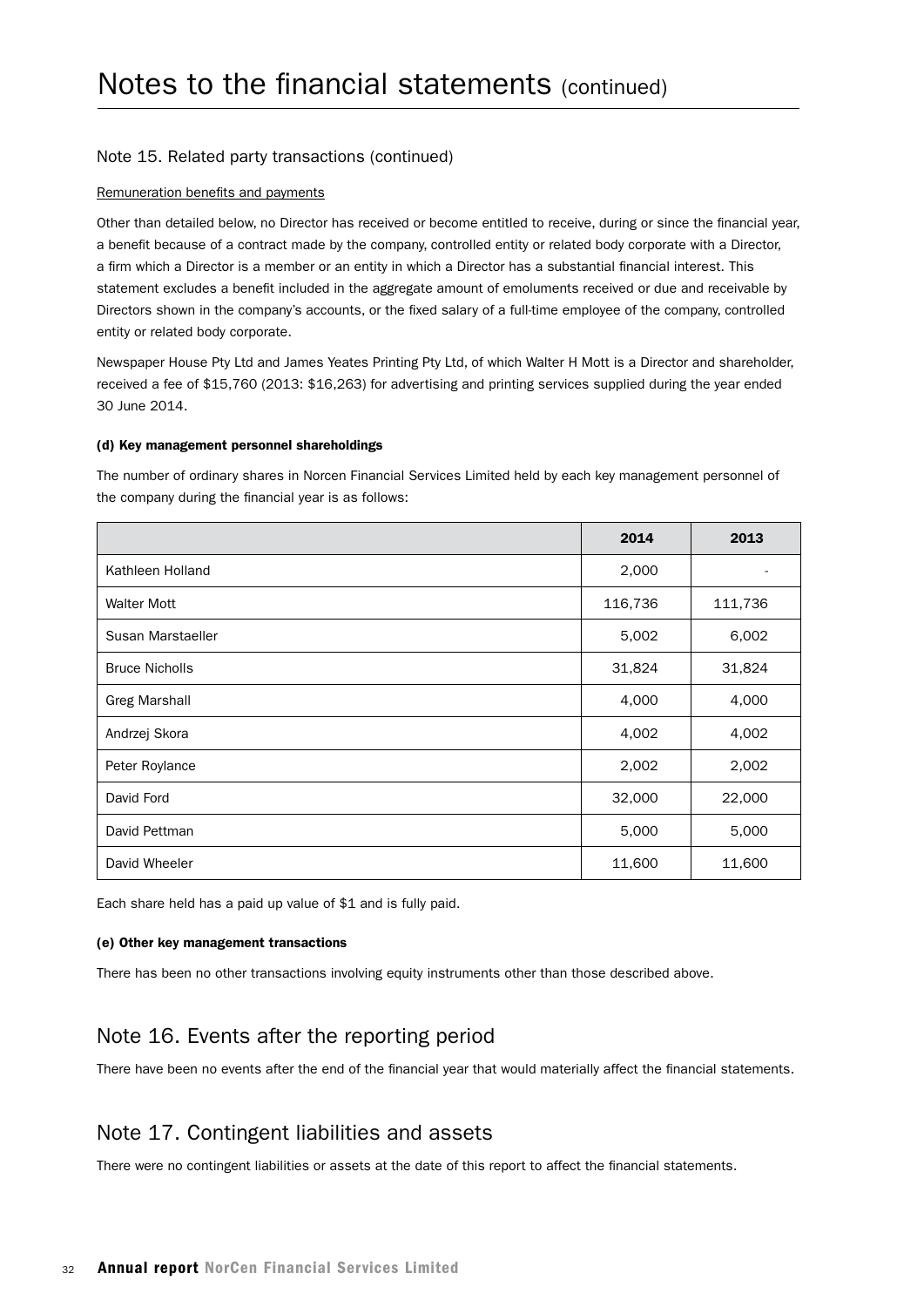## Note 18. Operating segments

The company operates in the financial services sector where it provides banking services to its clients. The company operates in one geographic area being Wallan, Victoria. The company has a franchise agreement in place with Bendigo and Adelaide Bank Limited who account for 100% of the revenue (2013: 100%).

## Note 19. Company details

The registered office and principle place of business is: 1/51 High Street, Wallan VIC 3756.

| Note 20. Earnings per share                                                                                                                                                                                                                                    |           |           |
|----------------------------------------------------------------------------------------------------------------------------------------------------------------------------------------------------------------------------------------------------------------|-----------|-----------|
|                                                                                                                                                                                                                                                                |           |           |
| Basic earnings per share amounts are calculated by dividing profit / (loss)<br>after income tax by the weighted average number of ordinary shares<br>outstanding during the year.                                                                              |           |           |
| Diluted earnings per share amounts are calculated by dividing profit /<br>(loss) after income tax by the weighted average number of ordinary shares<br>outstanding during the year (adjusted for the effects of any dilutive options<br>or preference shares). |           |           |
| The following reflects the income and share data used in the basic and<br>diluted earnings per share computations:                                                                                                                                             |           |           |
| Profit/(loss) after income tax expense                                                                                                                                                                                                                         | 327,000   | 374,943   |
| Weighted average number of ordinary shares for basic                                                                                                                                                                                                           |           |           |
| and diluted earnings per share                                                                                                                                                                                                                                 | 1,634,020 | 1,531,054 |
| Note 21. Dividends paid or provided for on<br>ordinary shares                                                                                                                                                                                                  |           |           |
| (a) Dividends provided for during the year                                                                                                                                                                                                                     |           |           |
| Final fully franked ordinary dividend of 5 cents per share (2013: 4.5) franked<br>at the tax rate of 30% (2013: 30%).                                                                                                                                          | 81,701    | 73,530    |
| (b) Franking credit balance                                                                                                                                                                                                                                    |           |           |
| The amount of franking credits available for the subsequent financial year are:                                                                                                                                                                                |           |           |
| Franking account balance as at the end of the financial year                                                                                                                                                                                                   | 281,569   | 77,700    |
| Franking credits that will arise from the payment of income tax                                                                                                                                                                                                |           |           |
| payable as at the end of the financial year                                                                                                                                                                                                                    | 23,599    | 97,593    |
|                                                                                                                                                                                                                                                                | 305,168   | 175,293   |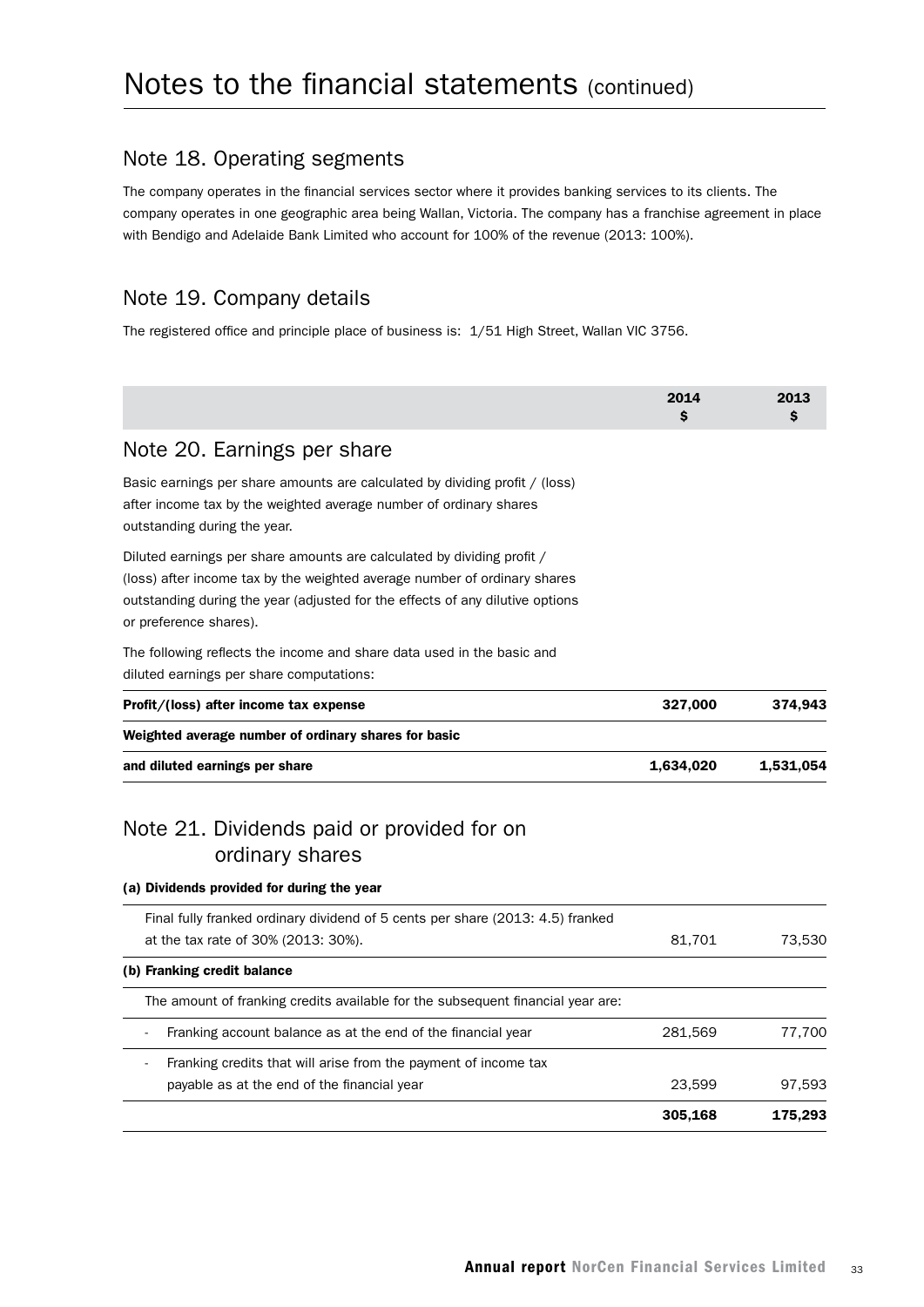### Note 22. Financial risk management

The company's financial instruments consist mainly of deposits with banks, account receivables and payables, bank overdraft and loans. The totals for each category of financial instruments measured in accordance with AASB 139 as detailed in the accounting policies are as follows:

|                                    | <b>Note</b> | 2014<br>\$ | 2013<br>\$ |
|------------------------------------|-------------|------------|------------|
| <b>Financial assets</b>            |             |            |            |
| Cash and cash equivalents          | 6           | 1,118,854  | 886,966    |
| Trade and other receivables        | 7           | 180,526    | 166,421    |
| <b>Total financial assets</b>      |             | 1,299,380  | 1,053,387  |
| <b>Financial liabilities</b>       |             |            |            |
| Trade and other payables           | 10          | 107,340    | 74.254     |
| <b>Total financial liabilities</b> |             | 107,340    | 74,254     |

#### Financial risk management policies

The Board of Directors has overall responsibility for the establishment and oversight of the risk management framework. The Board has established an Audit Committee which reports regularly to the Board. The Audit Committee is assisted in the area of risk management by an internal audit function.

#### Specific financial risk exposure and management

The main risks the company is exposed to through its financial instruments are credit risk, liquidity risk and market risk consisting of interest rate risk, foreign currency risk and other price risk. There have been no substantial changes in the types of risks the company is exposed to, how the risks arise, or the Board's objectives, policies and processes for managing or measuring the risks from the previous period.

#### (a) Credit risk

Credit risk is the risk of financial loss to the company if a customer or counterparty to a financial instrument fails to meet its contractual obligations. For the company it arises from receivables and cash assets.

Credit risk is managed through maintaining procedures that ensure, to the extent possible, that clients and counterparties to transactions are of sound credit worthiness. Such monitoring is used in assessing receivables for impairment. Credit terms for normal fee income are generally 30 days from the date of invoice. For fees with longer settlements, terms are specified in the individual client contracts. In the case of loans advanced, the terms are specific to each loan.

The maximum exposure to credit risk by class of recognised financial assets at the end of the reporting period is equivalent to the carrying amount and classification of those financial assets as presented in the statement of financial position.

The company's exposure to credit risk is limited to Australia by geographic area. The majority of receivables are due from Bendigo and Adelaide Bank Limited.

None of the assets of the company are past due (2013: nil past due) and based on historic default rates, the company believes that no impairment allowance is necessary in respect of assets not past due.

The company limits its exposure to credit risk by only investing in liquid securities with Bendigo and Adelaide Bank Limited and therefore credit risk is considered minimal.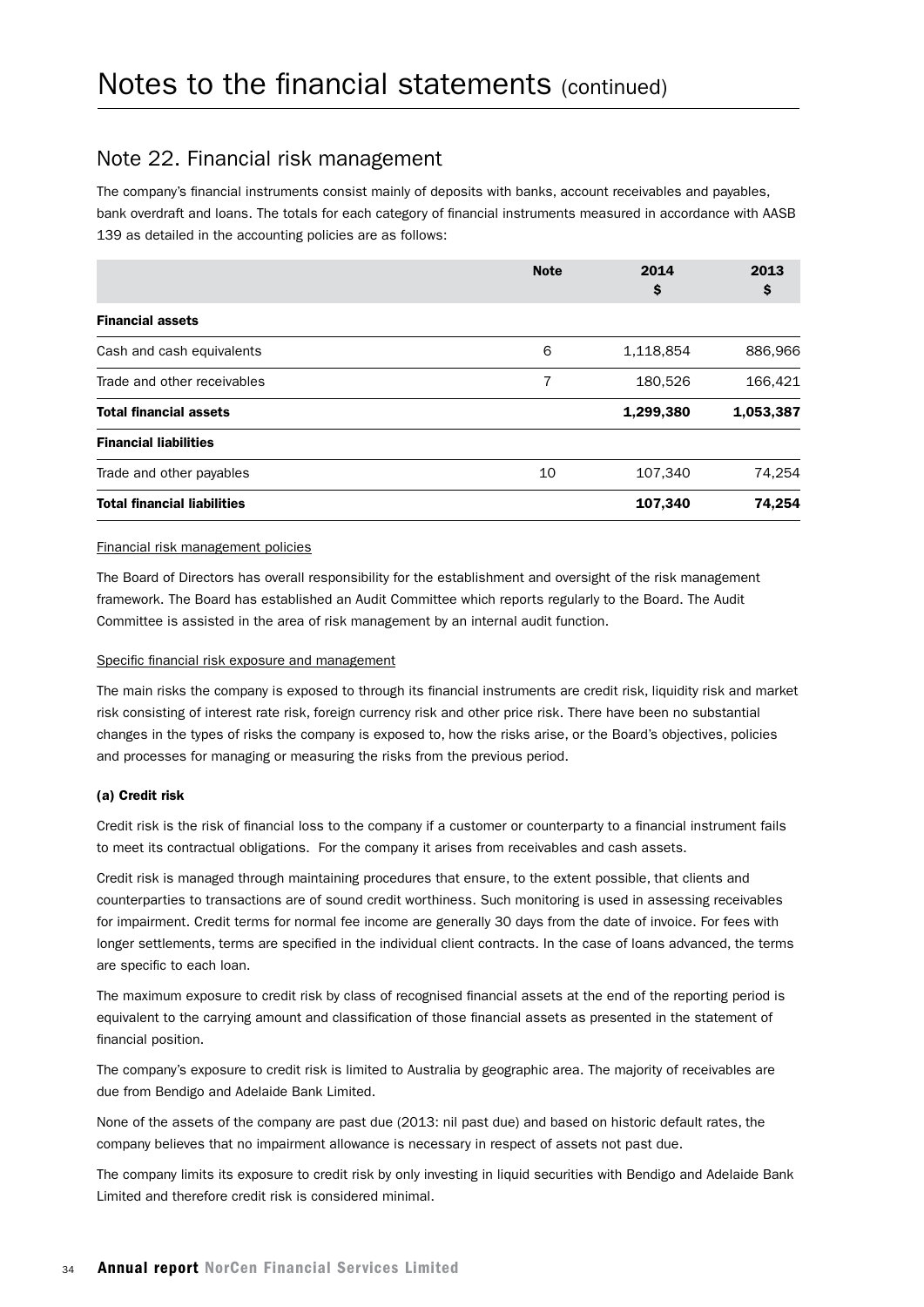#### Note 22. Financial risk management (continued)

#### (a) Credit risk (continued)

|                            | <b>Note</b> | 2014      | 2013    |
|----------------------------|-------------|-----------|---------|
| Cash and cash equivalents: |             |           |         |
| A rated                    |             | 1,118,854 | 886,966 |

#### (b) Liquidity risk

Liquidity risk is the risk that the company will not be able to meet its financial obligations as they fall due. The company ensures it will have enough liquidity to meet its liabilities when due under both normal and stressed conditions. Liquidity management is carried out within the guidelines set by the Board.

Typically, the company maintains sufficient cash on hand to meet expected operational expenses, including the servicing of financial obligations. This excludes the potential impact of extreme circumstances that cannot reasonably be predicted, such as natural disasters.

The table below reflects an undiscounted contractual maturity analysis for financial liabilities.

Cash flows realised from financial assets reflect management's expectation as to the timing of realisation. Actual timing may therefore differ from that disclosed. The timing of cash flows presented in the table to settle financial liabilities reflects the earliest contractual settlement dates and does not reflect management's expectations that banking facilities will be rolled forward.

| 30 June 2014                                           | <b>Note</b> | <b>Total</b><br>\$ | <b>Within</b><br>1 year<br>S | 1 to<br>5 years<br>Ş | <b>Over</b><br>5 years<br>Ş |
|--------------------------------------------------------|-------------|--------------------|------------------------------|----------------------|-----------------------------|
| <b>Financial liabilities due</b>                       |             |                    |                              |                      |                             |
| Trade and other payables                               | 10          | 107,340            | 107,340                      |                      |                             |
| <b>Total expected outflows</b>                         |             | 107,340            | 107,340                      | ۰                    |                             |
| <b>Financial assets - realisable</b>                   |             |                    |                              |                      |                             |
| Cash & cash equivalents                                | 6           | 1,118,854          | 1,118,854                    | ۰                    |                             |
| Trade and other receivables                            | 7           | 180,526            | 180,526                      | ۰                    |                             |
| <b>Total anticipated inflows</b>                       |             | 1,299,380          | 1,299,380                    |                      |                             |
| Net (outflow)inflow on financial<br><b>instruments</b> |             | 1,192,040          | 1,192,040                    | ٠                    |                             |

Financial liability and financial asset maturity analysis: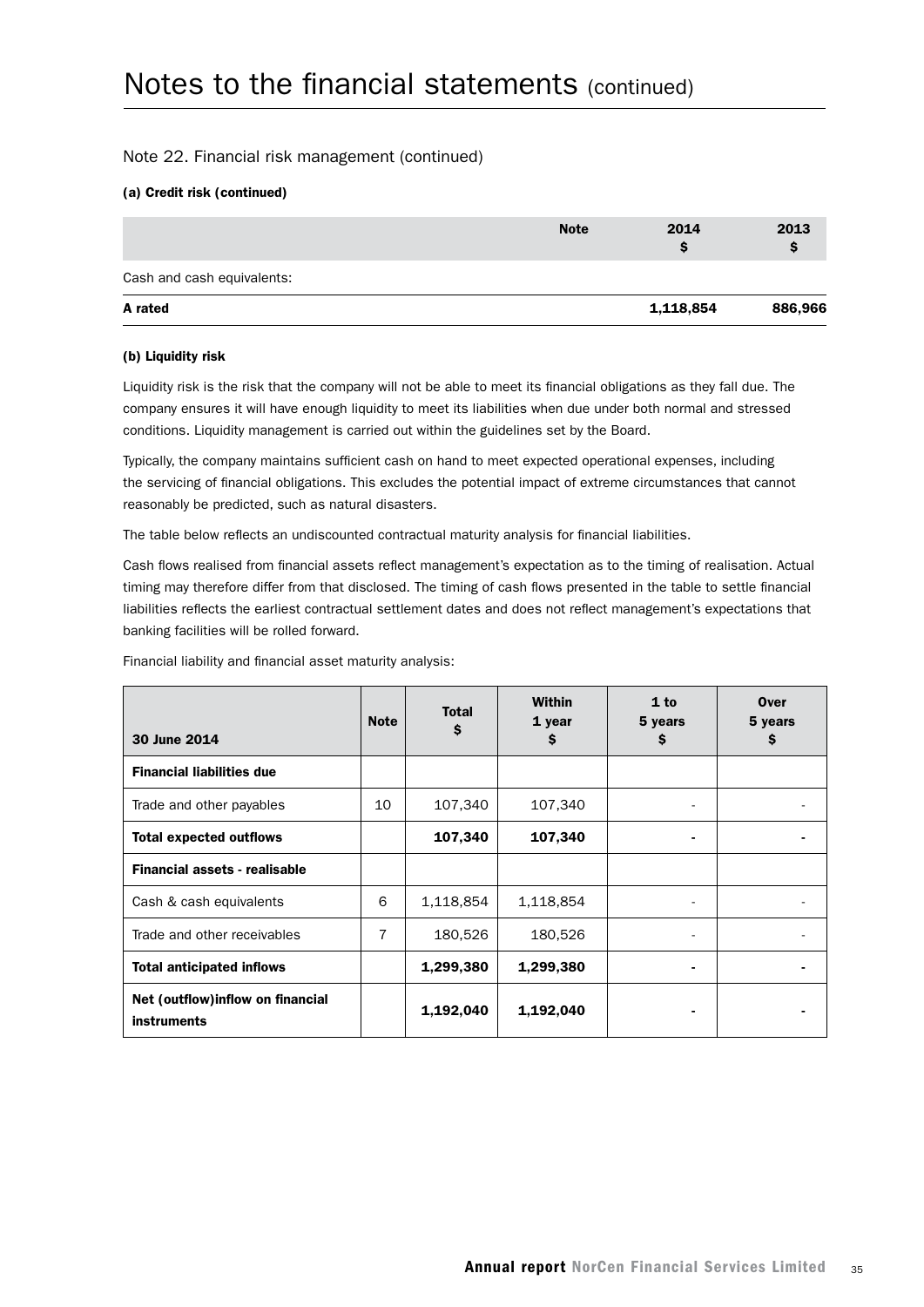#### Note 22. Financial risk management (continued)

#### (b) Liquidity risk (continued)

| 30 June 2013                                            | <b>Note</b> | <b>Total</b><br>\$ | <b>Within</b><br>1 year<br>\$ | 1 to<br>5 years<br>\$ | Over<br>5 years<br>Ş |
|---------------------------------------------------------|-------------|--------------------|-------------------------------|-----------------------|----------------------|
| <b>Financial liabilities due</b>                        |             |                    |                               |                       |                      |
| Trade and other payables                                | 10          | 74,254             | 74,254                        |                       |                      |
| <b>Total expected outflows</b>                          |             | 74,254             | 74,254                        | ٠                     |                      |
| Financial assets - realisable                           |             |                    |                               |                       |                      |
| Cash & cash equivalents                                 | 6           | 886,966            | 886,966                       |                       |                      |
| Trade and other receivables                             | 7           | 166,421            | 166,421                       | ۰                     |                      |
| <b>Total anticipated inflows</b>                        |             | 1,053,387          | 1,053,387                     |                       |                      |
| Net (outflow)/inflow on financial<br><b>instruments</b> |             | 979,133            | 979,133                       |                       |                      |

#### (c) Market risk

Market risk is the risk that changes in market prices, such as interest rates, will affect the company's income or the value of its holdings of financial instruments. The objective of market risk management is to manage and control market risk exposures within acceptable parameters.

Exposure to interest rate risk arises on financial assets and financial liabilities recognised at the end of the reporting period whereby a future change in interest rates will affect future cash flows or the fair value of fixed rate financial instruments.

The financial instruments that primarily expose the company to interest rate risk are fixed interest securities, and cash and cash equivalents.

#### Sensitivity analysis

The following table illustrates sensitivities to the company's exposures to changes in interest rates and equity prices. The table indicates the impact on how profit and equity values reported at the end of the reporting period would have been affected by changes in the relevant risk variable that management considers to be reasonably possible.

These sensitivities assume that the movement in a particular variable is independent of other variables.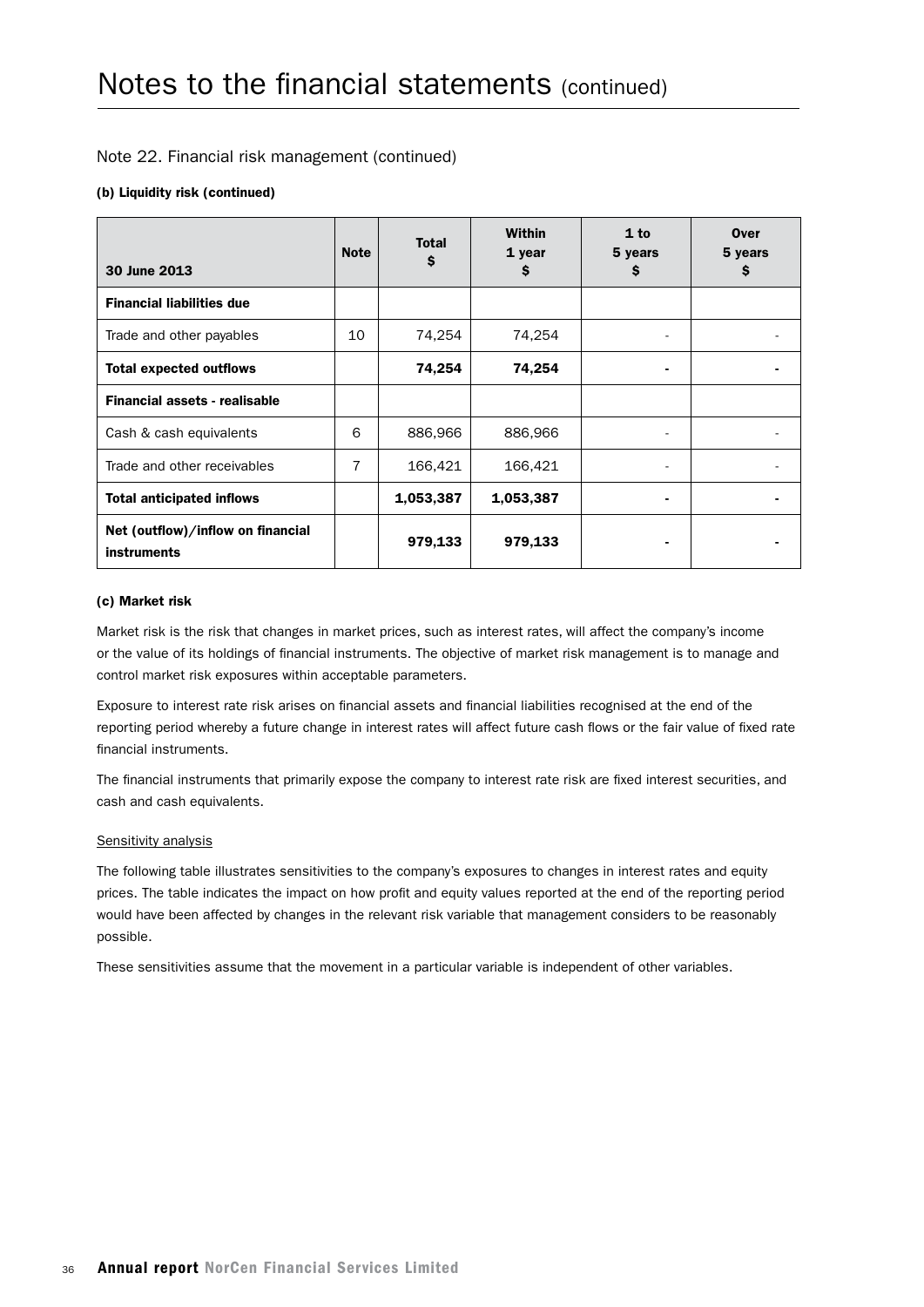#### Note 22. Financial risk management (continued)

#### (c) Market risk (continued)

|                                           | <b>Profit</b><br>Ş | <b>Equity</b><br>\$ |
|-------------------------------------------|--------------------|---------------------|
| Year ended 30 June 2014                   |                    |                     |
| +/-1% in interest rates (interest income) | 11,189             | 11,189              |
|                                           | 11,189             | 11,189              |
| Year ended 30 June 2013                   |                    |                     |
| +/-1% in interest rates (interest income) | 8,870              | 8,870               |
|                                           | 8,870              | 8,870               |

The company has no exposure to fluctuations in foreign currency.

#### (d) Price risk

The company is not exposed to any material price risk.

#### Fair values

The fair values of financial assets and liabilities approximate the carrying values as disclosed in the Statemetn of Financial Position. Fair Value is the amount at which an asset could be exchanged, or liability settled, between knowledgeable, willing parties in an arm's length transaction. The company does not have an unrecognised financial at year end.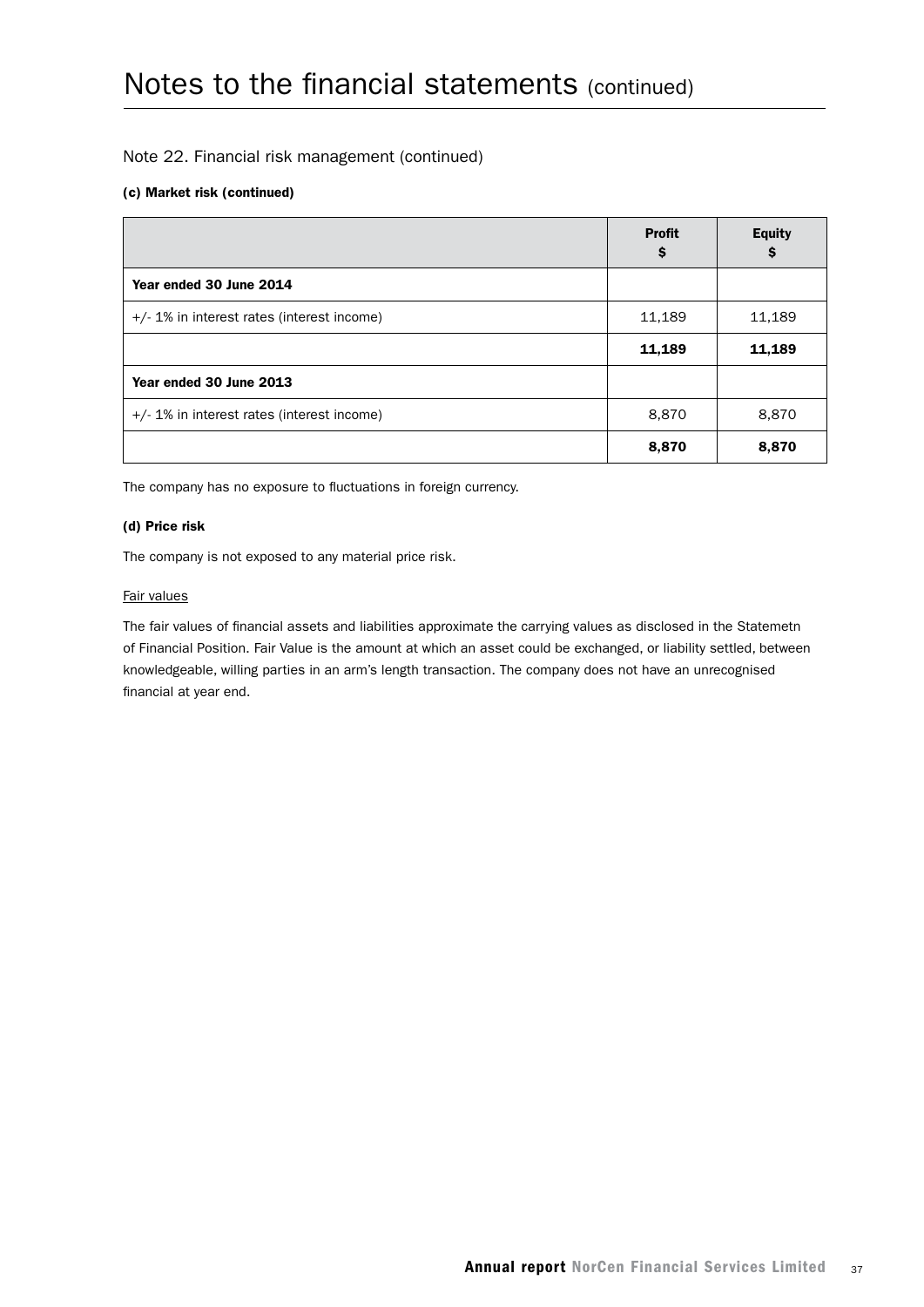## Directors' declaration

In accordance with a resolution of the Directors of Norcen Financial Services Limited, the Directors of the company declare that:

- 1 the financial statements and notes, as set out on pages 11 to 37 are in accordance with the Corporations Act 2001 and:
	- (i) comply with Australian Accounting Standards, which as stated in accounting policy Note 1(a) to the financial statements constitutes compliance with International Financial Reporting Standards (IFRS); and
	- (ii) give a true and fair view of the company's financial position as at 30 June 2014 and of the performance for the year ended on that date;
- 2 in the Directors' opinion there are reasonable grounds to believe that the company will be able to pay its debts as and when they become due and payable.

This resolution is made in accordance with a resolution of the Board of Directors.

Mastaelle

Sue Marstaeller Director

Signed at Wallan on 17 September 2014.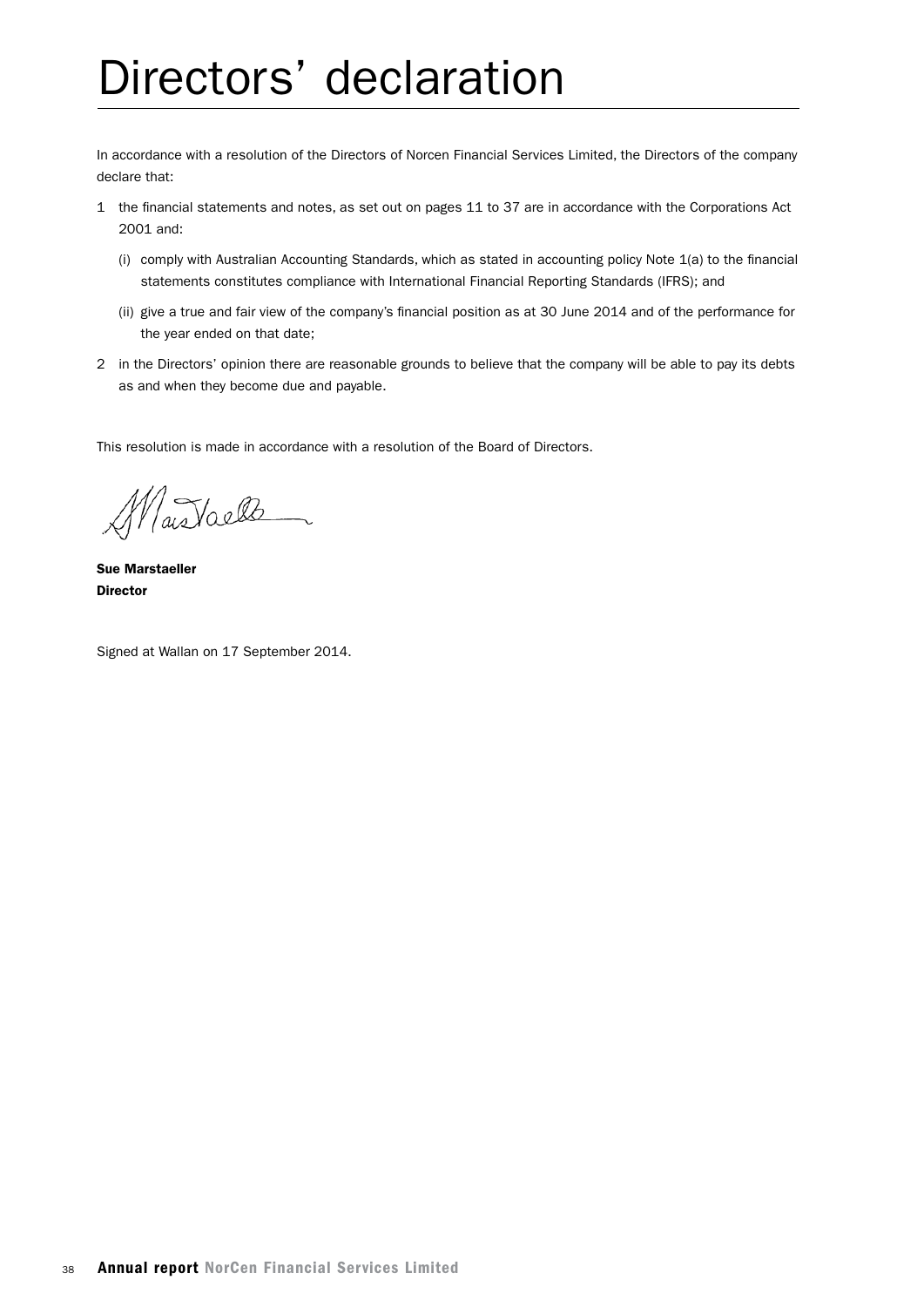## Independent audit report



Level 2, 10-16 Forest Street Bendige, VICTORIA

> Ph: (03) 5445 4200 Fax: (03) 5444 4344 rusia rsd@rsdadvisors.com.ou<br>www.rsdadvisors.com.au

#### *INDEPENDENT AUDITOR'S REPORT TO THE MEMBERS OF NORCEN FINANCIAL SERVICES LTD*

#### **Report on the Financial Report**

We have audited the accompanying financial report of NorCen Financial Services Limited, which comprises the statement of financial position as at 30 June 2014, the statement of profit or loss and other comprehensive income, the statement of changes in equity and the statement of cash flows for the year then ended, notes comprising a summary of significant accounting policies and other explanatory information and the directors' declaration of the entity comprising the company and the entities it controlled at the year's end.

#### *Directors' Responsibility for the Financial Report*

The directors of the company are responsible for the preparation of the financial report that gives a true and fair view in accordance with Australian Accounting Standards and the Corporations Act 2001 and for such internal control as the directors determine is necessary to enable the preparation of the financial report that gives a true and fair view and is free from material misstatement, whether due to fraud or error. In Note 1, the directors also state, in accordance with Accounting Standard AASB 101: Presentation of Financial Statements, that the financial statements comply with International Financial Reporting Standards (IFRS).

#### *Auditor's Responsibility*

Our responsibility is to express an opinion on the financial report based on our audit. We conducted our audit in accordance with Australian Auditing Standards. Those standards require that we comply with relevant ethical requirements relating to audit engagements and plan and perform the audit to obtain reasonable assurance about whether the financial report is free from material misstatement.

An audit involves performing procedures to obtain audit evidence about the amounts and disclosures in the financial report. The procedures selected depend on the auditor's judgement, including the assessment of the risks of material misstatement of the financial report, whether due to fraud or error. In making those risk assessments, the auditor considers internal control relevant to the company's preparation of the financial report in order to design audit procedures that are appropriate in the circumstances, but not for the purpose of expressing an opinion on the effectiveness of the company's internal control. An audit also includes evaluating the appropriateness of accounting policies used and the reasonableness of accounting estimates made by the directors, as well as evaluating the overall presentation of the financial report.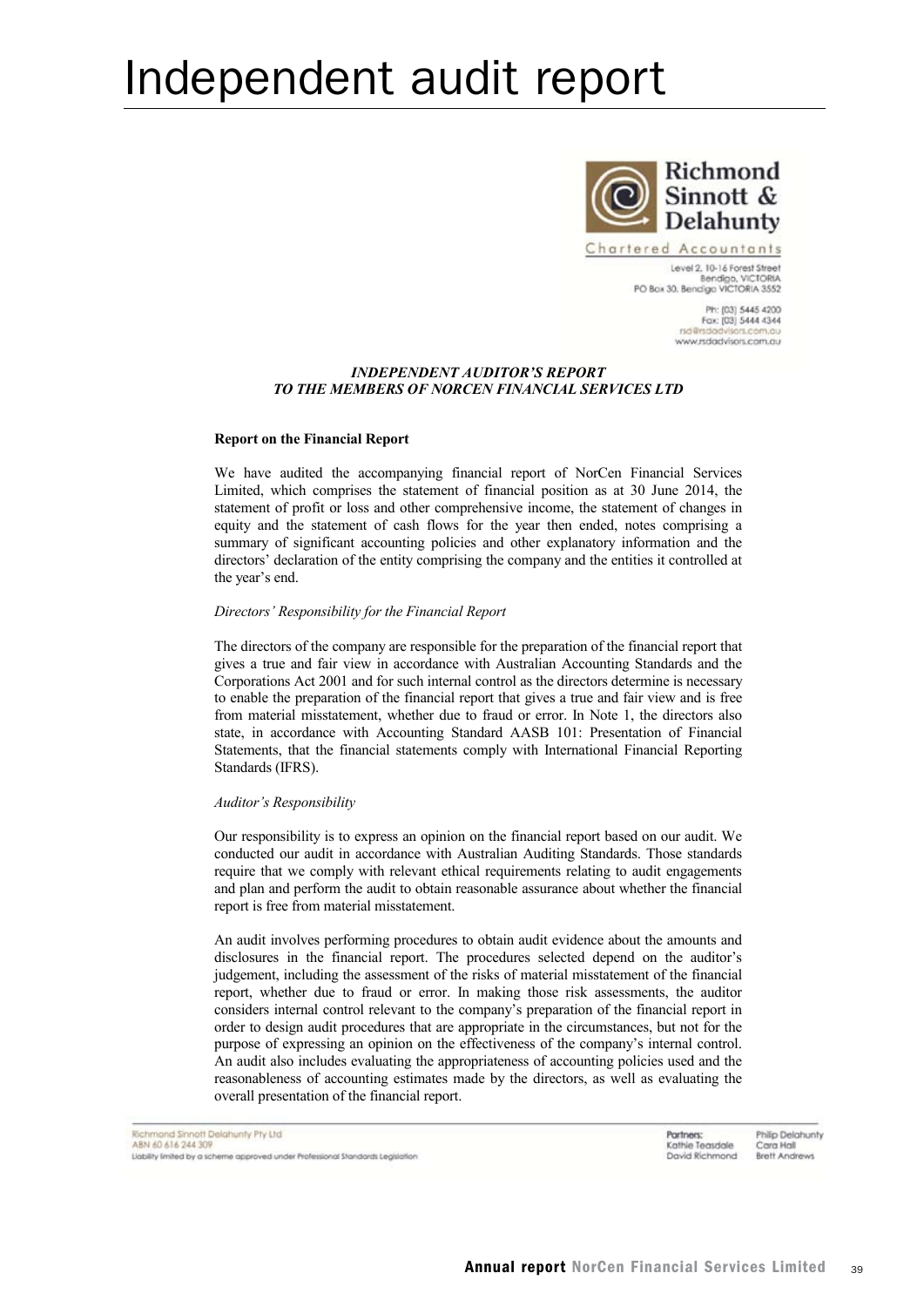We believe that the audit evidence we have obtained is sufficient and appropriate to provide a basis for our audit opinion.

#### *Independence*

In conducting our audit, we have complied with the independence requirements of the Corporations Act 2001. We confirm that the independence declaration required by the Corporations Act 2001, which has been given to the directors of NorCen Financial Services Limited, would be in the same terms if provided to the directors as at the time of this auditor's report.

*Auditor's Opinion* 

In our opinion:

- (a) the financial report of NorCen Financial Services Limited is in accordance with the Corporations Act 2001, including:
	- (i) giving a true and fair view of the financial position as at 30 June 2014 and of its performance for the year ended on that date; and
	- (ii) complying with Australian Accounting Standards (including Australian Accounting Interpretations) and the Corporations Regulations 2001; and
- (b) the financial report also complies with the International Financial Reporting Standards as disclosed in Note 1.

#### **RICHMOND SINNOTT & DELAHUNTY** Chartered Accountants

*l. l. lel*o

**P. P. Delahunty** Partner

Dated at Bendigo, 17 September 2014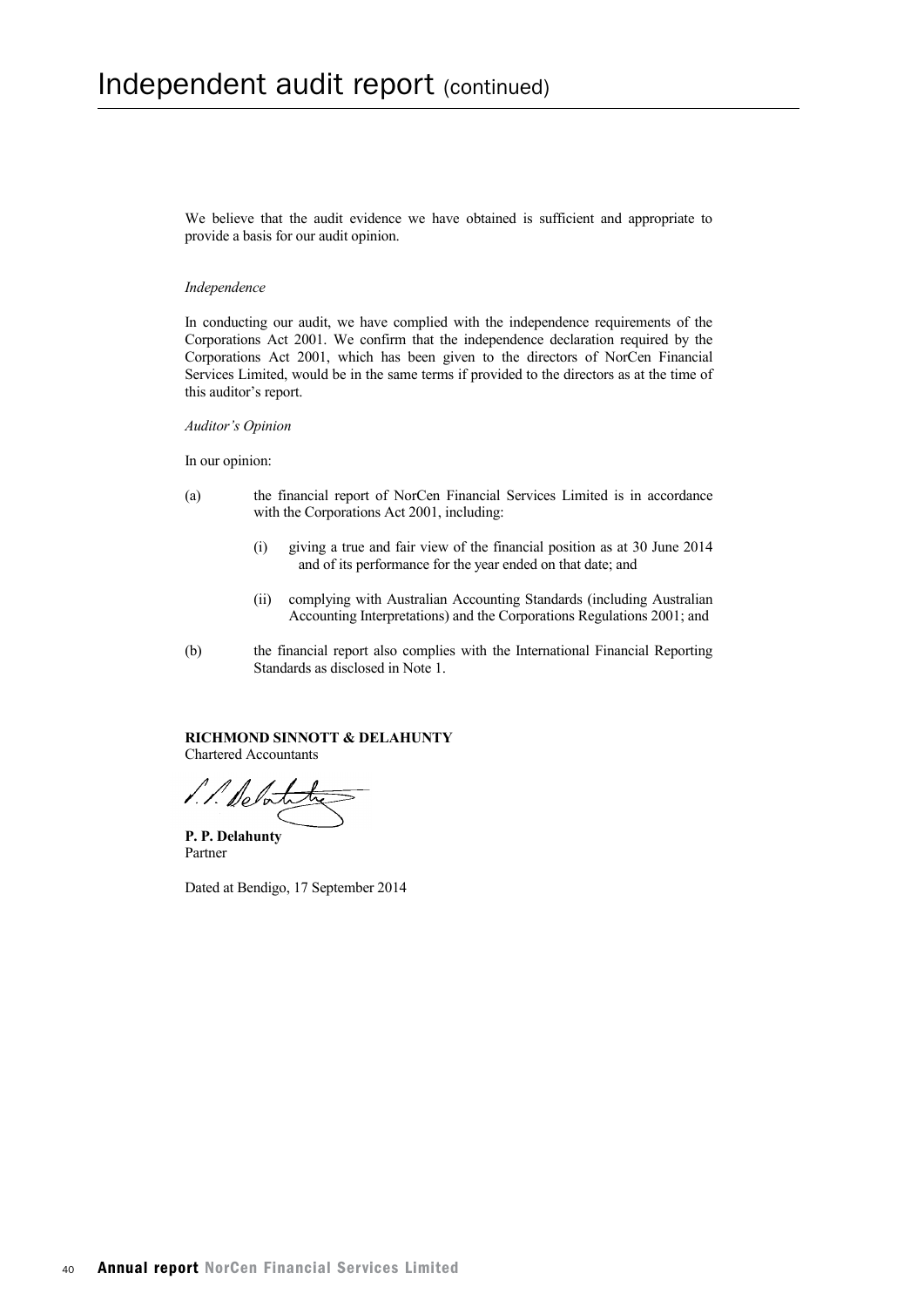## NorCen Financial Services Limited – Board of Directors



Sue Marstaeller



Bruce Nicholls



Peter Roylance



David Wheeler



David Pettman



David Ford



Wally Mott



Andrew Skora



Greg Marshall



Kit Holland